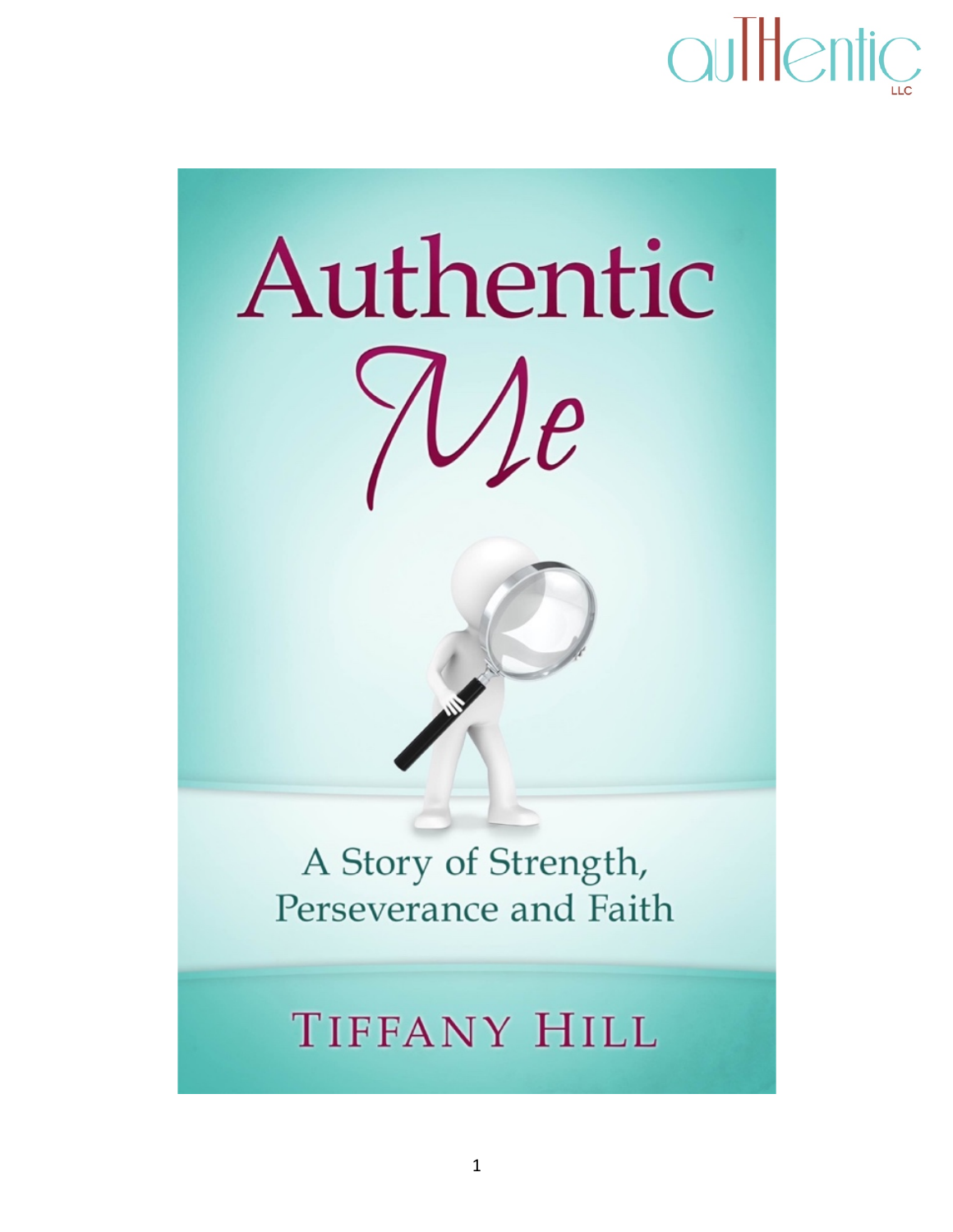

### **AUTHENTIC ME: A Story of Strength, Perseverance and Faith**

### **INTRODUCTION**

Life happens, and rarely goes according to plan. There are moments when you face problems that seem insurmountable. Your faith is tested. You find yourself broken and wonder if you can continue on. You begrudgingly begin each day and cover your pain with a mask. Underneath the mask lies the authentic truth of who you are.

*Authentic Me* details a story filled with turmoil as emotional experiences of domestic abuse and infidelity are revealed. A marriage to Kyle causes the main character to be thrust into a series of public roles. Their lives become a whirlwind of public events and publicity stunts, and she is the star of the performance. Failure to perform at her full potential results in abuse. Those who should protect her become enablers of further abusive situations. The message is clear: she should remain silent or suffer the consequences.

Her failure to acquiesce would force her to pay the ultimate price as she finds herself in a custody battle for her children. At her breaking point, she must decide whether to succumb to defeat or live victoriously. The choice is hers.

To save herself, she taps into her faith and reconnects to the core of who she is. She quickly realizes that her healing must be purposeful and will only begin once she uncovers the mask, peels away the hurt layer by layer and lives her truth.

#### **CHAPTER ONE Love, Marriage and a Baby Carriage**

"Each new morning you get to write a new page in the present chapter of your life book. Make sure today that you are writing powerfully, purposefully and passionately. This is your life. You are the author of your story." ~Sophia A. Nelson

I will never forget the moment I discovered I was pregnant with my first child. I was so excited! The excitement was displayed through tears of joy which immediately turned to worry. Would I have a normal pregnancy? Would the baby be healthy? How would the delivery go? How would I handle being a new mom? My worry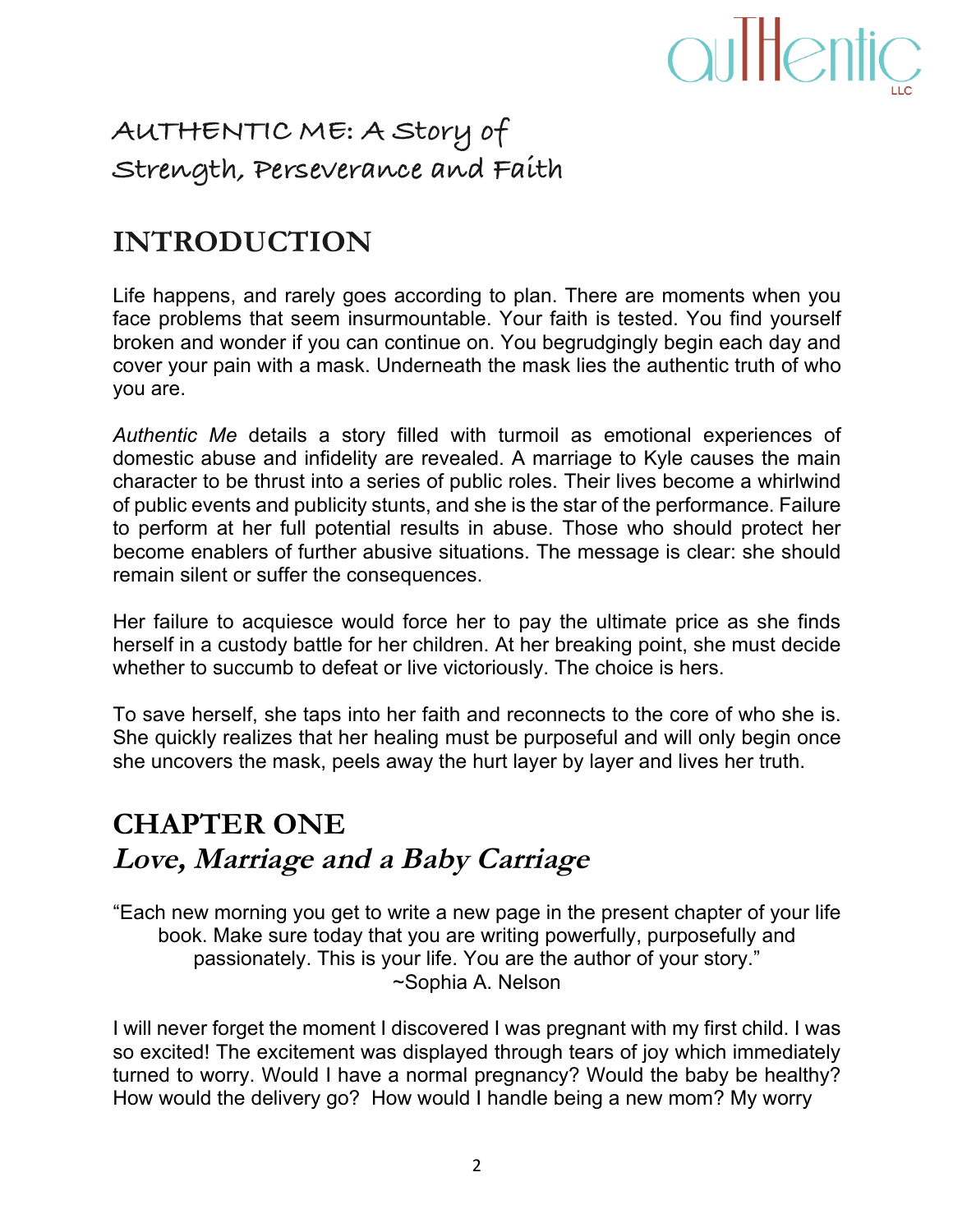

turned into fear. Yikes! Will I really have to push a baby out? How much will the baby weigh? As the questions plagued my mind, my level of anxiety heightened. Labor and delivery shows made me nervous. I had nightmares about horrific delivery procedures and baby abnormalities. I was totally elated about the pregnancy all while being completely terrified of childbirth. Well, it was too late for that fear now. The baby was inside of me growing and doing well. At some point, a precious newborn would make their debut into the world, whether this mommyto-be was nervous or not.

I soon learned I was giving birth to a baby boy. The joy of it was indescribable. I wanted everything to be perfect for him. The nursery had to be color coordinated and fully equipped with the baby essentials: the crib, car seat, stroller and other newborn baby items all of which would be selected only after reading consumer safety reports and endless customer reviews. I was anxiously preparing for motherhood, my first child. It had to be *perfect* and according to plan.

I was having complications with the pregnancy. My heart literally stopped beating for a moment. Preeclampsia was the diagnosis. No surprise. It was indeed a stressful time. I was newly married. I had relocated from Nevada to Alabama to Ohio, started a new job and was getting settled into a new home. I was also studying for the Ohio bar examination.

As a result of the preeclampsia diagnosis, the doctor ordered bed rest. *Bed rest?!* I thought, "What exactly does that entail?" Maybe I hadn't fully explained to the doctor the extent of what I had going on and how busy I was. I couldn't possibly put aside all of my responsibilities and be confined to a bed! In hindsight, I now know it was something I should have welcomed as a break from the fast pace of my chaotic world.

My husband Kyle, whose career was in higher education, had recently secured a position as the student affairs administrator at a university in Ohio. We lived in a small college town and hadn't been there long enough for me to establish a strong support network. I was nervous about being there without family support, especially after experiencing sickness during the pregnancy.

\*\*\*\*\*

When I gave birth, my mother traveled from Louisiana to stay with us for a few weeks. My son was born premature and remained in the neonatal intensive care unit of the hospital for two weeks after I was discharged. The drive from our home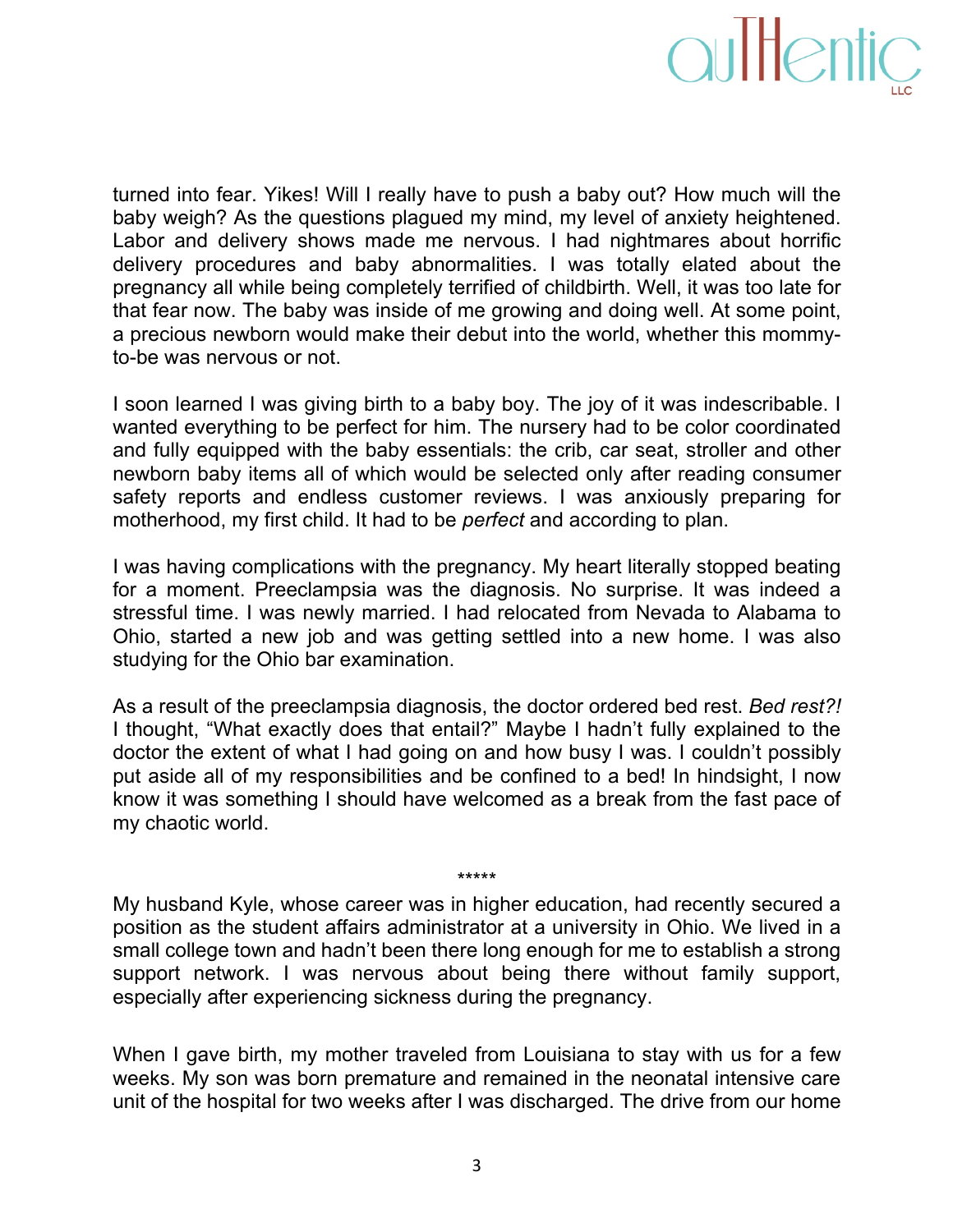to the hospital was one and a half hours. So, rather than make the long drive daily, my mom and I opted to lodge in a nearby hotel to be close to the hospital.

My baby was perfect in my eyes. I spent so much time at the hospital to the point that my mother began to encourage me to go to the hotel and rest for a few hours in between visits. I couldn't understand why Kyle wasn't as equally excited about the baby as I was and wondered if it would be unfair to him to raise it as an issue. He was certainly busy at work. Perhaps I was overreacting. He was a male which in my opinion somehow made him less compassionate. I was worried and concerned for the baby and decided not to let my apprehension spill over into our marriage.

When Kyle stopped by for a visit, he informed me that he would be traveling to attend a student affairs conference the next day. So much for avoiding an argument! The baby was three days old and was being fed through a feeding tube.

"You've got to be kidding me? You're going to leave while our newborn baby is in the hospital to go to a conference that is conveniently in the city where your mistress lives? Is Dana that important?"

Dana and Kyle had a long history. They dated prior to our relationship and were once engaged to be married. They went a period of time with no communication, but Dana resurfaced when she discovered that Kyle and I were married. She professed her love for Kyle and the regret of not following through with their plans for marriage. Initially, Kyle was very open with me about Dana and set boundaries between them. Later, the phone calls increased in frequency and an intimate relationship developed.

Although I was agitated, I remained cognizant of the fact that the baby could sense tension. He needed us to be attentive to him, not arguing in his presence. I committed to blocking out the marital frustrations and becoming solely focused on the baby's needs.

I was basking in the joy of being a new mom. The day the baby was able to come home was one of the happiest days of my life. He was a healthy, happy bundle of joy and that was all that mattered to me. I couldn't be more amazed that I'd given birth to someone who now depended on me for everything.

\*\*\*\*\*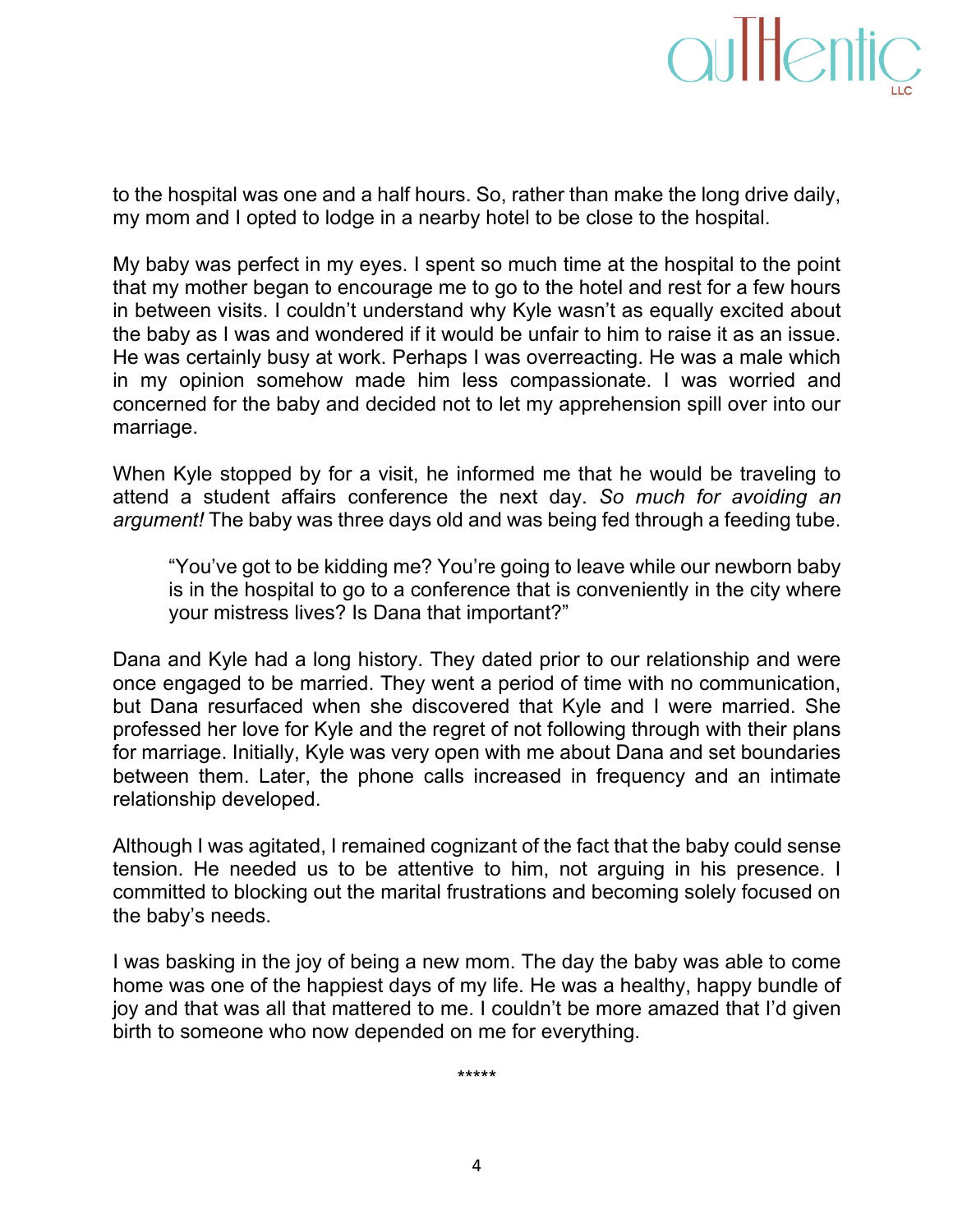### aultentic

Honestly, this wasn't my first pregnancy. A few months before I started law school, I became pregnant by my high school boyfriend. The timing of that news could not have been worse. I was at a point where I was ready to fulfill my dream of being an attorney, but how could I accomplish that task with a newborn baby? Did I even want to try? I decided that I did not. I had an abortion.

I never spoke with anyone about the abortion which consequently allowed me not to have to deal with the emotions that came along with my choice. It didn't occur to me that a single selfish act would shape my future decisions. When I was faced with difficult problems later in life, I resorted to that comfortable mechanism of handling issues: avoidance.

Years later those emotions surfaced, causing me to remain in an abusive marriage and aided in the process of my self-worth being devalued. I believed that domestic abuse was the punishment for my previous mistake. I'd killed an innocent being to pursue my professional dreams and aspirations. When I married, I had the lifestyle I longed for yet had the audacity to be unhappy when it came with additional baggage. Would years of physical, emotional and financial abuse be the price I paid for the fairytale lifestyle I desired or was it too much to endure? I often questioned myself, yet there was little time for a pity party. I'd dealt myself these cards and now it was time to play my hand. I learned to play my hand very well. I would even argue that I became too good at playing the game, at the expense of denying myself the authenticity and happiness I deserved.

"You're a stupid bitch!" He yelled, before he hit me so hard in my face that he knocked me down onto the living room floor. It took a second for the reality of the moment to set in. When it finally did, my mind immediately went into overdrive. I was angry! This motherfucker actually hit me! Truthfully, the fact that he hit me wasn't what I was most upset about. I was furious he called me a *bitch*!

\*\*\*\*\*

"I know you didn't just call me a bitch! Have you lost your mind?" I stormed over to the closest telephone to dial 911. He wouldn't call me a bitch *and* hit me in the process! He was going to pay for this!

Kyle pleaded with me not to call the police. My head was pounding so his requests sounded like distorted rambling. "I'll leave. We don't need people in our business. Think about our jobs. How embarrassing would it be for everyone to know that we had a fight?"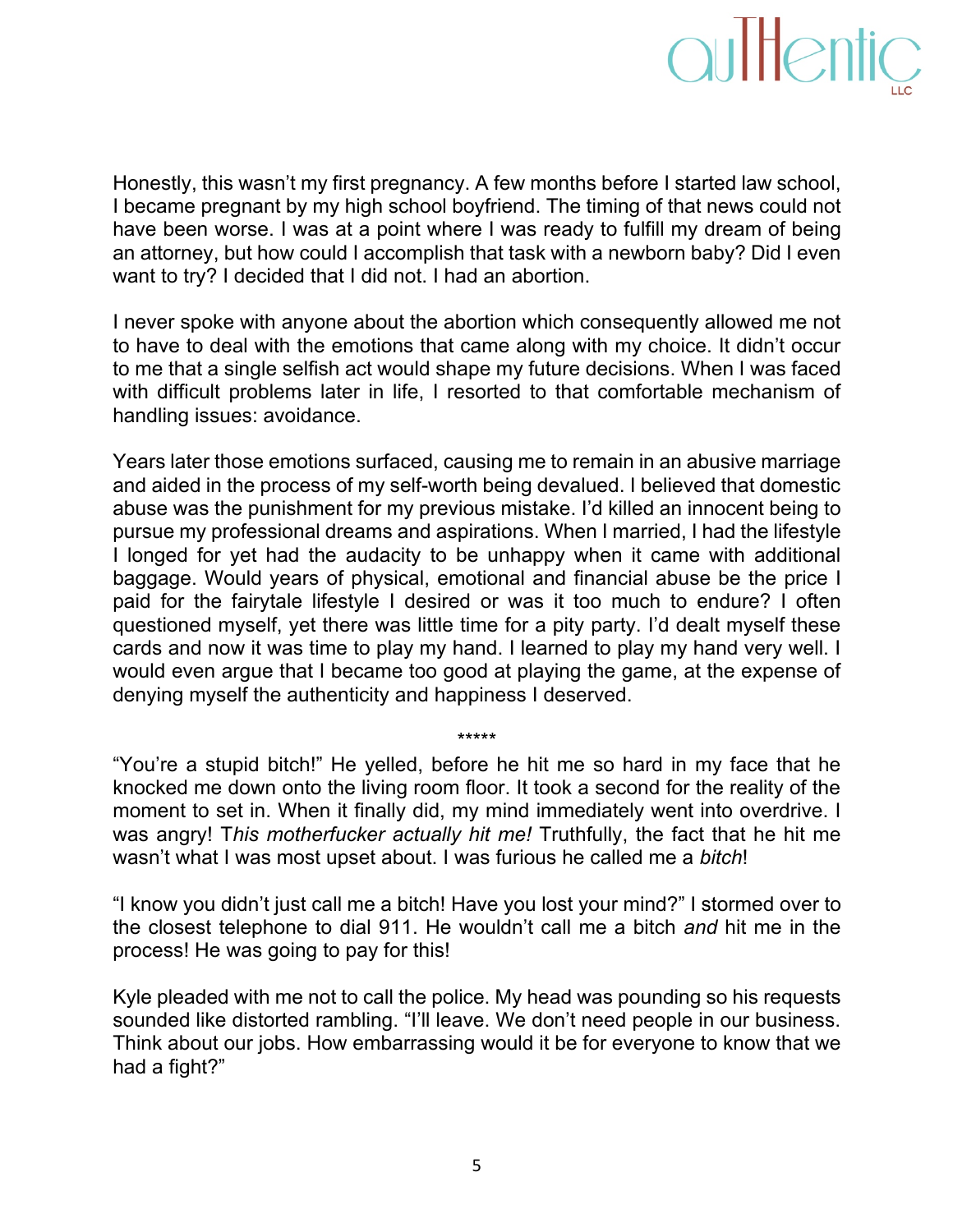

In my mind I thought, we didn't have a fight. You hit me. You called me a bitch. You lost your temper. It's not my fault!

"911 what's your emergency?" the dispatcher asked. "My husband and I were arguing and he hit me in the face," I replied. I burst into tears. The dispatcher requested that I remain on the telephone as she sent a police officer to our home.

As I held the telephone receiver, I became sick to my stomach. I was dizzy and felt an overwhelming urge to vomit. I was very afraid. Had I overreacted? I'd called the police on my son's father, my husband. I certainly didn't want him to go to jail. What kind of person would that make me? I hung up the telephone.

My mother-in-law was in town visiting which added tension in and of itself. After hearing all the commotion, she rushed into the room where we were. Kyle gave his mother a brief synopsis of what had taken place. She immediately began orchestrating our talking points for the police.

"Neither of you should put your jobs in jeopardy over a silly argument. When the officers arrive, you should tell them it was just a misunderstanding. Do not agree to press charges. The last thing you need is police involved in your private affairs."

I couldn't comprehend the words. In my mind, I was repeating to myself, HE HIT ME! He's my husband. I thought he would protect me. You would think at that very moment I would have realized I'd married into a family where true happiness was secondary to the opinions of others. Public image mattered in an unhealthy, abnormal way and this family would discredit anyone to keep that image intact.

The doorbell buzzed. All eyes looked to me. The police had arrived. I looked at my husband: his face was filled with terror. Guilt set in for me. I felt the need to protect him. He'd gotten upset, extremely upset. Did one act of rage make him a horrible person? Surely it would never happen again. I'd known Kyle for almost two years and he'd never been physically abusive. Perhaps it was a mistake and he really was sorry.

"No officer, he did not hit me. We had an argument and I called the police because I was upset. It was just a misunderstanding." I recited the rehearsed script robotically. The look on the police officer's face confirmed he did not believe me. He told me that without my statement there would be little that law enforcement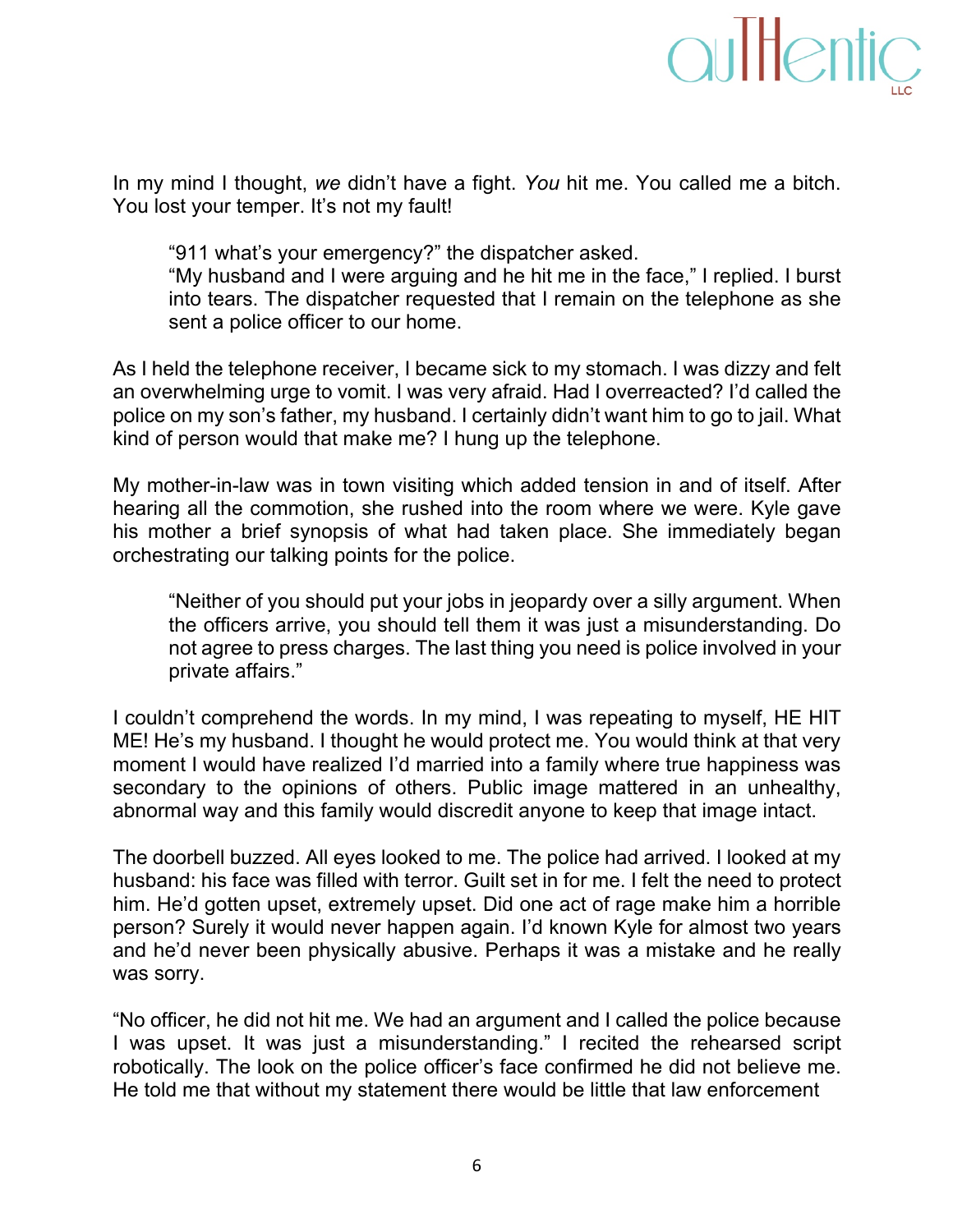

could do to prevent a similar incident from occurring again. I assured the officer that I was okay. After he secured witness statements and finished his investigation, I grabbed my baby, went upstairs and locked the door to prevent anyone from coming in. I was violated by my husband and unsure of whether he would hit me again as a consequence of calling the police. I needed some time alone to process the events that had just taken place. I finally fell asleep holding my baby in my arms.!

We slept for a few hours that seemed like days of rest. I was hoping it would ease the pain of what I had endured. I couldn't understand why I was feeling guilty. I regretted calling the police. Rather than viewing the phone call to the police as necessary to protect myself, I instead felt I had done something terribly wrong.

The 'simple misunderstanding' script we rehearsed prior to the arrival of the police had been revised. In my mother-in-law's new version, the incident was solely my fault. In her witness statement, she said she was present during the altercation and that I had been suffering from post-partum depression.

I felt betrayed. Subconsciously, I began to doubt myself and wondered if I indeed triggered Kyle's anger and the domestic abuse. I eventually resolved in my mind that both my husband and my mother-in-law were right. I had to let it go. To do otherwise would only create more problems. I would forgive this first act and view it as an isolated incident.

I wondered if I'd made a mistake by getting married. We hadn't been married a full year and there were already signs of trouble. My marriage was all I had. My family was in Louisiana. It was time to be strong. I promised myself if Kyle ever hit me again I would absolutely leave.

A few days later, Kyle casually stated in a text message that he would never allow himself to get that angry again. I read the message but did not respond. I wasn't sure if this was his version of an apology. He never actually said the words *I'm sorry.* People can get help if they're physically abusive. I would have been willing to go to counseling with him. However, that wasn't the path we chose. Rather than admit there was a problem, we both operated as if the incident never happened. We did not discuss it again. In his efforts to regain my trust, he bought me expensive gifts and a brand new luxury car. We took lavish vacations. He befriended everyone in my friendship circle and constantly reminded them of the nice things he did for me. Kyle was charming and created a perfect persona for himself. He needed everyone around us to believe that he was a wonderful person,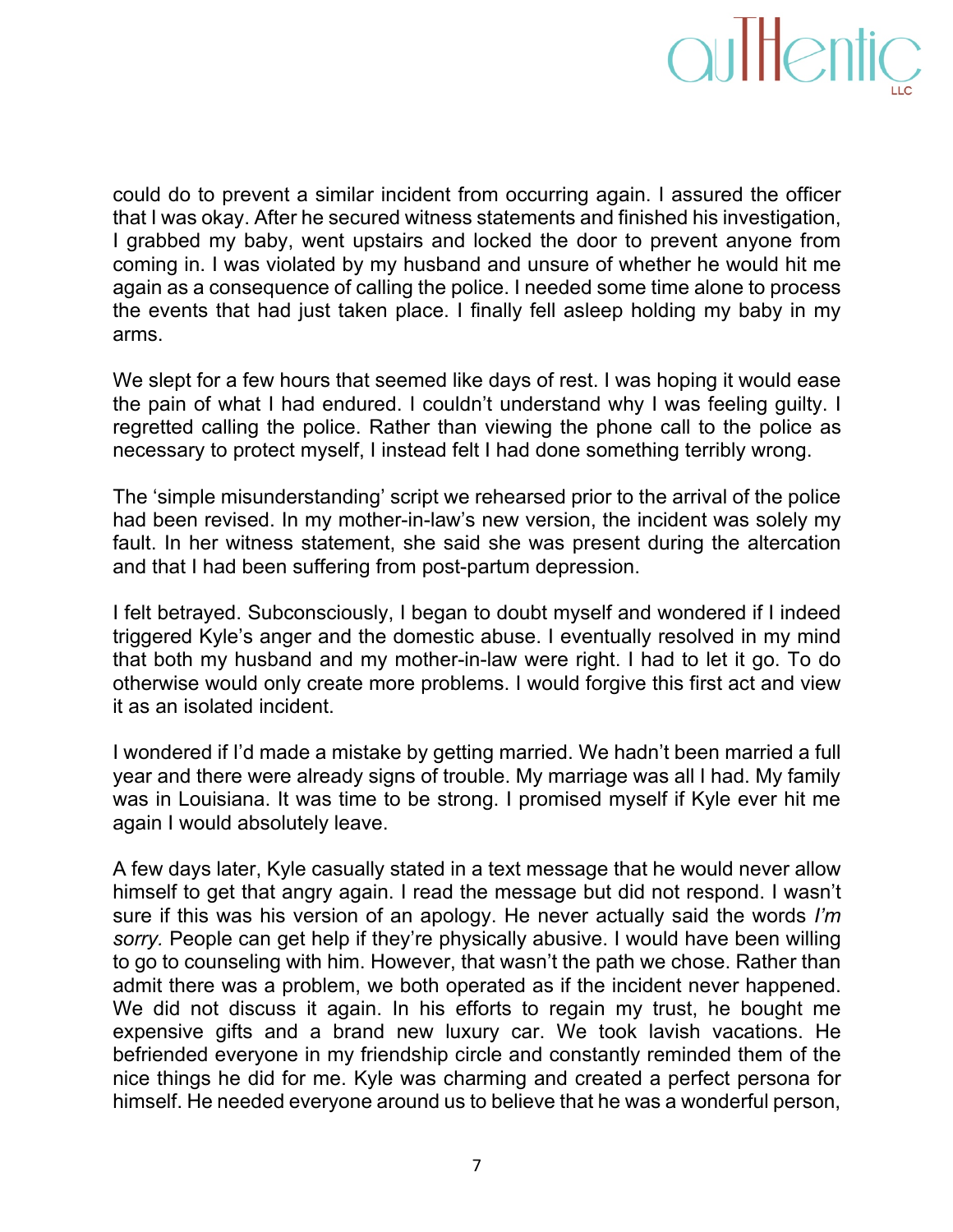without flaws. It was the process of convincing people that he was incapable of abusing me before they were even aware of domestic violence.

\*\*\*\*\*

Three years passed and the joy of motherhood was still a natural high for me. I wanted that experience again. I wanted another baby. Kyle was doing well in his career and figured if a second child would satisfy me then so be it. We soon welcomed another baby boy into our home. I was blessed beyond measure. Motherhood truly is life's most precious gift.

The love that my children brought into my life made it easy to disregard the fact that Kyle and I were drifting apart. He spent the majority of his time at work. I spent all of my time with the children. When Kyle requested that we go to dinner or do things as a couple, I instantly declined. I was consumed with motherhood and showed little interest in doing any activity as a couple. Being a wife was secondary, which furthered the divide within our marriage.

The years that followed proved what I already knew to be true: if you don't get to the root of a problem and address it, the problem will continue to manifest itself. For a while Kyle was able to keep his promise. He was not physically abusive. I felt good about that fact and hopeful for our marriage. I couldn't stomach the thought of being in a relationship where every time there was a disagreement I feared being physically assaulted. However, in the place of physical abuse I found myself being subjected to emotional abuse and those scars ran deep.

As a result, there were numerous times I packed my bags and left, children in tow. I thought that if I left home enough times Kyle would stop disrespecting me. I hoped he would miss my presence and work harder to address our marital problems. My actions had the opposite effect. Kyle began to make jokes during arguments that suggested I should leave and go to a hotel. He told me how much better he slept when I wasn't at home and that he wished we could live separately forever. I didn't blame him at all for his behavior. Instead, I blamed myself and questioned what I had done to warrant this treatment.

It would be years later before Kyle physically harmed me again. Yet, emotionally, I was in for a roller coaster ride that no one could have prepared me for. If it's true that your hardest times reveal your character, mine was about to be tried, tested and revealed for the world to see.

\*\*\*\*\*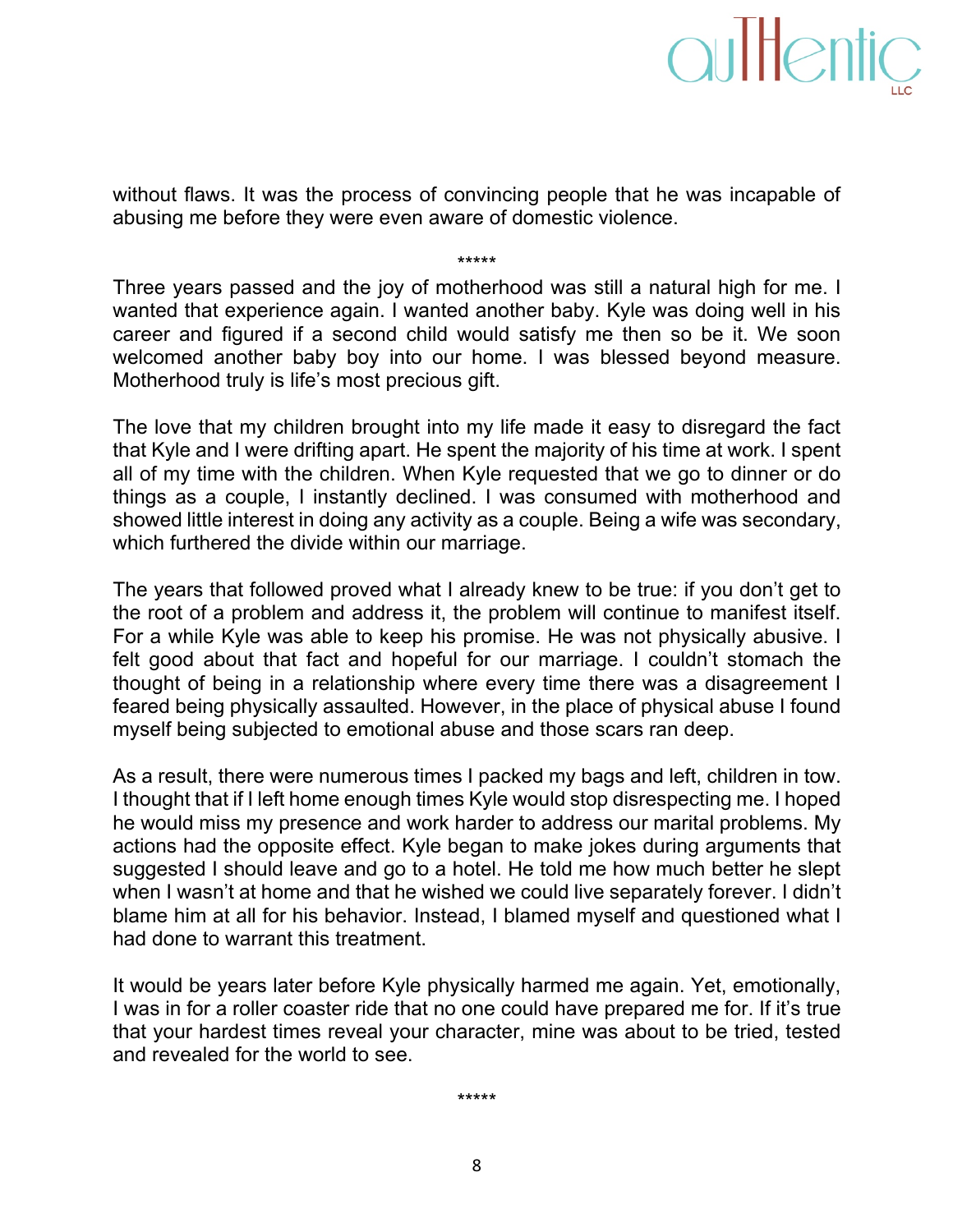

"You're insecure! That's your problem," he yelled as he stormed upstairs. We were arguing about Dana again. This particular evening, I'd heard the garage door open. His vehicle pulled into the garage, but he didn't come inside the house until well over an hour had passed. He remained in the car conversing with Dana.

The fact that I felt his relationship with Dana was disrespectful was somehow my fault as well. He masked his wrongdoings in condescending remarks aimed at making me feel inferior.

"You never question a man who takes care of his household. Most women!" do as they're told when a man is providing for them." Didn't I know that? No, I didn't know that because I was stupid. If only I were older, maybe then I would understand. Marrying me was a big mistake. He would talk to anyone he chose to talk to, male or female, at any time. And, that was that.

Their relationship planted the seed of distrust that continued to grow in our marriage. It was a battle between female intuition and my desire to have faith in Kyle. I certainly didn't want to appear immature or insecure. In an effort to prove that neither was the case, I vowed to never question him about his relationship with Dana. I knew that I had no control over his actions.

We never discussed Dana again and I never offered forgiveness. I also didn't leave. I stayed with a hardened heart that would refuse to be mended.

### **CHAPTER TWO Welcome to Campus Life!**

"Nearly all men can stand adversity, but if you want to test a man's character, give him power." - Abraham Lincoln

I remember the beautiful weather when we landed in Oklahoma. It was my first visit to the state. I didn't know then how much of an impact this brief trip would have on my life.

My husband Kyle was a finalist in the position as president of a public university there. The three-day agenda was packed with interviews and meetings. We met university faculty, staff, students, constituents, community leaders, politicians,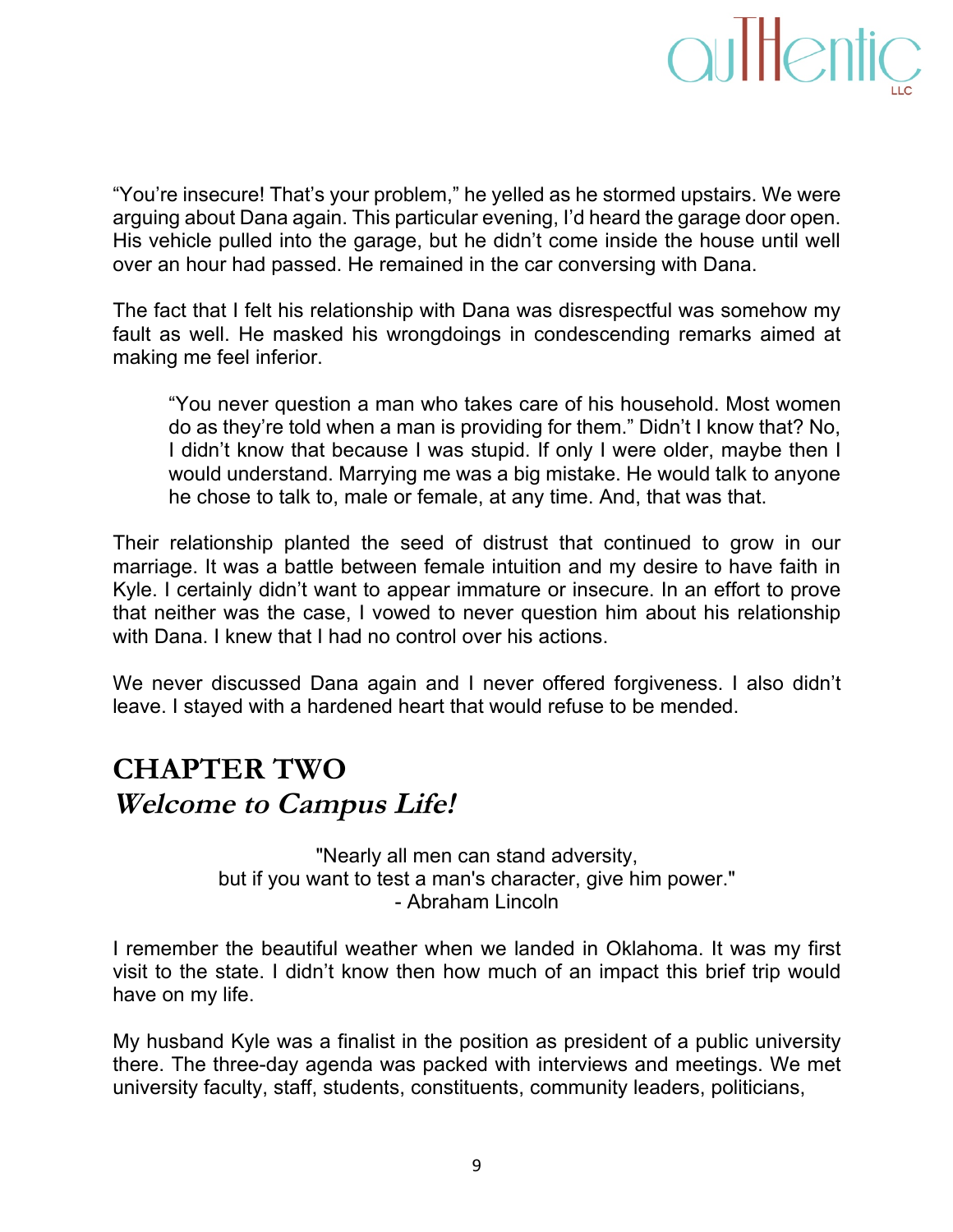

church clergy and the list goes on. The introductions were endless and the questions many. What would be our platform for the university? How efficient would our fundraising initiatives be? How would we position the university for continued growth? Did we understand the challenges of historically black colleges and universities? Did we fully appreciate the nature and pressures of the role of a President and First Lady of the university? We answered in solidarity. We were committed. We understood the challenges. We were a team.

The opportunity to meet university stakeholders was the most gratifying part of the campus visit. We spent a substantial amount of time with the interim president of the university who reminded me of my paternal grandfather. He was very gracious and wise. His love for the university was contagious. He spoke of its history and culture in a way that instantly caused me to share his passion.

Our assigned campus guide was equally kind and informative. He provided encouragement between each interview session. As we were leaving the campus, a recent graduate expressed to me that the university operated like a family. I instantly concurred. In a short amount of time, it was apparent that the people we met possessed a deep love for the institution and had a vested interest in its success.!

Two days later we received an announcement that Kyle was selected to be the next president of the university. It would be his first time serving in that capacity. I couldn't have been happier for him. His lifelong dream of being a college president was finally being fulfilled. It was a wonderful time for our family.

After the celebration, days of relocation planning followed. Since marriage, I had become what was popularly referenced among higher education professionals as the "trailing spouse," terminology used to describe a situation where one spouse is required to relocate as a result of their companion acquiring a new job assignment. Consequently, the trailing spouse faces a range of issues that impact them professionally and personally.

The move to Oklahoma represented the third move for me within our six years of marriage. Our family experienced growth and developed many friendship ties in Ohio. I had given birth to our two children and was practicing law. Another move meant that I would be required to put aside my employment, friends and established networks in pursuit of Kyle's career progression. I wanted to be a supportive wife, but it certainly wasn't easy. It would be a major adjustment for the entire family.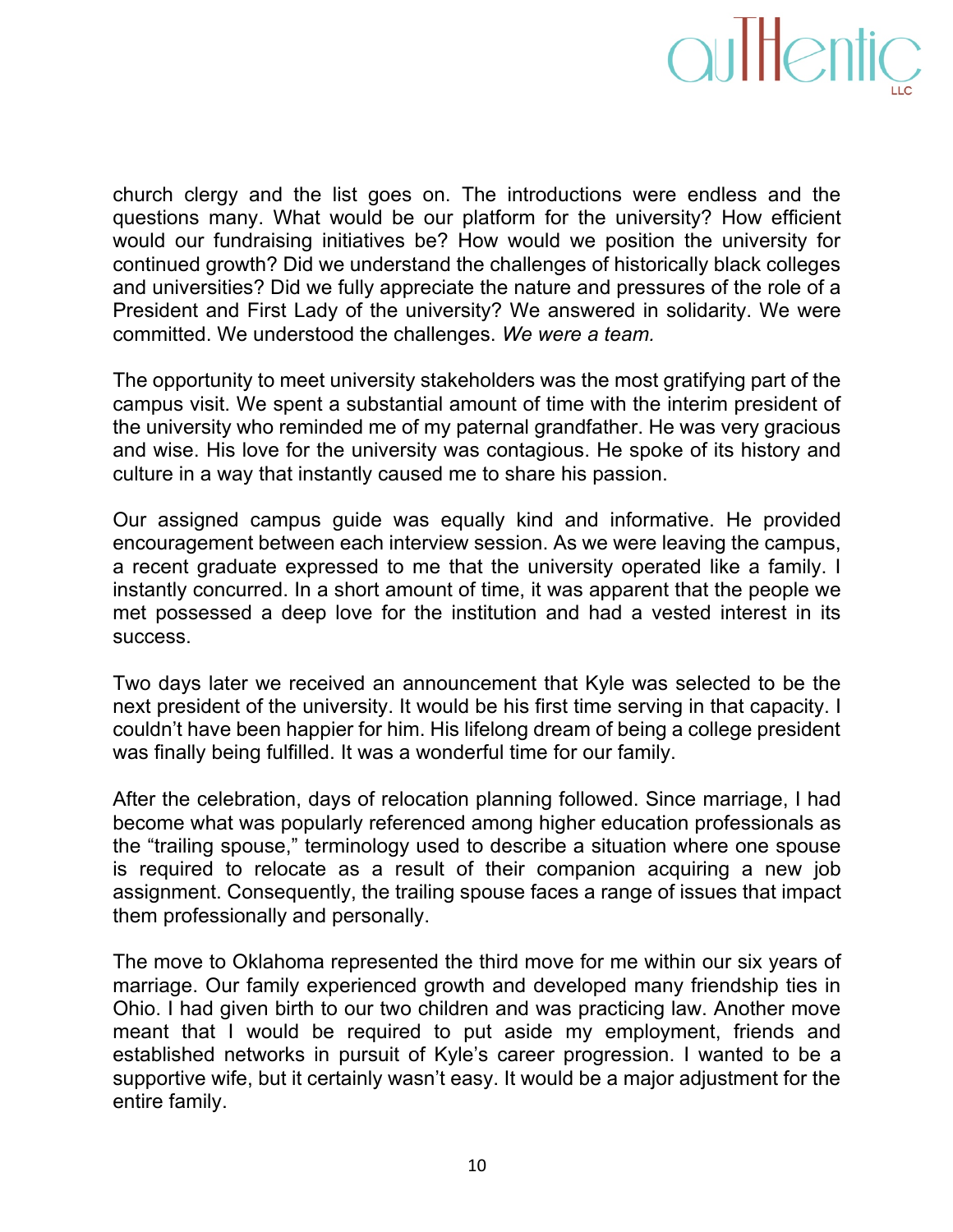I hoped the move to Oklahoma would represent a fresh start for us. Things were going fairly well by this time. I'd blocked the fact that Kyle had been physically and emotionally abusive out of my mind. I didn't dwell on whether or not there were any acts of infidelity. I wanted us to be a normal, happy family.

\*\*\*\*\*

*Welcome to campus life!* We were eager to get settled and get acclimated to our new life. It was an immediate lifestyle change. Our new home was directly in the center of the campus. I looked out the windows and saw the student union, student housing, classroom buildings and university offices. Though it was owned by the University, it was now our home as long as Kyle retained the position of president. It was spacious with plenty of room for the children to play. There was a large entertainment area in the basement where we hosted meetings, luncheons and other events.

The first few months were intense. There was a huge learning curve for Kyle as he adjusted to his new position. His workdays were extremely long. His travel increased so prolonged periods of time away from home became the norm. We quickly adjusted to busy and hectic as our new standard of living.

Before we moved to Oklahoma, I was working as an attorney in the Legal Affairs office on a university campus. This experience provided insight into the myriad of issues that college campuses face, the politics at play in decision making, risk management concerns and student life. When we relocated, we decided that rather than me seeking employment in a legal capacity, I would become actively engaged on the campus. There hadn't been a First Lady on this campus for years, so there was great latitude given in defining what the role should be.

To gain a deeper understanding of the parameters of my role, I connected with other university spouses through professional organizations such as the American Association of State Colleges and Universities. They had a program specifically designed for spouses of university presidents. I also spoke with university stakeholders and completed a campus survey to get the input of students to assess the needs of the campus.

I wanted to help make the campus experience engaging and fun. I served on various committees to understand the framework before I transitioned into being an event planner and hostess for campus functions. My attention to detail proved to be helpful when I organized events. I worked closely with the campus staff to ensure that the activities and programs went off without a hitch.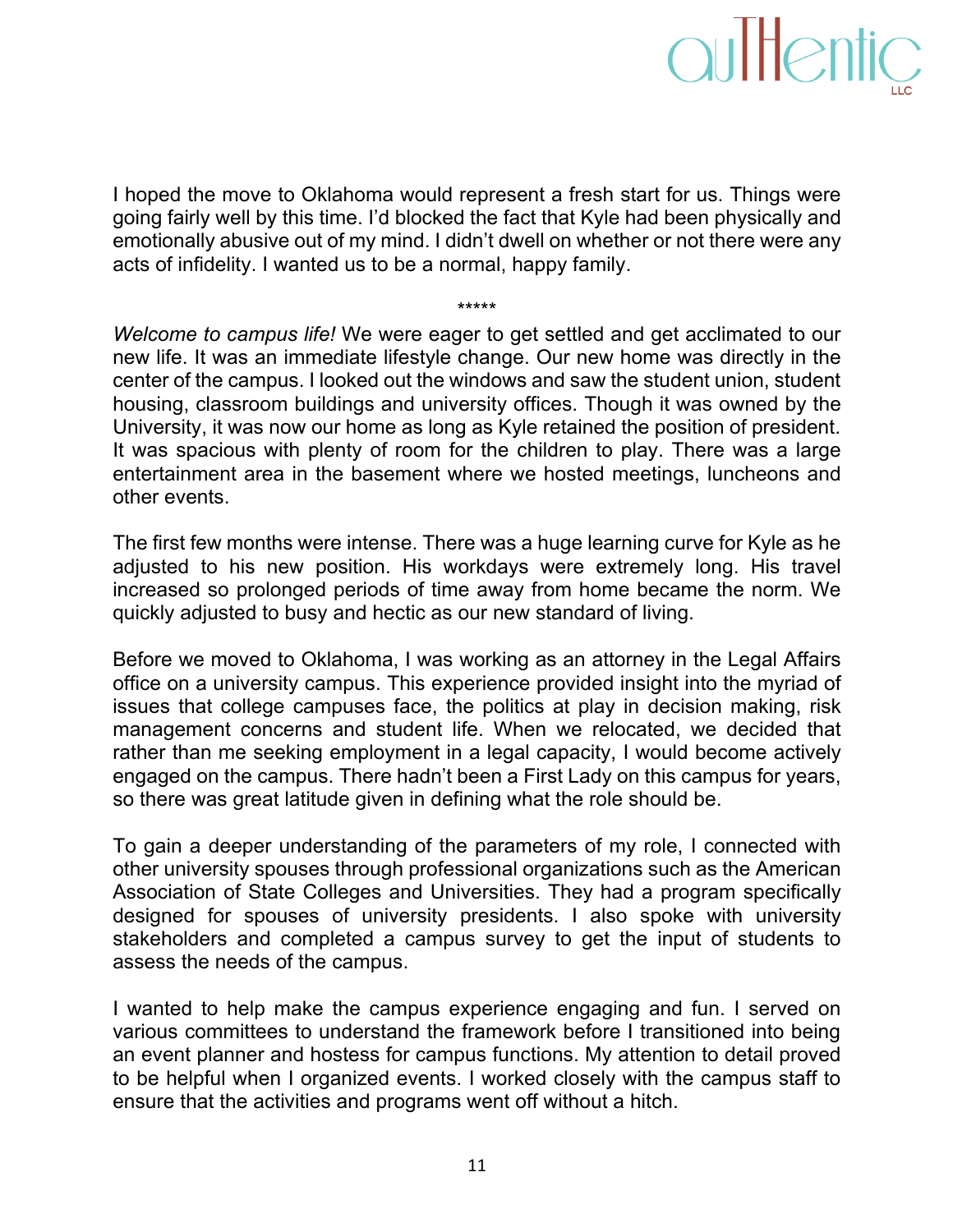

In alignment with my passion, I implemented a Pre-Law Society to afford aspiring young attorneys insight and exposure to the possibilities a law degree could offer. I hosted an annual dinner to connect female students with professionals in leadership positions which allowed for effective dialogue and discussion. I organized social activities: ice cream socials, clothing swaps, community service projects in partnership with the sororities and campus organizations. My children attended the university daycare which helped me to become actively engaged with that facet of the campus as well. I often advised females who struggled to find a comfortable balance between parenting responsibilities and the demands of being a college student.

I worked in conjunction with the university's development office to explore fundraising ideas that would sustain additional programming. This collaboration aided in identifying female alumnae who shared a passion for female empowerment. An annual leadership luncheon was instituted that led way to a renewed interest in the overall wellbeing of female students attending the university.

My position later evolved to include any and all programming that would garner support for female students and the challenges they faced. The objective was to provide mentors and position them to successfully achieve their goals. I was excited about this endeavor because I was afforded the same level of support throughout my matriculation in both undergraduate and graduate studies. I recognized the importance of positive role models and dedicated mentors. I knew that it absolutely mattered.

Through a partnership with a national service organization, The Links, Incorporated, we formalized a campus mentoring program. This was key in further solidifying efforts to support our female students. Workshops and seminars were offered that included topics in the areas of professional development, personal image, etiquette and self-esteem.

Student engagement was paramount in my new role and I embraced each opportunity to have interaction with the students. Helping them to become the best version of themselves forced me to examine the areas in my life where I lacked authenticity.

\*\*\*\*\*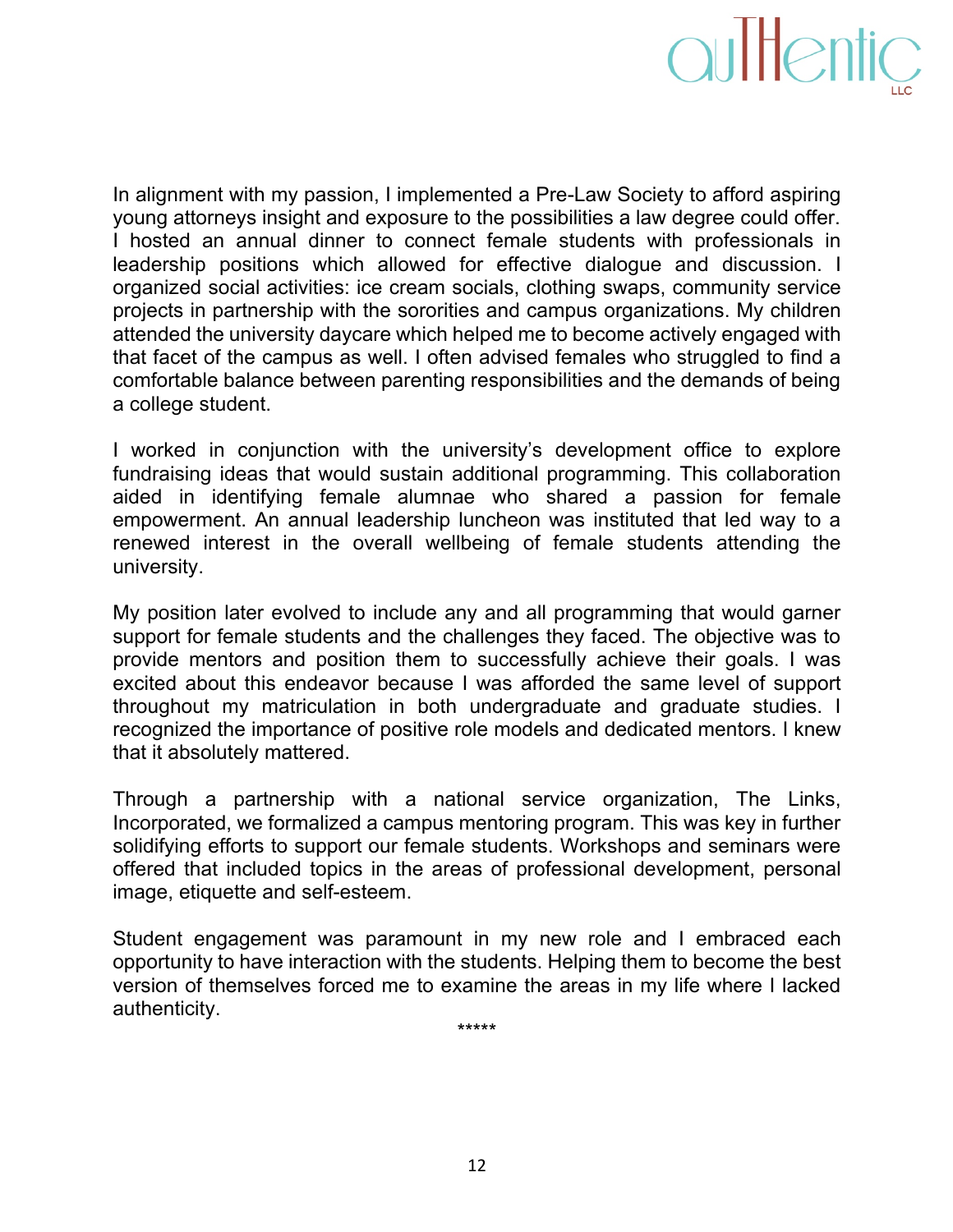

In addition to my work as First Lady, there were joint spousal duties that required my attention. University fundraising was at the top of the list. It was no secret that this was the least favorite of my activities. However, I quickly brainstormed ways to be instrumental in the success of those initiatives and later developed a plan that became the framework for Kyle's annual fundraising campaign.

As with most relocations, there were many changes that occurred immediately. Within the first few months, I gained a deeper understanding of the presidential role and its accompanying challenges. Yet, there was one challenge I had not prepared for: the presidential ego. The change in attitude that came from Kyle's newfound sense of perceived power and control brought destruction once again to our household.

### **CHAPTER THREE Private Life vs. Public Lies**

*Narcissistic personality disorder is defined as a condition in which people have* an excessive sense of self-importance, and extreme preoccupation with *themselves, and lack of empathy for others.* 

"Your husband sounds like a narcissist," the counselor said. I had been seeing her for the past few months. I needed to talk to someone about my frustrations. Naively, I thought the move to Oklahoma would strengthen our family. The reality was the marriage was still in shambles.

I'd spent the past hour talking to my counselor about how things progressed. It felt good to say what I was feeling out loud to someone with the protection of confidentiality while doing so. I suffered emotionally as a result of keeping those feelings bottled inside of me for so many years. I was disappointed in myself for remaining in a relationship with someone who physically hurt me and left emotional scars. My self-esteem was at an all time low.

Publicly, we were the perfect couple. Kyle stood up at events and spewed out praises to me for being a supportive wife and loving mother. Behind closed doors the physical abuse escalated. I avoided confrontation because I knew any argument would lead to abuse. We resorted to communicating either through text message or by way of emails from his secretary. We didn't operate as though we were married. There wasn't even a friendship left. However, Kyle wanted the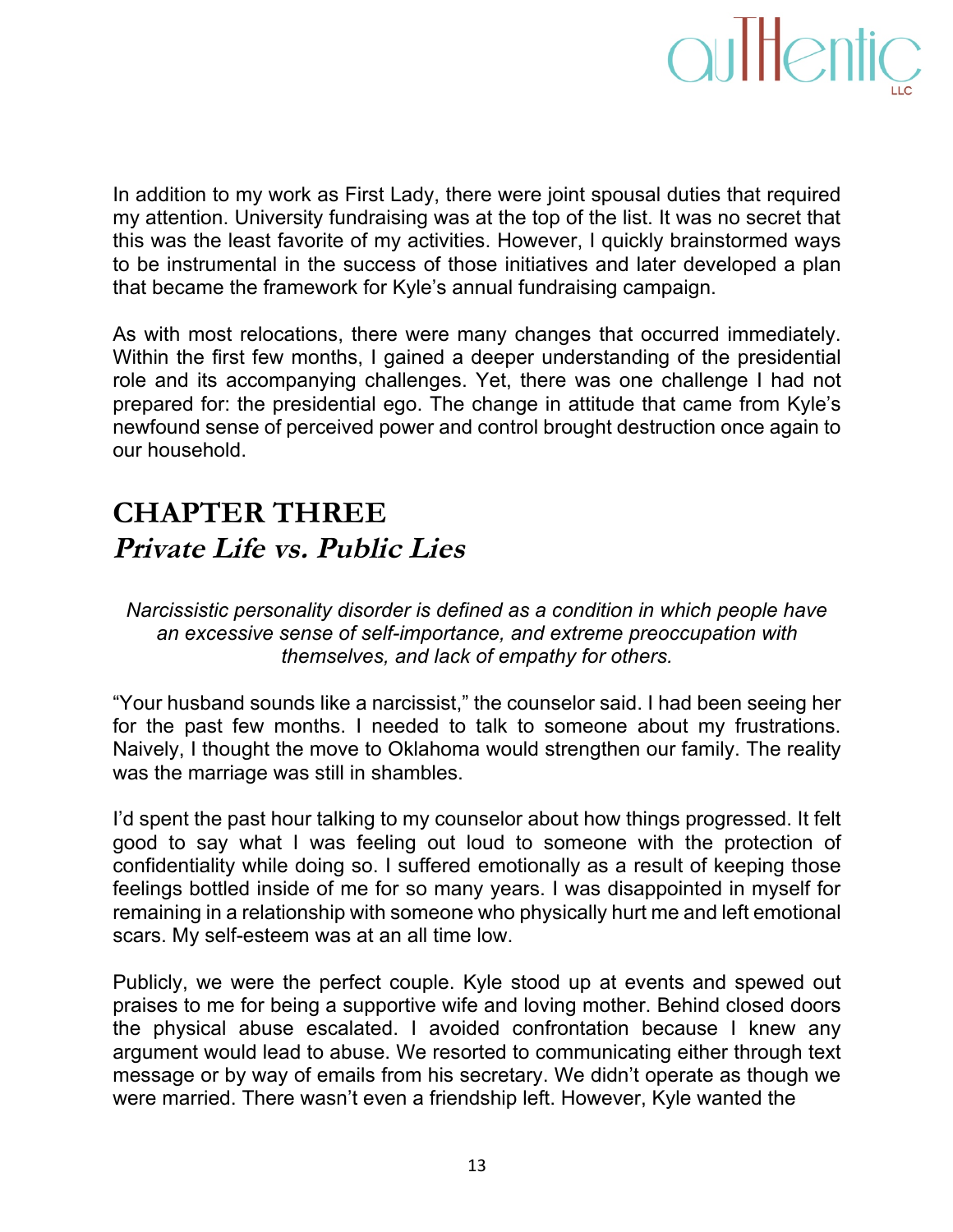

marriage to stay in tact because it was good for his image. "The campus loves the idea of a family as the presidential unit, and that's what we will give them," he often stated.

It became fairly obvious to me that the pressures of being liked and conforming to the public image he created was consuming Kyle. He was self-absorbed, out of touch and regarded himself as among the social elite. His focus was solely on his career. Any other conversation, especially concerning our family or the marriage, was annoying to him.

His idea of transformative leadership was rapidly showing signs of dictatorship. We disagreed on almost everything, which ultimately led to us discussing nothing. Kyle's communication with me was always condescending, spewed with disdain and violent patriarchy. He reminded me that I should feel fortunate to be married to him, and assured me that I could be replaced at any time. "You ungrateful, immature bitch! I work my ass off every day so that you and the kids can enjoy this lifestyle. Any other woman would love to be in your position!"

My mechanism for dealing with problems hadn't changed. I avoided issues and potential conflict. Staying busy was easy to do. At home, I was going through the "Married-Single Parent Dilemma". Kyle had become an absent parent consumed with the roles, responsibilities and challenges of his new job. Even when he wasn't traveling, he spent extended periods of time at his office or attending work-related events. This left me responsible for all household duties and everything involving the children.

We had done very little in the way of rebuilding the trust between us. Questions of infidelity rose again. Rumors of a student on the campus being pregnant by Kyle surfaced. Later, there was speculation of an inappropriate relationship between Kyle and a university administrator. I was constantly bombarded with information that caused me to question his integrity. It became hard to decipher what was gossip with what was factual. I found myself in a constant state of unhappiness. It was a train wreck waiting to happen.

Discernment became paramount in our new leadership roles at the university. My email was flooded with people who wanted to meet for breakfast, lunch, dinner and all times in between. I was invited to more banquets, galas, fundraisers, and events than I could ever hope to attend. There was no shortage of human bodies present in our circle. Yet, I still felt as though there was no one to talk to.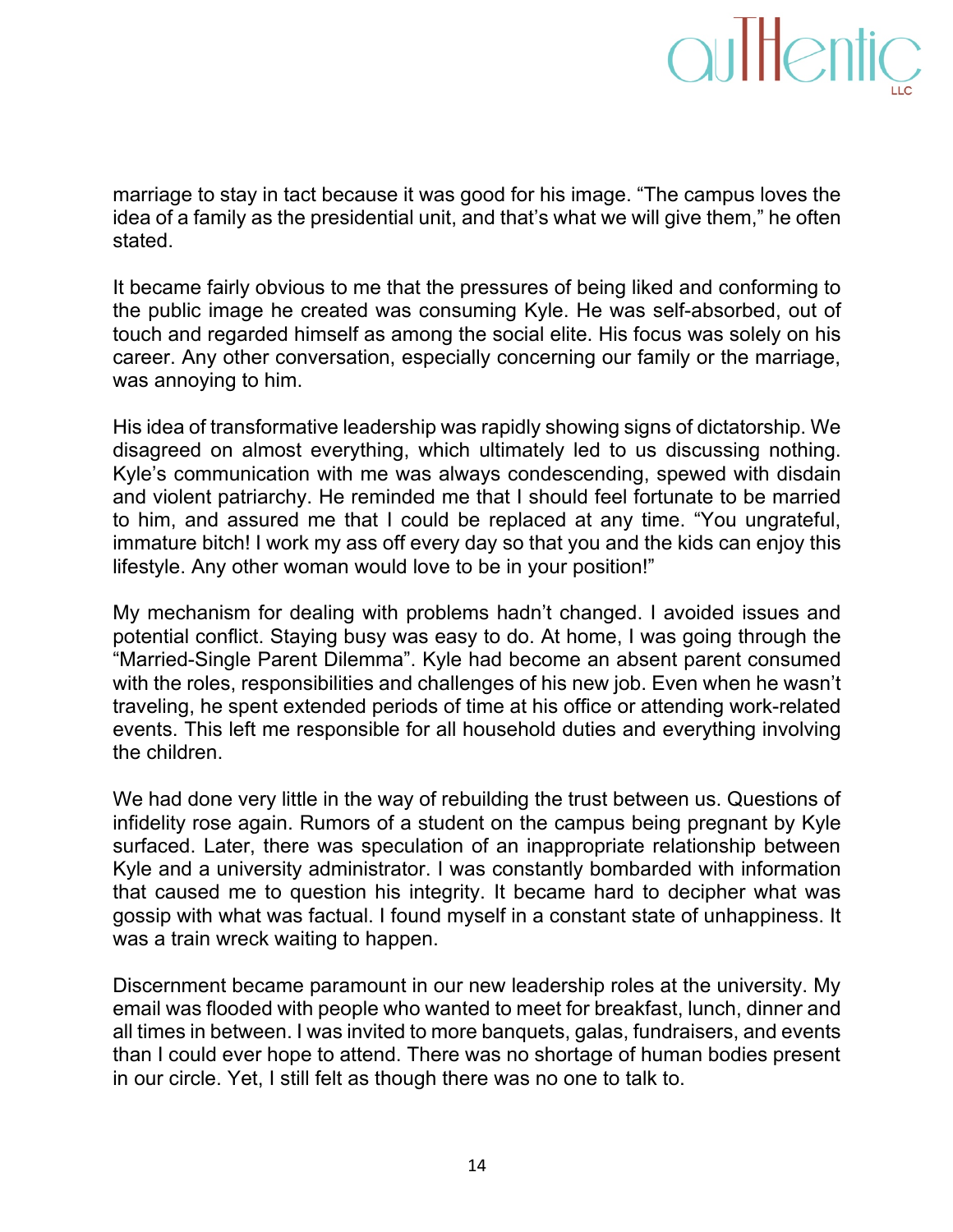

During conversations with university constituents, Kyle engaged superficially about how the family enjoyed Oklahoma and more directly on university issues. He constantly reminded me that I would never understand the intricate relationships and everyone's indirect tie to the university. His controlling personality also dictated who my friends were. He was very paranoid about me creating friendships and often cautioned me against it. "We are considered outsiders because we are not from Oklahoma. Trust no one."

It was true that most of our colleagues were natives of the state and had a much deeper sense of the history and operations of the university. This was the basis for his rationale as to why I should neither feel supported by nor comfortable forming friendships with anyone.

As a result, I refrained from any discussion of personal matters. Could anyone fully comprehend the dynamics of what I was experiencing? Not likely. I concluded that I would either be viewed as complaining about living a luxurious lifestyle in a presidential home that the university funds or I would receive the standard "I understand" feedback. The reality was no one had a clue as to the magnitude of our situation and we worked harder to keep it that way.

Most days I was completely exhausted but I couldn't let my fatigue show. The public performance and façade was a requirement. Prior to any event, Kyle reviewed what his expectations of me were. The tone of the conversation was similar to that of a parent giving forewarning to a child: you will listen and obey, or you will pay a price for your disobedience. The price that I paid was almost always in the form of abuse. As long as I performed well in our public life, there was no concern for what was consuming me privately. I was to do as I was told, and with a smile.

The physical abuse had initially been sporadic. Now, the exchanges were bitter most times ending with a push, slap or punch. I still felt an obligation to protect him even when he physically abused me. I didn't want anything bad to happen to him. All I wanted was for the abuse and constant disrespect to cease.

The emotional strain was enormous. However, I didn't have the luxury to stop and deal with it. Life was busy. Moments after being emotionally abused or harmed physically, I was off to the next campus event as if nothing ever happened.

I often walked into campus activities just moments after crying. I kept makeup in my purse that helped to conceal my dark secrets. I would learn the hard way that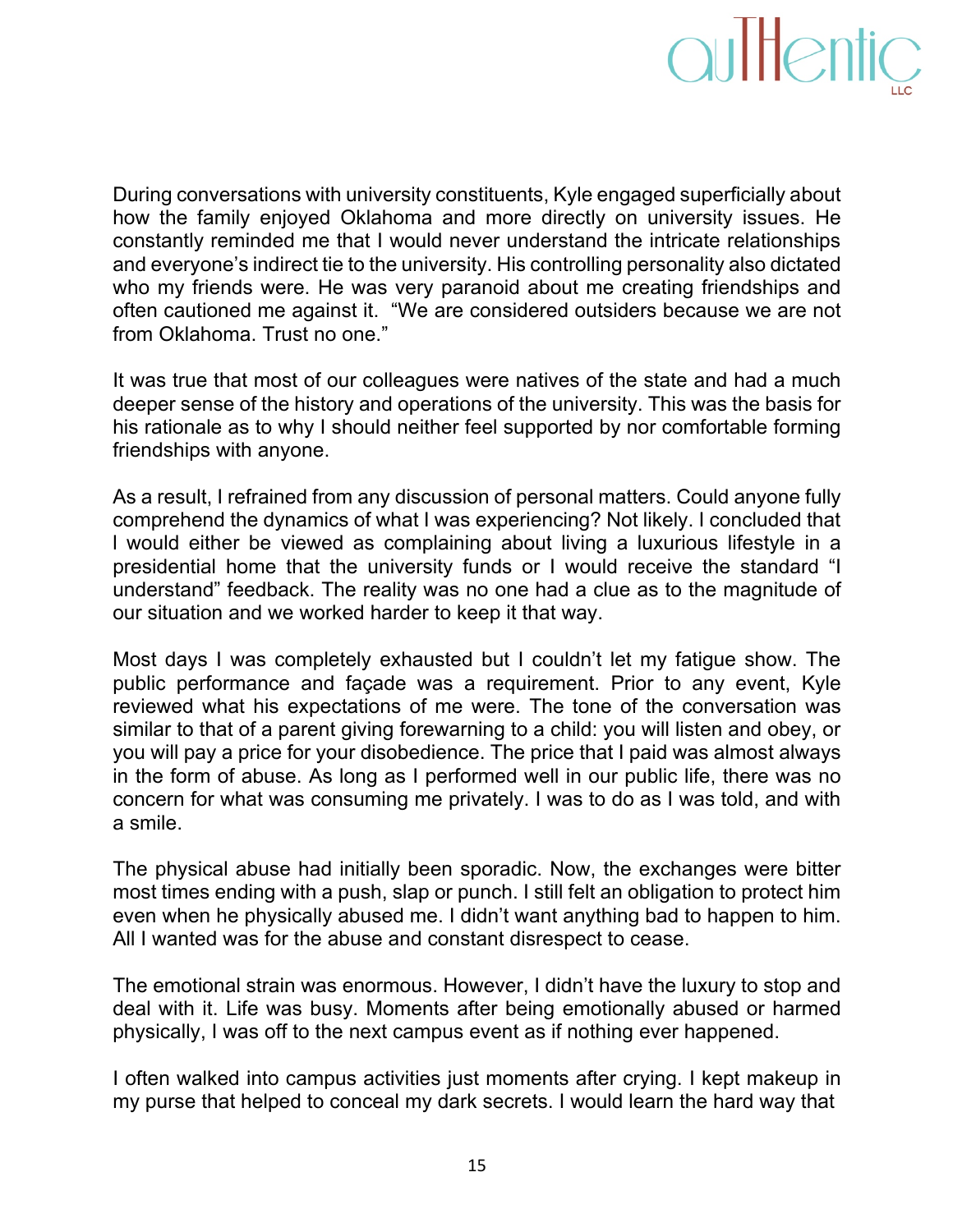

makeup, jewelry and expensive clothing should never be used to cover up your pain. In that moment, I was hurting.

I was a guest speaker on a leadership panel. The auditorium was filled with young students with blank slates. I wanted them to get life right the first time around. Learn from the mistakes of others. "Be authentic," I proclaimed. "Never sacrifice your self-worth. Assume responsibility for your actions." I was giving sound advice and pouring knowledge into others to deflect from the reality of my own pain. My physical appearance looked amazing though my spirit was slowly dying. I was pouring from an empty cup. I had not taken the time to nurture my emotional health. Private life versus public lies... it was slowly taking a toll on me.

\*\*\*\*\*

I remember playing a game called MASH in middle school with my friends. It was a game used to predict our future. MASH was an acronym for Mansion, Apartment, Shack or Home. There were various categories in this game, including who you would marry, how many kids you would have, the kind of car you would drive, what your profession would be, where you would live, and so many other life determinations. The items that remained under each category at the completion of the game were considered to define your future.

It was a popular game for my friends and I. We were innocent little girls, dreaming of fairytale weddings with the perfect husband. Romanticizing the notion of marriage continued through our high school years. We fantasized about wedding dresses and honeymoon locations. In our minds, being married wasn't optional. It was one of the items to check off your list if you considered yourself successful.

By the age of twenty-five, I'd found what most would consider a *good* man by modern day societal standards. Kyle was a well-educated black man, on the rise in his professional career. He was an eligible bachelor who happened to be ten years older than me. He was charismatic and charming. He hardly ever met a stranger. Kyle had been married before and had children from his previous marriage. He purported to be a single parent who was committed to family values.

Had Kyle been listed as a marriage option during my youthful days of playing MASH, he certainly would have been one of my top picks. He seemed to possess all of the characteristics I desired in a husband. On top of being everything I'd dreamed of, he was also able to provide the lifestyle I longed for. We dated and were engaged in less than a year. I was confident we would spend the rest of our lives together.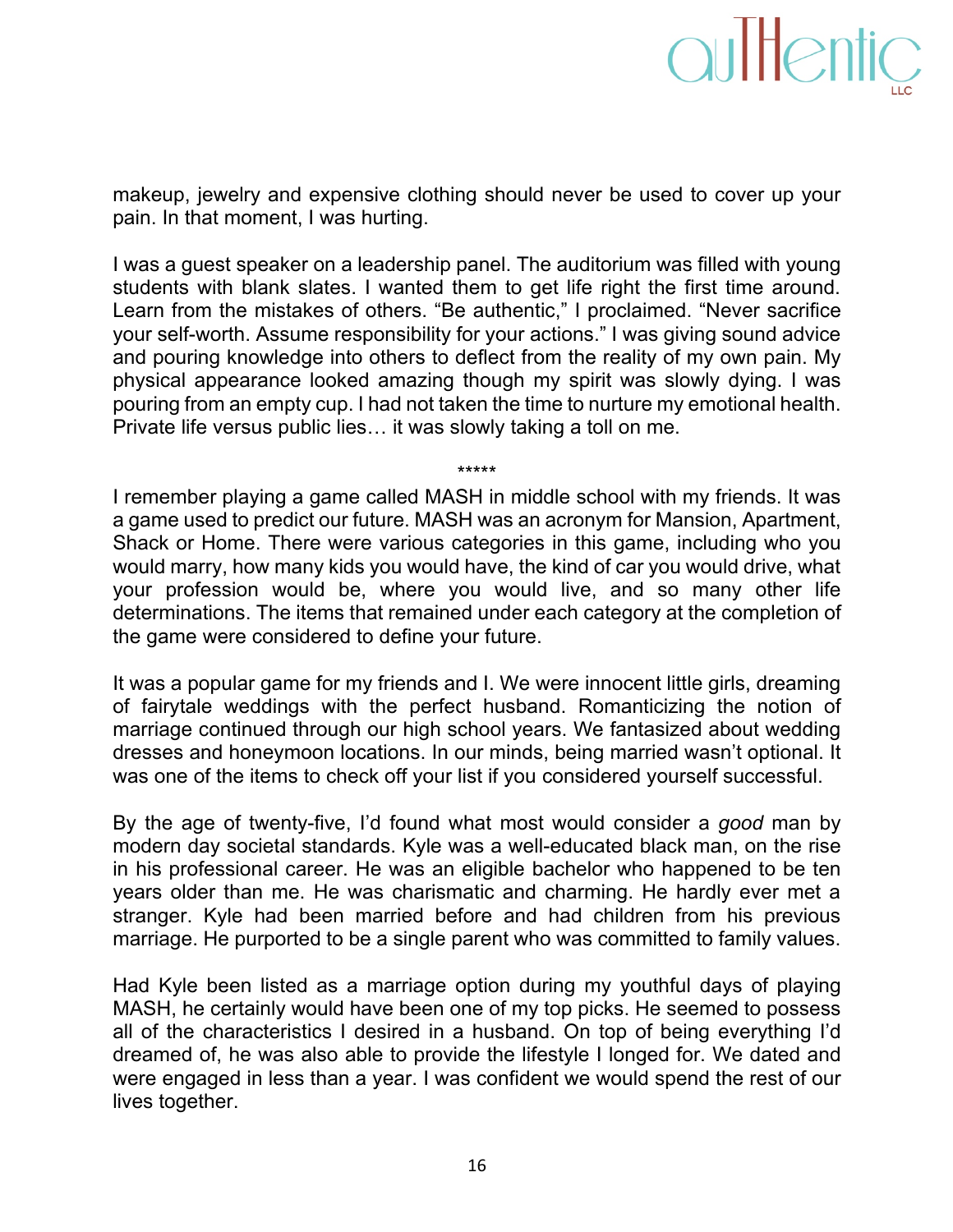

I later learned that the person Kyle portrayed himself to be publicly was in stark contrast to the person he was privately. Out in the open he was loving, kind and appeared genuinely concerned for the wellbeing of others. Behind closed doors he was a control freak and only cared about what made him look good publicly. He would go to any extreme for his career and he was willing to sacrifice his integrity in the process.

Any form of disagreement with Kyle led to name-calling and attempts to destroy my self-esteem. His way was the only way. He manipulated who our family friends were by his perception of their importance. If a relationship with them could benefit Kyle, then we could maintain a friendship. Otherwise, he considered the friendship useless.

I noticed these signs of controlling behavior early on in the marriage. I attributed our differences of opinion to the age span between us. Later, I excused his behavior under the assumption that he was dealing with the stress of his new job. It was hard for me to accept the fact that a marriage that was just getting started was already failing. That wasn't my idea of happily ever after.

Creating what we thought was the perfect marriage also meant that I couldn't let anyone know the truth of what was going on. I wondered if people could sense our problems when we were out in public. It was shameful and horrifying. Everyone was applauding us for being young, successful, doting new parents and the ideal married couple. How could I now admit that he was abusive and that our fairytale life was a lie?

I continued to pray that it would never happen again. I told myself that every incident was the last time. When we argued, I tried to ensure it didn't escalate to the point of physical contact. I thought I actually had control over that. The only real control that I had was removing myself from the situation, but I didn't and the abuse continued.

The emotional abuse was harder to deal with than the physical abuse. At times I didn't appreciate or understand the level of manipulation being used. Rather than finding value in my work, Kyle referred to it as a byproduct of him having his employment status. "If you leave me, I'll ensure you have nothing. You can't survive without me. I provide for this family. Do you know how stupid you would look if you left me? Everyone will think that you're crazy! *You are crazy!*" Kyle would make similar comments regarding everything we acquired together during the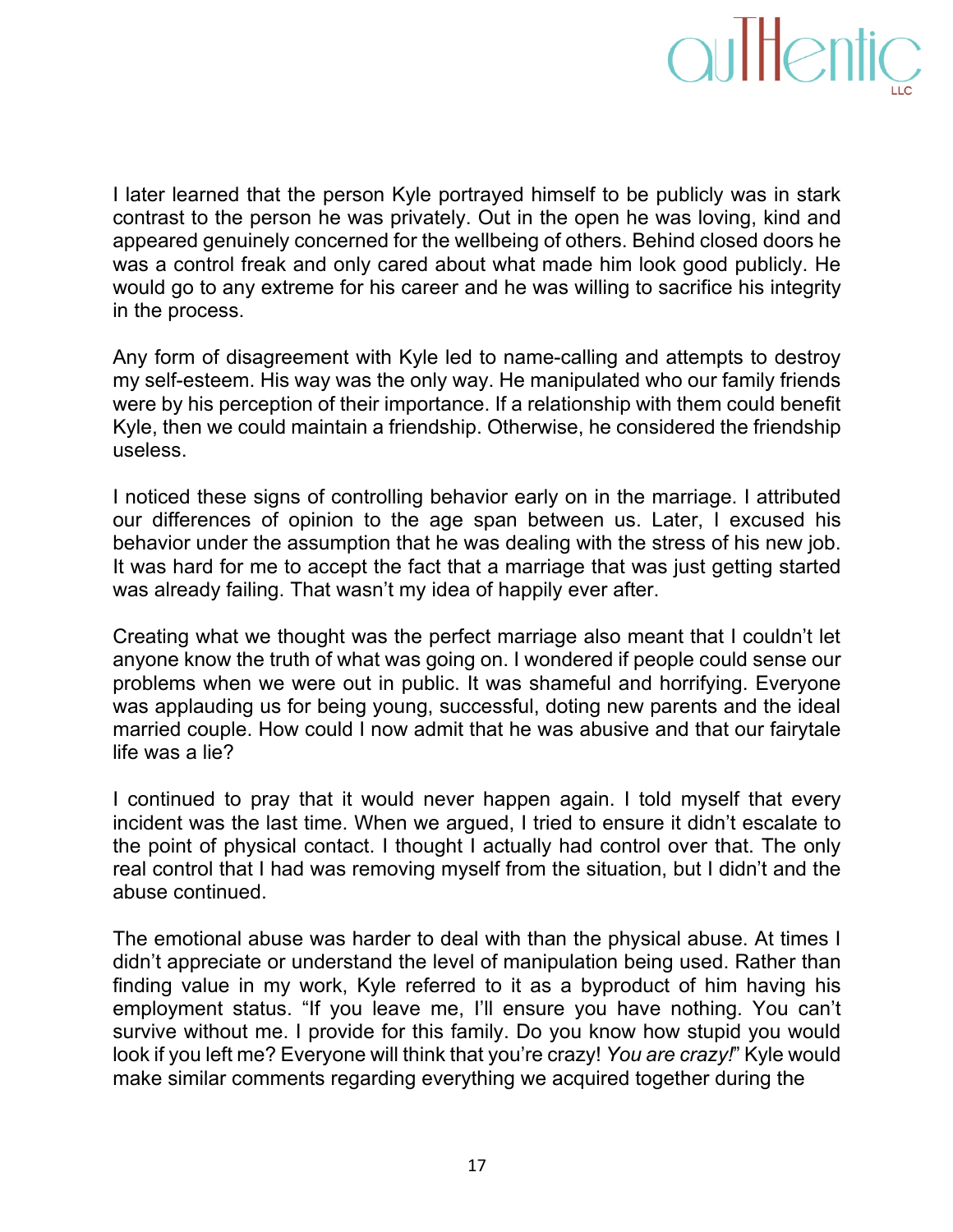marriage: "You never lived like this until you married me: you won't be anything without me!"

Kyle's attitude became increasingly worse. His ego seemed to control every situation. His constant reminder that I somehow lived a *good life* because of him was growing old. Nothing was really good about our life. It was not genuine. We were frauds. We portrayed a perfect lifestyle and lived in direct opposition to the public image we presented. I was conflicted by our public image. *I knew the real Kyle. The person who constantly disrespected and abused me. I was privy to our truth and burdened by the weight of our deepest, darkest secrets.* Was that a good life? Not by my standards.

I allowed myself to believe that I wasn't affected by anything he said. Yet, my inaction indicated otherwise. I stayed. I devalued myself. There was no denying that truth. \*\*\*\*\*

Once Kyle was in a leadership position, I noticed the same behaviors surface in his career decisions. I became mindful of how he treated his subordinates and his lack of integrity in his professional relationships. He ranked his staff by level of importance and often shunned those he felt were beneath him.

"You're so fake!" I was yelling again. We were in the middle of another one of many arguments. The argument began when Kyle scolded me about my friendship with the wife of an administrator. Angel lived closed to us on the campus. We would get together for walks in the evenings to debrief on campus activities and events. On this particular evening, I invited her to our home. After a few hours of chatting and letting our children play together, she went home. Within seconds of her departure, Kyle arrived and instantly began screaming at me. "You should be careful who you let come over to this house! You're so naïve. You don't understand the political landscape. Every decision is a political decision. I have told you before it is not good for employees of the university or their spouses to be at this house unless it's for a university event. You have invited Angel into our house and you have no idea I'm about to fire her husband. Your stupid decisions constantly make my job hard! Don't have anyone over here without asking me first!"

I wasn't happy that I had to endure another one of Kyle's paranoid selection processes of determining who our friends should be. According to him, everyone wanted to destroy him so I should only communicate with those people on his approved list. I was very confused because he knew that Angel and I were friends. However, he seemed to be very concerned that she was at our home. I was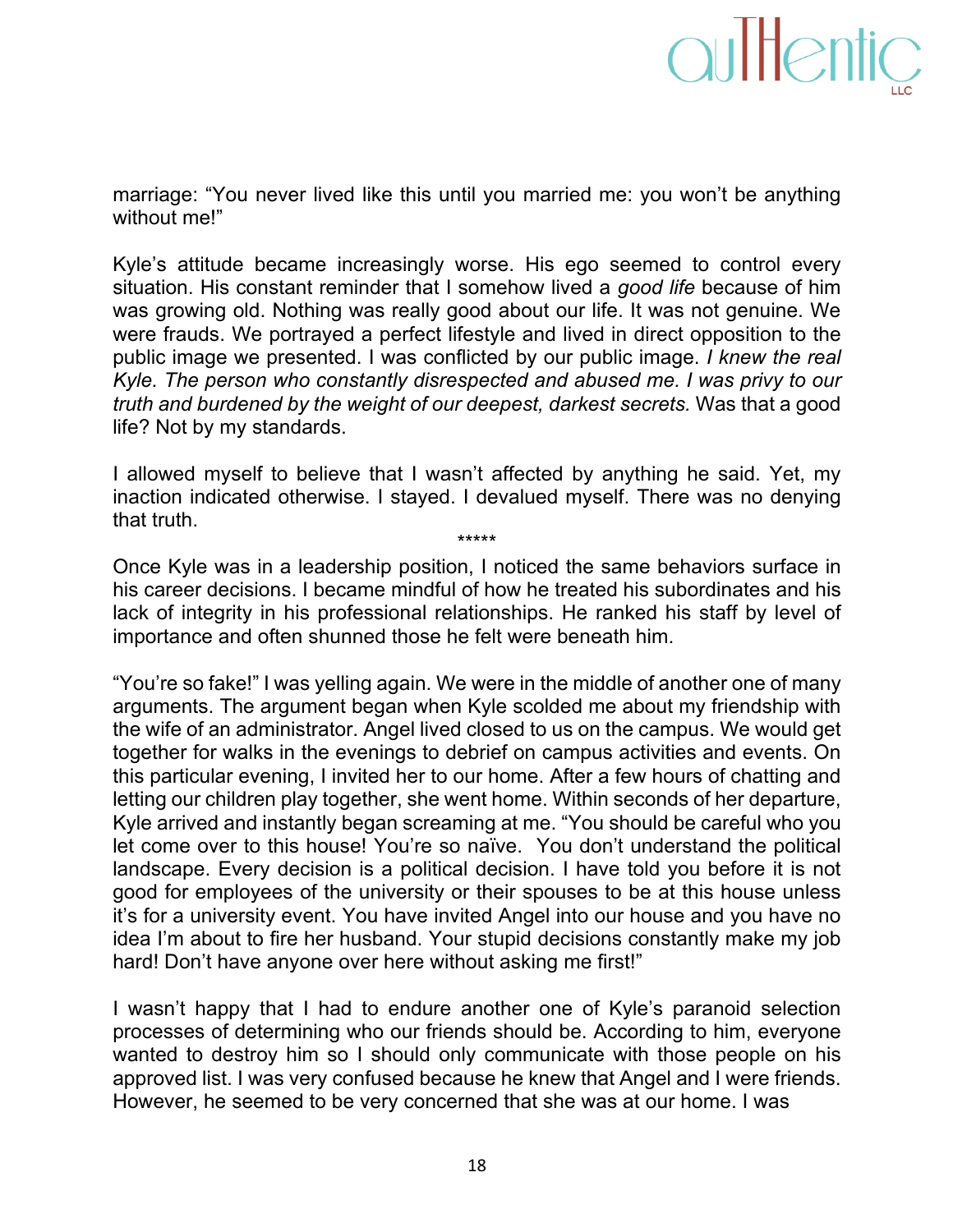## aultentic

disturbed because I had no reason to believe that he was unhappy with the job performance of Angel's husband. Kyle recruited Angel's family to the university. He sold them on his leadership and promised to be a source of support to them. Only a few months had passed and Kyle was ready to terminate him.

I snapped back at Kyle's attempt to scold me. "Why would you want to fire him when you're the reason why he's here? You hired him!" Because he's young was Kyle's response. "He's young and I'm tired of having to micromanage his department. I trusted the advice of a friend when hiring him. In actuality, I shouldn't have given him a chance. He was almost fired from his previous job. He doesn't handle responsibility well. He claims he works late hours but nothing gets done. He's simply not ready for this position. He was advanced too soon and does not fit well with my leadership style. I'm terminating him and moving in a different direction." I became more upset with every word that he said.

Hypocrite! Fraud! My resentment for him was turning to hatred. Had Kyle forgotten that when he applied for his position of this university, he was labeled as being too young? Why didn't he feel an obligation to be a mentor to this administrator rather than talk about him behind his back? I'd watched as Kyle smiled in his face at every possible opportunity. Yet, at the first moment of discord, Kyle was ready to cut him off. It was a disgusting and unprofessional way to handle the situation. Additionally, I wasn't pleased that my friendship with Angel was being dictated by who Kyle felt was important in the moment.

I shouldn't have been surprised because this had become Kyle's pattern of establishing relationships solely based on what the other person could offer him. Kyle created his success by strategically forming the right relationships, essentially being an opportunist. He was extremely judgmental of everyone but found no fault with himself. There was no such thing as constructive criticism when it came to Kyle. He would constantly surround himself with 'yes men,' those who supported his opinions and ideas with little or no criticism in order to obtain his approval. His employees knew that either you agreed with him or you would find yourself on the chopping block at risk of being terminated. It was not uncommon for Kyle to retaliate against his subordinates if they expressed dissent or opposing views.

I was shocked by Kyle's transformation. He made fiscal and managerial decisions. that could have easily led to a legal nightmare for him and the university. I wanted to offer guidance to him, particularly with my background in defending lawsuits for another university. I knew that Kyle would need an understanding of all of the rules applicable to higher education law. However, I wouldn't dare caution him when I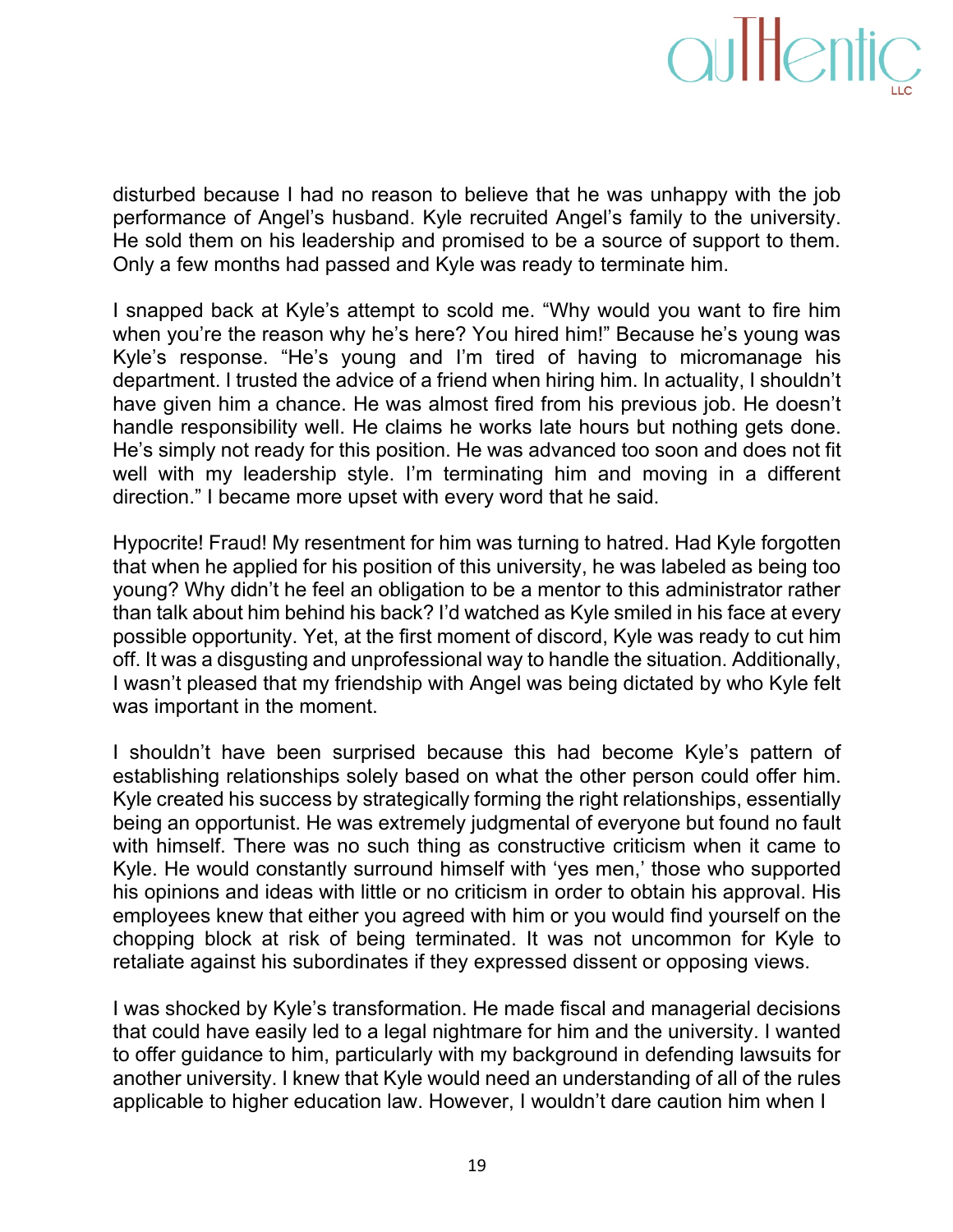### aultentic

felt he was making a mistake. Kyle was not interested in my opinion or advice. He operated the university in the manner in which he felt was best, without fear of any consequence for his actions.

Kyle made the decision to mix university business with personal pleasure. He relocated Olivia, an old girlfriend, to Oklahoma and hired her for an open position at the university. Their history spanned back to their times as undergraduates in college. They later began dating and lived together during their graduate studies.

Kyle did not mention to me that Olivia was a candidate for the position, on campus for an interview, or selected for the job. When I glanced through my university email, I saw the announcement of a new administrator. My jaw dropped. It took me a few minutes to process what I just read. I assured myself Kyle would not be that disrespectful. No one could possibly be that disrespectful. This must be a different person. Although I knew I was correct and the picture displayed in the email message certainly solidified her identity.

I picked up the telephone. I don't remember dialing the numbers to Kyle's office, but I now heard his assistant's voice on the other end of the line: "Office of the President." He was in a meeting. 'Should he be interrupted?' 'Yes, absolutely.' 'Can you state the nature of the call?' 'No. It's personal, very personal.'

"Don't call my office with this bullshit! Yes, Olivia got the job. I don't have to tell you every decision I make on this campus." I'm not interested in *every* decision you make, arrogant asshole! I'm interested in the fact that you hired Olivia on this campus and didn't even give me the courtesy of a heads up. That's a decision I want to know about! I was fuming and Kyle was still screaming into the phone. I abruptly interrupted his rant as I hung up the phone.

That hire was such a blatant form of disrespect that I no longer was excited about supporting Kyle's university efforts. I decided to resign from the campus committees I currently served on. I shifted my focus to my children and my career.

Linda was Kyle's secretary. She shared a very close relationship with Kyle and he often stated it was because she was loyal. For Kyle, that simply meant that Linda was his puppet and responded accordingly. She did exactly as she was told and would lie to cover up any of his wrongdoings.

\*\*\*\*\*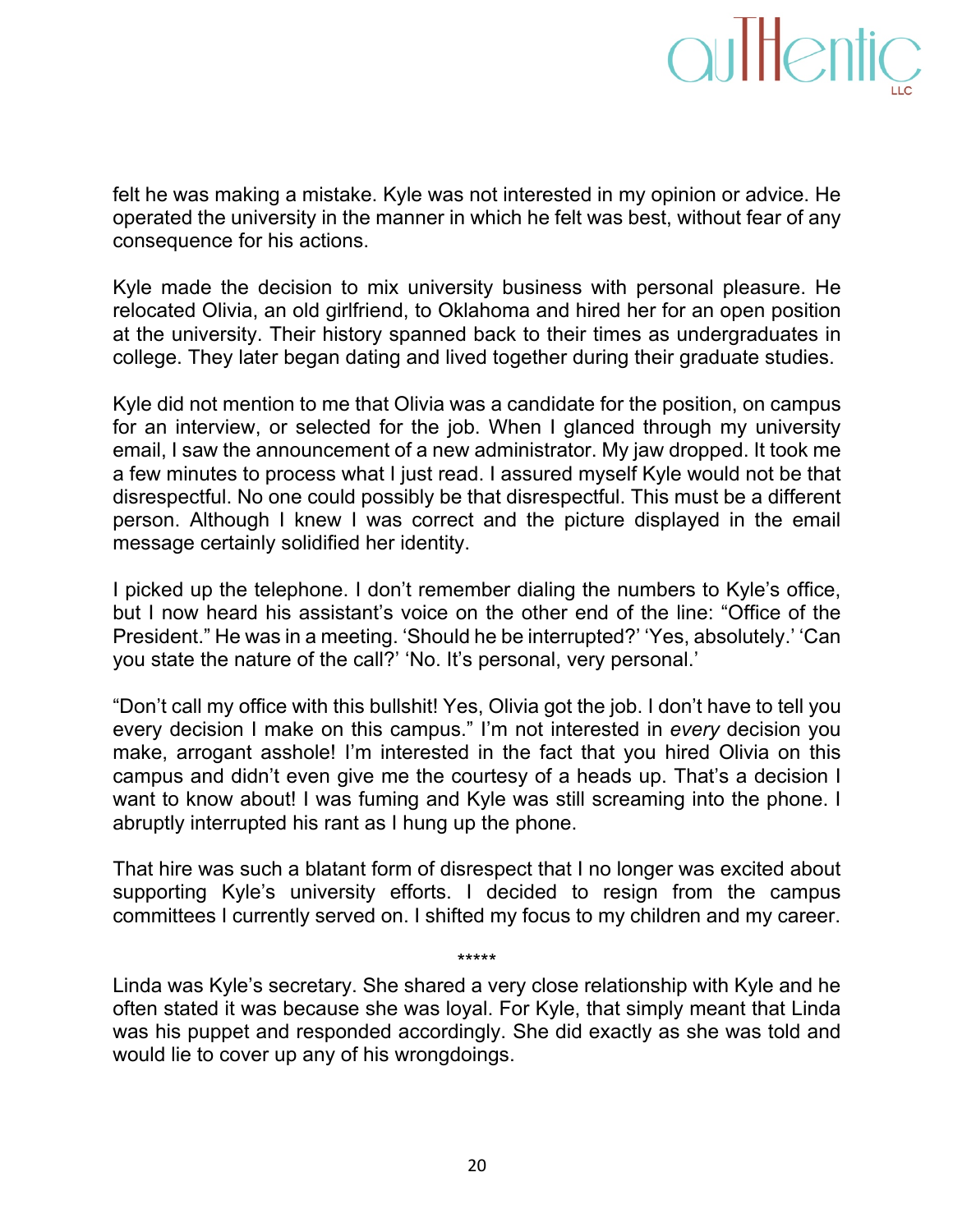

Linda performed tasks of a personal nature for Kyle. When I made the decision to return to work, she was the person who coordinated his schedule and informed me if Kyle would be available to assist with picking the kids up from school. Both Linda and Kyle treated my communication with them as a privilege or honor they were bestowing upon me. If I needed help with the children, I was told to contact Linda and patiently await a response. If there was any time to squeeze in Kyle's busy, demanding, important life as university president, Linda would let me know. Even if I asked Kyle directly to help with the children while he was in my presence, I was directed to contact Linda for his availability. He was much too busy for such trivial things. Linda would filter my requests and make the final determination.

I was perplexed by the fact that I lived in the same house with a man who was my husband, yet we couldn't even discuss matters concerning our children. It was clear that taking care of the children was solely my job. Kyle's job was to be president and receive accolades. That's where he placed his importance. Receiving constant praise fueled his distorted sense of happiness.

\*\*\*\*\*

The counselor asked what I felt was the underlying issue at play? I wished I had an answer to her question and an accompanying solution to the problem, but the reality was I did not. I did feel strongly that Kyle was dealing with some deep internal personal struggles. He had a strong desire to constantly make me and others feel inferior to him. He wanted to be needed and he thrived off of control. The more control you gave him, the happier he was. Hitting me and demeaning me was just one of many ways he exercised such control.

I'd tried several ways of dealing with Kyle's erratic and violent behavior- from total support of his professional endeavors to complete withdrawal from Kyle and our relationship. As Kyle began to act invincible, I felt more invisible. I was hoping the counselor could offer some professional guidance.

She listened intently and occasionally scribbled some notes on her notepad. "Narcissists are hard to deal with in a position of power," she whispered, "but I can give you some coping mechanisms."

At a subsequent counseling session, I arrived ready to once again discuss my discontent and frustration. Before I could start down that path, the counselor posed the following questions: "What are you holding onto that you need to release? Are you resentful and angry? Let's shift the focus to you and what you can control. If you feel you deserve better, what actions will you take? You can no longer remain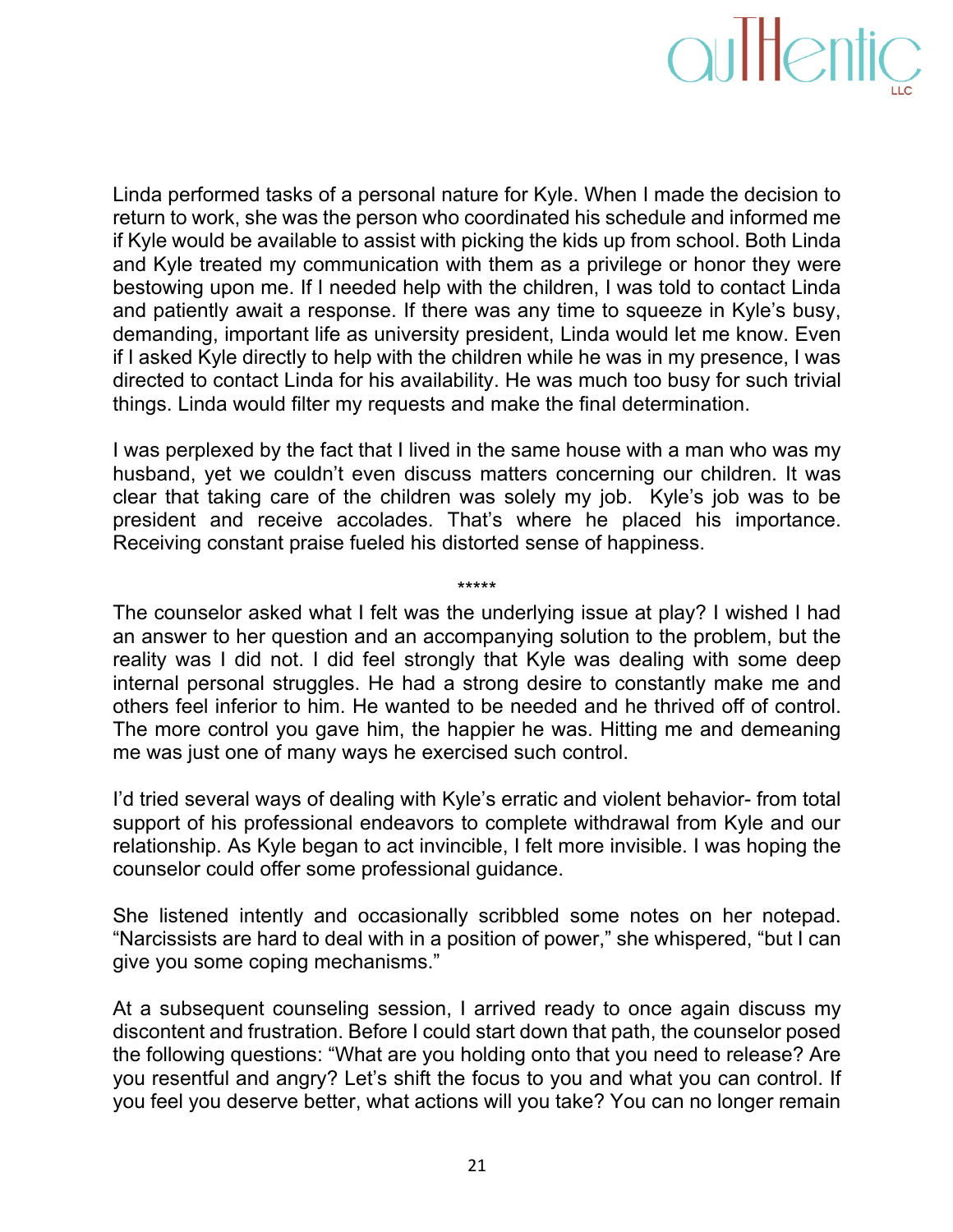

idle. Your situation will not change unless you change it." She was advising me that a shift in mindset would be a necessary prerequisite to developing a plan to move forward.

#### **CHAPTER FOUR Showtime!**

"It's like you're a character in this book that everyone around you is writing, and suddenly you have to say, 'I'm sorry, but this role isn't right for me'. And you have to start writing your own life and doing your own thing."  $\neg$ David Levithan

Neither Kyle nor myself were prepared for an unexpected life change. When I became pregnant with our third child, Kyle was furious. He felt it would hinder his ability to continue advancing in his career and that the added responsibility would decrease the level of support I would be able to offer to him.

Knowing that Kyle didn't want our baby was the point where I lost all hope for our marriage. I was disgusted with the man I had married. I listened as he gave public speeches about being happy for our growing family only to return home to him screaming and yelling at me for being pregnant.

"Another pregnancy was the last thing we needed. You should abort the baby. How can you be any help with fundraising and other university activities if you're pregnant? You knew this job required frequent travel and donors expect to see both of us. We should be making connections. Instead, you'll be home sick and pregnant. Since you trapped me by getting pregnant, you'll be forced to do everything on your own, without any support from me. You knew that I was busy before you decided to keep the baby!"

I was humiliated. Our marriage was broken, but I was still his wife. Who talked to their wife in that manner? What did he mean by saying he was being trapped by a pregnancy? How could he utter the word abortion? I was suffering from depression. In my mind, this was my karma. All of the emotions that I felt years prior when making the decision to have an abortion began to resurface. There was no way I would go through the horrific experience of terminating a pregnancy again.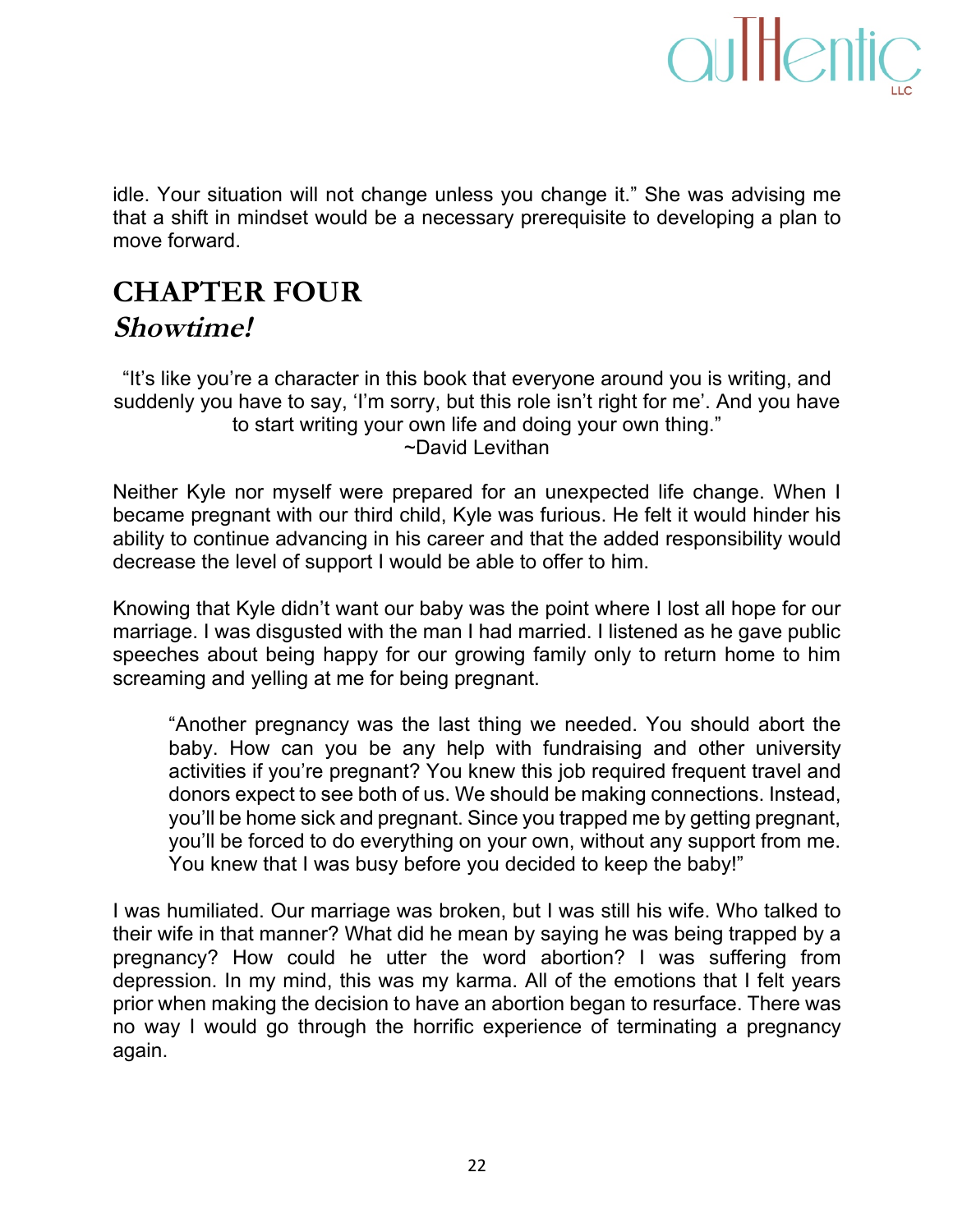

During one argument, Kyle pushed me down several flights of stairs in our home. When he rushed down to where I'd fallen, I expected some form of care, concern, regret and hopefully even an apology. He responded by saying he hoped the fall would result in me losing the baby.

Kyle had not attended a single doctor's appointment. I drove myself to the hospital that afternoon, told the doctor that I'd slipped and fallen down the stairs and I wanted to make sure the baby had not been harmed. The ultrasound revealed that the baby was doing well. When I left the hospital I said a prayer. Once I made it through this pregnancy, I was leaving Oklahoma. I could not forgive Kyle again.

A few months later, I gave birth to our third child. Not much changed. Kyle began sleeping on the sofa downstairs and I slept in our bedroom upstairs. I don't recall how it happened. I never actually told him to sleep on the sofa, but I made it obvious I didn't want to be near him. There was no intimacy between us. In fact, it was a welcome reward. Whenever Kyle entered our bedroom, I cringed. He was a guest in our bedroom and my actions let him know it.

Occasionally, we still attended university events but they had certainly become limited and we would always arrive separately. It was very awkward. We would sit at a table and make small talk with guests even though we hadn't uttered a word to each other within the home in weeks. A few times, we even answered questions posed to us differently and would have to cover up the reality that we were literally strangers to each other. Kyle knew very little of what was going on in my world and vice versa.

\*\*\*\*\*

It was homecoming month, one of the busiest and most exciting times on campus. For me, it also meant being obligated to attend homecoming festivities and pretend our marriage wasn't merely a charade. The annual homecoming gala that year was no different. I arrived to the gala an hour after Kyle. He greeted me when I entered and gave me a quick overview of the people who would be seated at our table. As I received my instructions for the night, we casually smiled and waved to guests. We were each doing what we needed to do in order to get through the moment with the least amount of scrutiny. It was standard practice in our business deal of a marriage: Thanks for showing up as my business partner in this venture. Here's a list of key donors. Entertain them well and you'll be compensated. Remember, any other person would love to have your position so you should be honored to be in attendance with me. You should do as I say. Your opinion is whatever I say it is. That's where we were in the relationship at that point. I would remain silent, smile and hope that the time spent together passed quickly.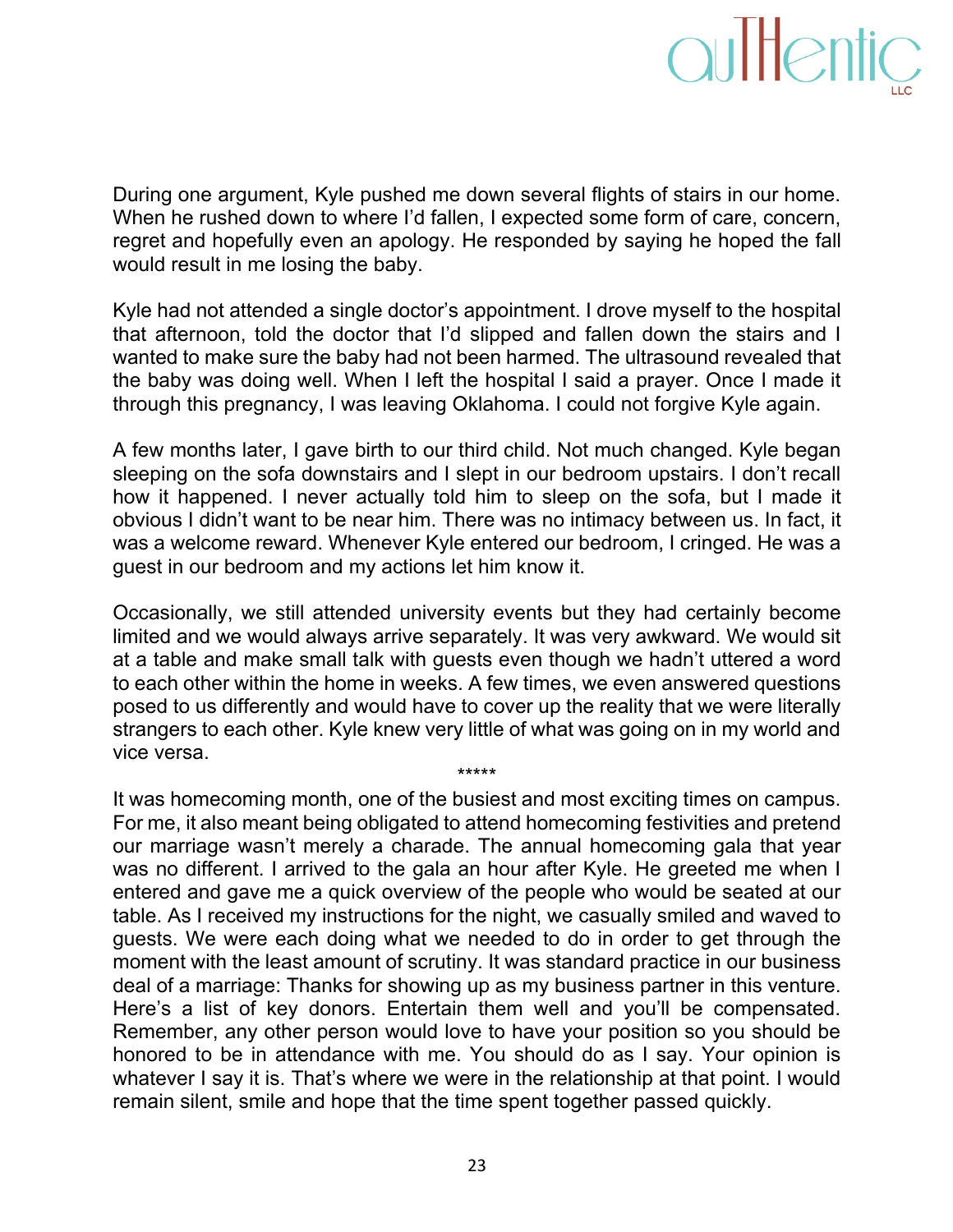

Things were going smoothly the night of the homecoming gala. We each wore our fake smiles we'd grown accustomed to wearing. We sat together and entertained the university donors in hopes that the end result would be a huge check to the university. I applauded Kyle's efforts as president. He acknowledged my role as a supportive wife. We outlined the strategic plans for the university and our excitement for the future. The conversation was so standard and routine I could say the words in my sleep.

Finally, the gala was over. I was preparing to make a dash to the nearest exit when a photographer requested to take our photo. I kindly refused. I had done my part. I survived the night and played my role extremely well. I could now retreat back to the safety of my bedroom and the comfort of my children.

I had no idea that my refusal to take the photograph made Kyle angry. I had been home for almost two hours before he returned. He entered cursing and screaming. I begged him to calm down for fear that he would wake the children. Kyle refused to lower his voice.

"Crazy bitch! This is my job on the line. I've worked all of my life to be here and I'll be damned if I let you ruin it."

When I walked away from him, he hit me. "I told you that I would never let you put your hands on me again! This is the last time!" Sadly, it had been the *last time* numerous times before. My threats at this point had little meaning to him. As he continued in his rage, I knew I had to stop him. I called the police department for the city and was informed that because we lived on campus the university police had jurisdiction. I felt hopeless. The university police department reported to Kyle. I didn't need university police to come to our residence for a domestic dispute involving the president! I needed someone from the local police department to respond immediately. The dispatcher apologized for not being able to help me and then transferred the call to the campus police.

Minutes later, the chief of police arrived at the home. It was no surprise that Tom and Kyle were friends. Kyle hired Tom and was his direct supervisor. I was not hopeful that my complaint would be taken serious and my concern was valid. No report was written. Tom parked discreetly on the side of the house in an unmarked vehicle and sat downstairs talking to Kyle for over an hour. They engaged in conversation, laughed and at one point I even heard Kyle offer Tom something to drink. You would have thought we invited Tom over for dinner rather than for a case of domestic violence.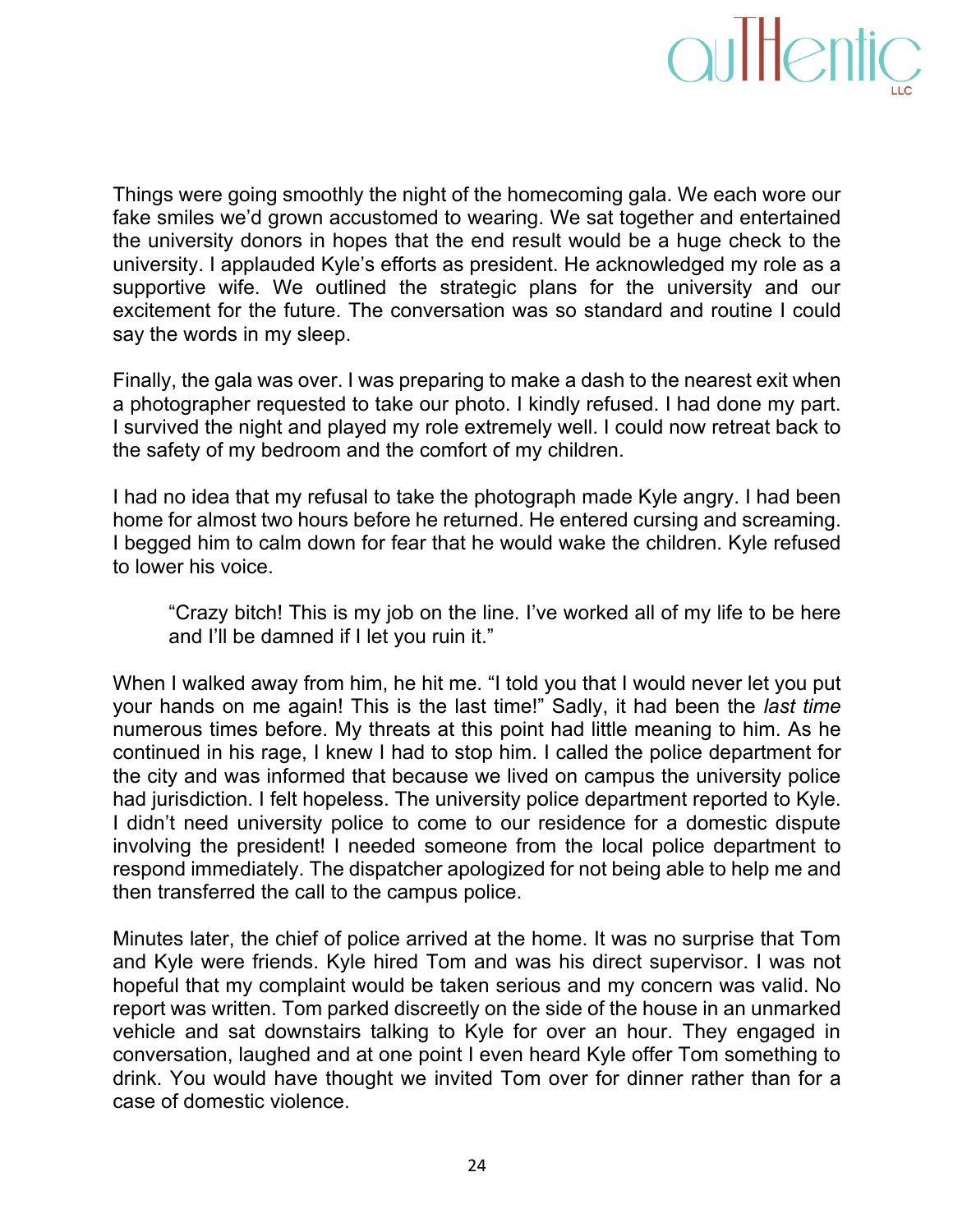

When Tom finally came upstairs to talk to me he did not ask what happened. He clearly was not interested in investigating domestic abuse. He simply stated that Kyle was sorry this happened and it wouldn't happen again. Tom suggested that we both get some rest. He told me that he would make sure word of this incident did not get out in the community. In his opinion, that was the last thing we needed.

I'd certainly heard that line before. We *didn't need other people in our marital* affairs. I was terrified. Kyle showed no remorse after any incidents of abuse and each instance was getting progressively worse. I knew that he would be physically abusive again after being assured that the university police chief would ignore my plea for help. Kyle operated as if it validated what he'd told me all along: you are here because of me. You will either do what I say or be destroyed.

Our next encounter with the university police department was a result of my plan to separate from Kyle and leave the university residence. I was hopeful that a long overdue conversation with Kyle would be a positive step toward resolution of our problems. I calmly spoke with Kyle about the fact that I was unhappy and had been unhappy for quite some time. I explained that I could not continue to allow him to hit me and that his actions of abuse were destroying me. I was also concerned for the kids. Even though they were young I didn't want them to grow up thinking that abusive behavior was okay. I planned to take the children with me to stay with family in Louisiana and give our marriage a break. Maybe the time apart would be good for both of us.

Kyle interrupted me: "You will not take the children anywhere! Is this your way of getting back at me? No one will believe anything you say about me. I will not let you make a fool out of me." It was clear that I would not get through to him. Every issue revolved around how it would make him look publicly. My attempts at communication with him failed.

As I tried to get our youngest child from Kyle he shoved me onto the living room floor. I remained on the floor and began crying uncontrollably. I kept telling myself to get up and get the children. It's time to leave. I realized that as a result of my screaming, the baby was also crying. I gathered the strength to comfort the baby, but not before I heard Kyle on the phone with Tom. "Come over here. She's acting crazy and threatening to leave me."

Tom became personally invested in our marital problems. Kyle directed Tom to follow me around on campus and report back as to anyone I was meeting with or talking to. Tom and other campus police officers issued verbal threats to me. It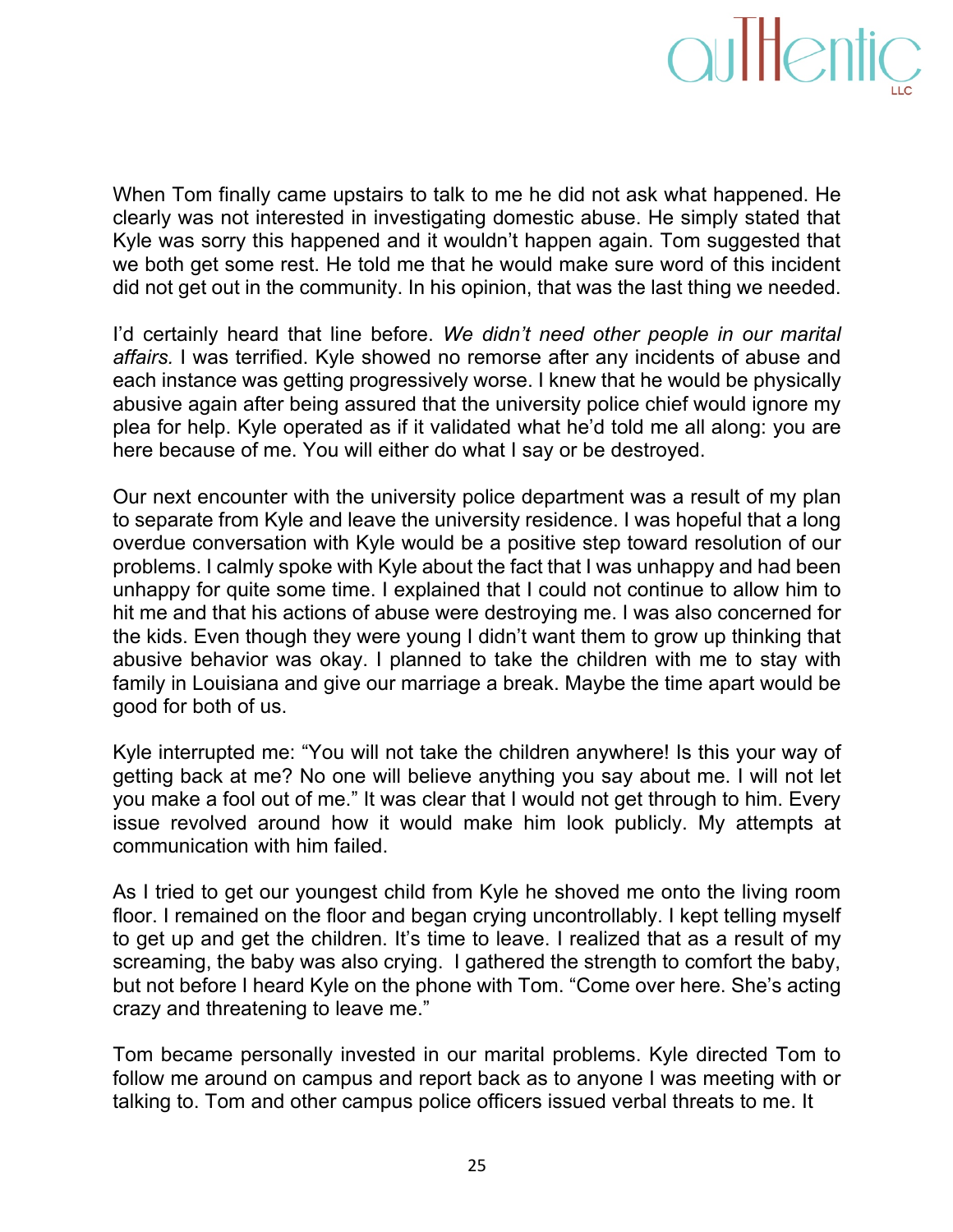### aultentic

became a horrific nightmare. In Kyle's opinion his job was now in jeopardy, I was the enemy, and they should treat me as such.

I grew weary of defending myself and our marriage. Kyle's goal was to make me feel broken and helpless so that I had no choice but to allow the control to continue.

I was gaining strength at my weakest point. I didn't even know that was possible. It's true that your purpose can be manifested through your pain.

\*\*\*\*\*

You've covered your face with a heterosexual mask, buried your homophobic truth in *infidelity, insecurity and lies; masking who you are to conform to* who the world wants you to be; *You chose to surround me only with those* who held titles befitting enough to be in your presence. To simply be silent and controlled was your desire for me. You failed to comprehend *that you can neither control that* which you do not own, *nor)demand)submission)without)* being deserving of it. *The lack of respect ran deep both ways. I* viewed you as an animal that would *devour anything in its path. Your perspective of me was less than,* subordinate to and unworthy of... *You)boasted)often)of)the)joy)you)stole)from) your)previous)wife,)viewing)yourself)as)superior) while she remained inferior; yet you call yourself a man. I*) could no longer view you as such. *A)little)boy)you)are,)trapped)inside)a)man's)body.)* An adult by way of age only, searching for wholeness. Your Catholic upbringing masks family secrets and dark stories, *rooted)so)deep)that)you're) unsure of your own truth.*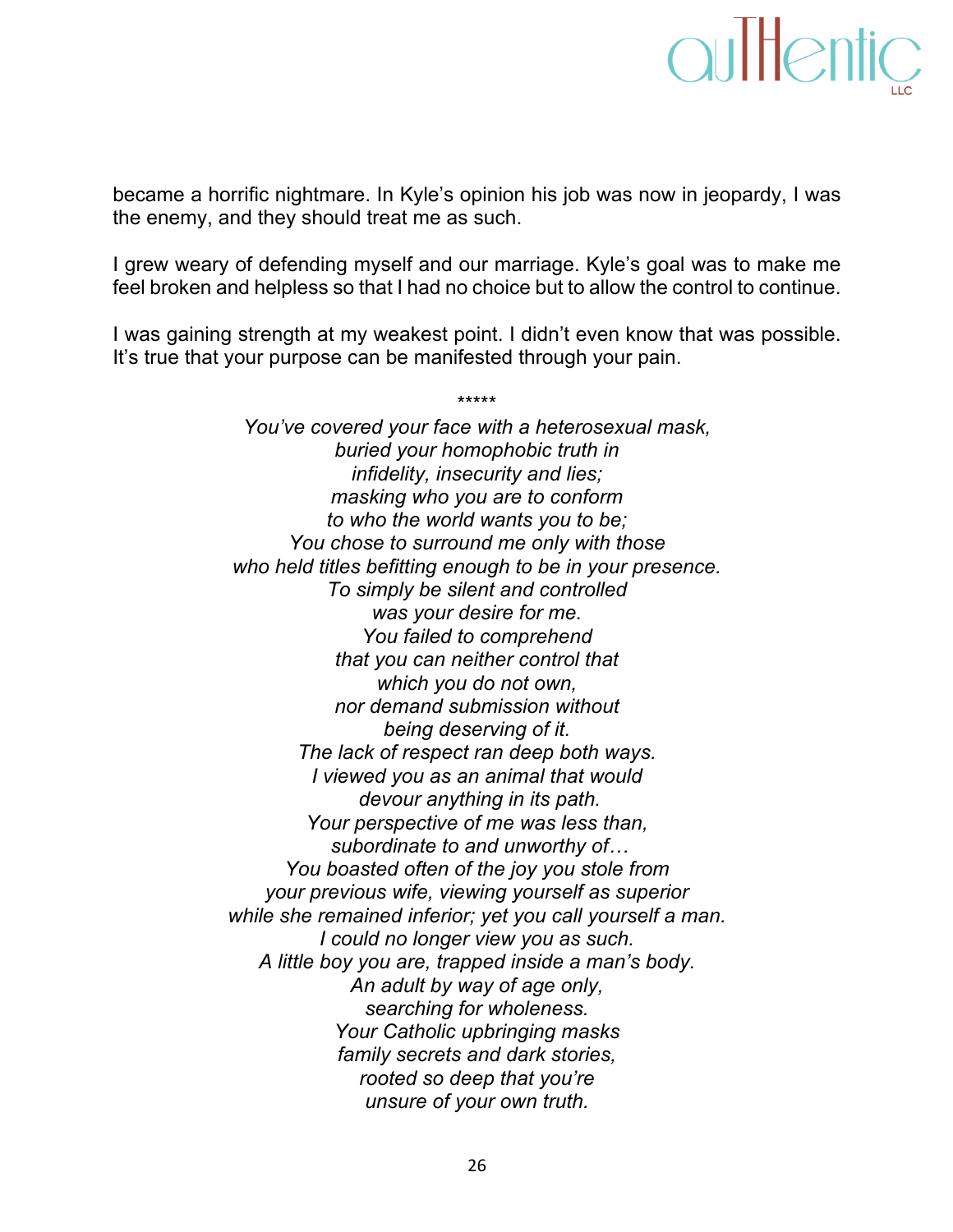*I* couldn't be unapologetically me because we were too busy being un-authentically you. *I*) was crazy because I was a part of you, *Intertwined yet unaware that your crazy was now me. I)laid)with)you,)I)stood)beside you, I* cried for you when you were too arrogant to cry for your damn self... *My heart let go of crazy. What I once was I am no more.* 

"Crazy?! No, I'm not crazy! I married crazy!" That was his new term of affection for me. Anytime I acted contrary to his wishes surely I must be crazy. If I didn't engage in the right conversations, I was crazy. If I asked him to assist me in caring for the kids, I clearly didn't understand the demands of his job as a university president and was therefore, crazy. Our world had evolved into a mass hysteria of positions, titles, money and image. It's often said that not everyone can handle power. Kyle proved this to be true.

I'd been coping for the last year and a half but recognized that our life was a performance. When it was show time, I was on and did what I felt were my wifely duties to show extreme support. My part in Kyle's show was now over. He didn't respect me as his wife, so I would not behave as such. It was evident to those closest to us that a break up was on the horizon. I'm not sure if he noticed because he was very busy in his position, or at least enjoying the title of the position. '*Mr. President.'* He was basking in its superficial glow.

\*\*\*\*\*

There was talk of marital affairs and campus constituencies approached me constantly in that regard. At this point, infidelity was the least of my concerns: physical intimacy had not been a priority for several months. However, when the opportunity for retaliation presented itself, I quickly stepped up to the plate. The campus wanted to know if there was any truth to Kyle dating an administrator. Was Olivia really his new mistress? I responded factually and affirmatively. Hurt people hurt people. I was slowly becoming the person who had hurt me.

"I fucking hate you! I had a member of my governing board to ask me about this bullshit! Do you understand how serious that is? Do you not realize this job provides for you? You are here because of me!"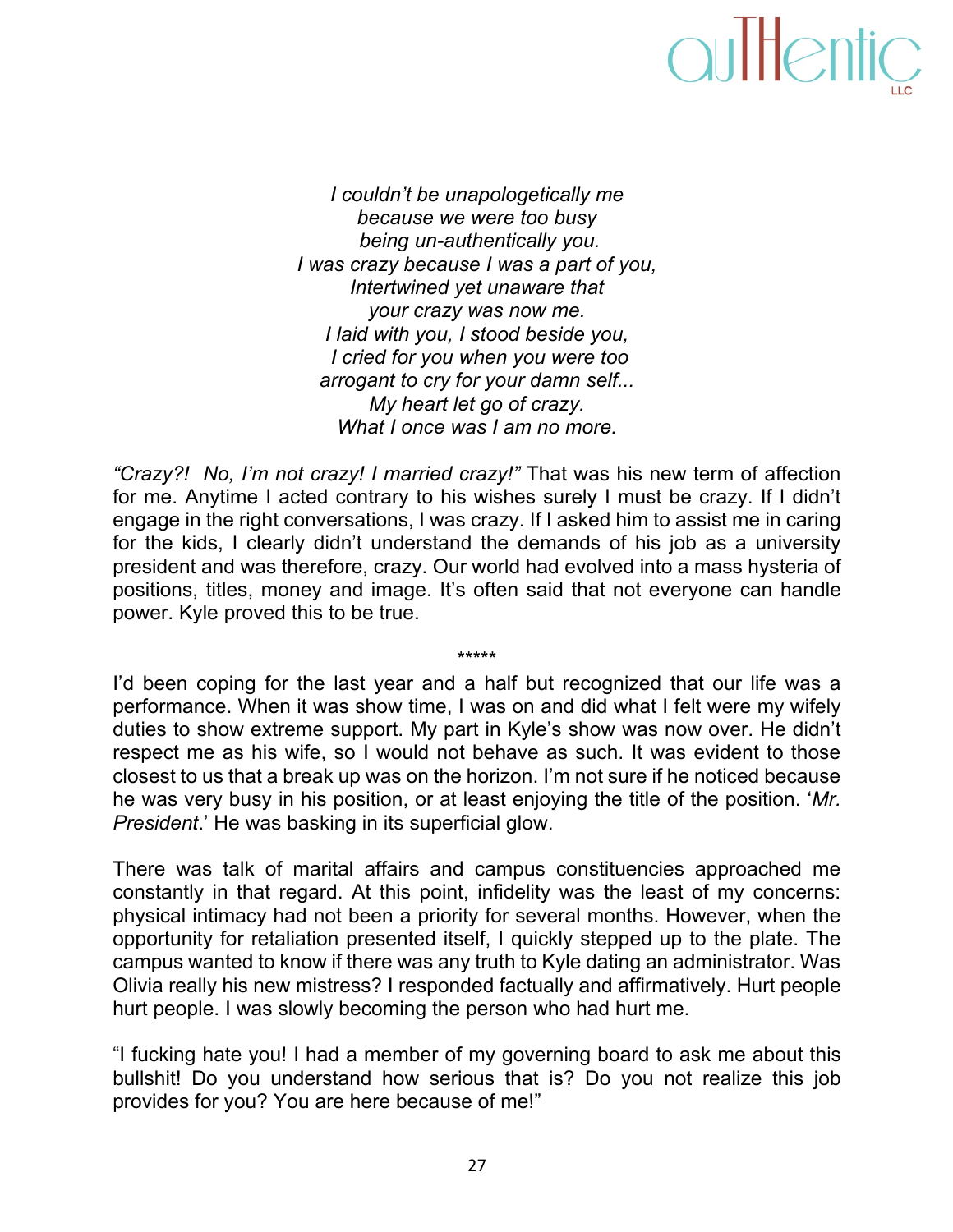

Blah, I had heard it all numerous times before. With each affirmation of his despisal of me, the words had less of an impact. It was late and I was tired. I had been asleep when Kyle burst into the bedroom. It startled me and I wondered why he was even there. I didn't have the energy for an argument. Please just go back to the sofa where you've been sleeping, I thought. As he cursed at me I sat up, looked him directly in his eyes and calmly said, "Stop screaming. I don't care about you. As a matter of fact, I hate you too! You have completely ruined my life. Now, please shut the door on your way out."

### **CHAPTER FIVE Homophobia**

Merriam Webster dictionary defines homophobia as an irrational fear of, aversion to, or discrimination against homosexuality or homosexuals. The person who exhibits this behavior is referred to as a homophobe.

\*\*\*\*\*

I grew up in the south: in a small town in the state of Louisiana. Being gay was not generally accepted. Prayer was the answer to everything in our Baptist church community. The notion was that if someone somehow mistakenly thought they were homosexual, the church could rally around the person and pray it out of them. To avoid the embarrassment, a person could choose to remain 'in the closet'. This culture of being ashamed to express your sexuality was pervasive within African American families. It pained me to see people pretend they were heterosexual when they were home with family, and live a different lifestyle when they were with their friends. The lack of authenticity was troubling to me.

"I don't want gay men around me! I don't have a problem with them being gay, but I can't be friends with someone who is gay. They can't be around me and be gay," Kyle stated proudly. This rant about gay men came out of nowhere. I had a friend visiting that weekend who openly identified as being homosexual. I took Kyle's words as an attack on my friend. However, Kyle's comment about gay men was deeper than this surface level conversation. Rather than condemning the gay community because their beliefs were different from his, it seemed he was instead defending himself. Kyle wanted me to be clear that he wasn't gay and never would be gay, which was odd because I never questioned his sexuality. Things later took

\*\*\*\*\*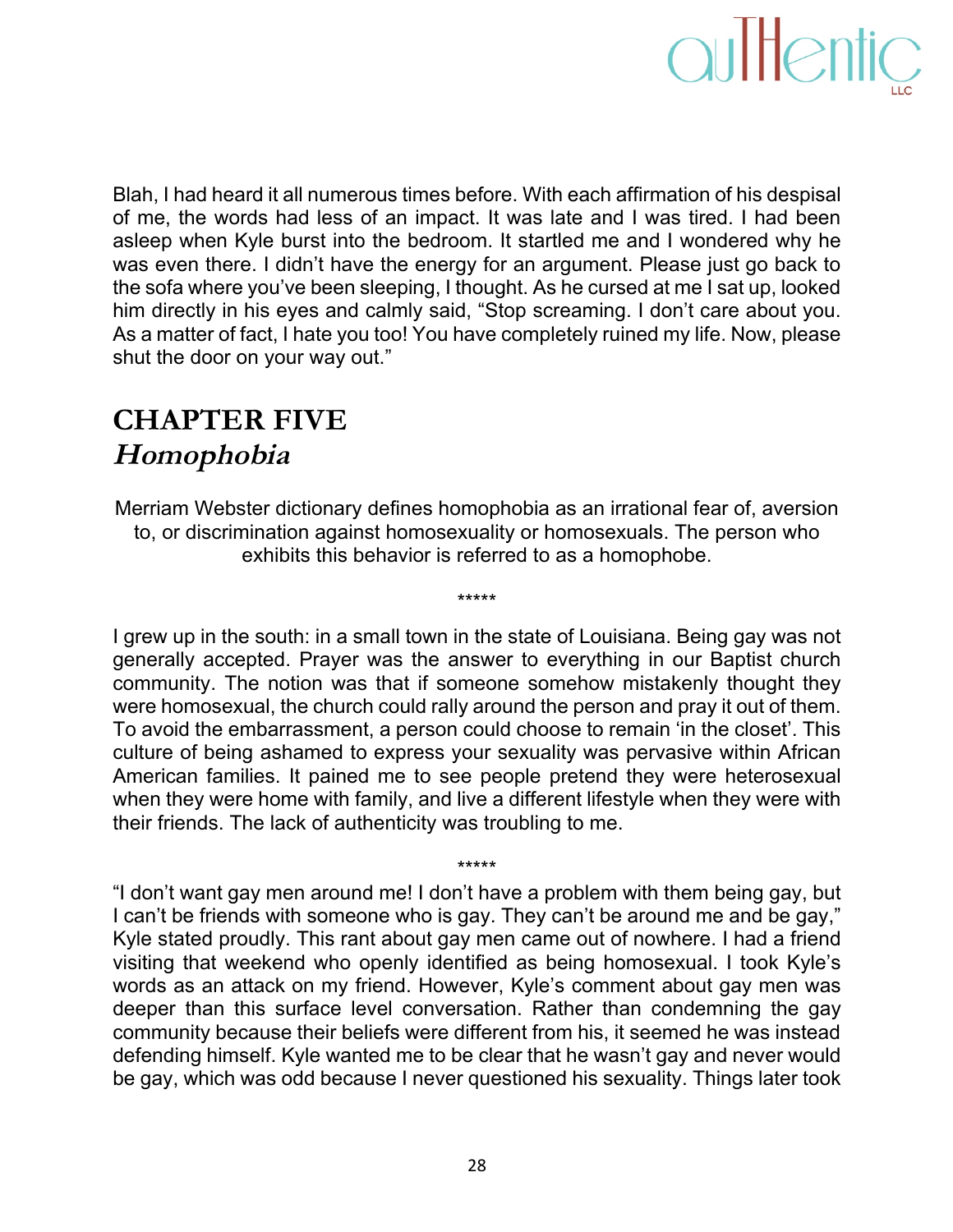an interesting turn when homophobia surfaced in the place that I least expected... our marriage.

\*\*\*\*\*

I was scheduled to be out of town for the entire day to attend meetings. I returned home earlier than expected. As I entered the home, I noticed Kyle's suit coat jacket draped over a chair in the entryway. That was strange. He was hardly ever home and certainly not during the middle of the day. I slowly took off my shoes and left them by the front door. I didn't want the sound of my high heels hitting the floor to alert anyone to the fact that I was there. Our bedroom area was upstairs. You could either take the stairway or the elevator. I knew that I couldn't take the elevator because the noise as it opened would also let him know I was home. I was convinced that an act of infidelity was taking place.

I rushed up the stairs as quickly and quietly as I could only to find that the door to the stairwell was locked. My heart was racing and I was becoming increasingly upset. Surely Kyle would not have a woman in my home and in my bedroom! It was definitely *my* bedroom because he hadn't slept there in almost a year. I was sure that Kyle was cheating on me.

Breathe, relax and calm down! That's what I had to do to think clearly. I realized I was still holding my keys in my hand, which included the key to unlock the door to the stairway. I turned it slowly and began walking down the hall to a closed bedroom door. I swung the door open so hard it hit the wall as I stormed into the bedroom. It was empty. I checked the bathroom. No one was there. I searched all of the bedrooms upstairs and even the closets. They were all empty. I sat down on the edge of the bed. I'd gotten myself upset over nothing. Kyle constantly told me I was insecure. Maybe he was right. I needed to pull it together.

I took the elevator down to get my purse, shoes and other items I had hurriedly dropped at the door. When the elevator chimed on the first level and I walked off, I saw Kyle. Apparently, he heard the noise of the elevator and walked out of the living room. He seemed disheveled and very surprised to see me. When I inquired as to why he was home midday, he quickly stated that he stopped by while walking to a campus meeting because needed to get some papers from his home office. As he was explaining this, Bryan walked out of the living room as well. Now I was a bit confused. Why was Bryan here?

I glanced at them both with a puzzled look. Bryan worked on the campus. He was also a family friend that we'd known for years so it wasn't particularly shocking to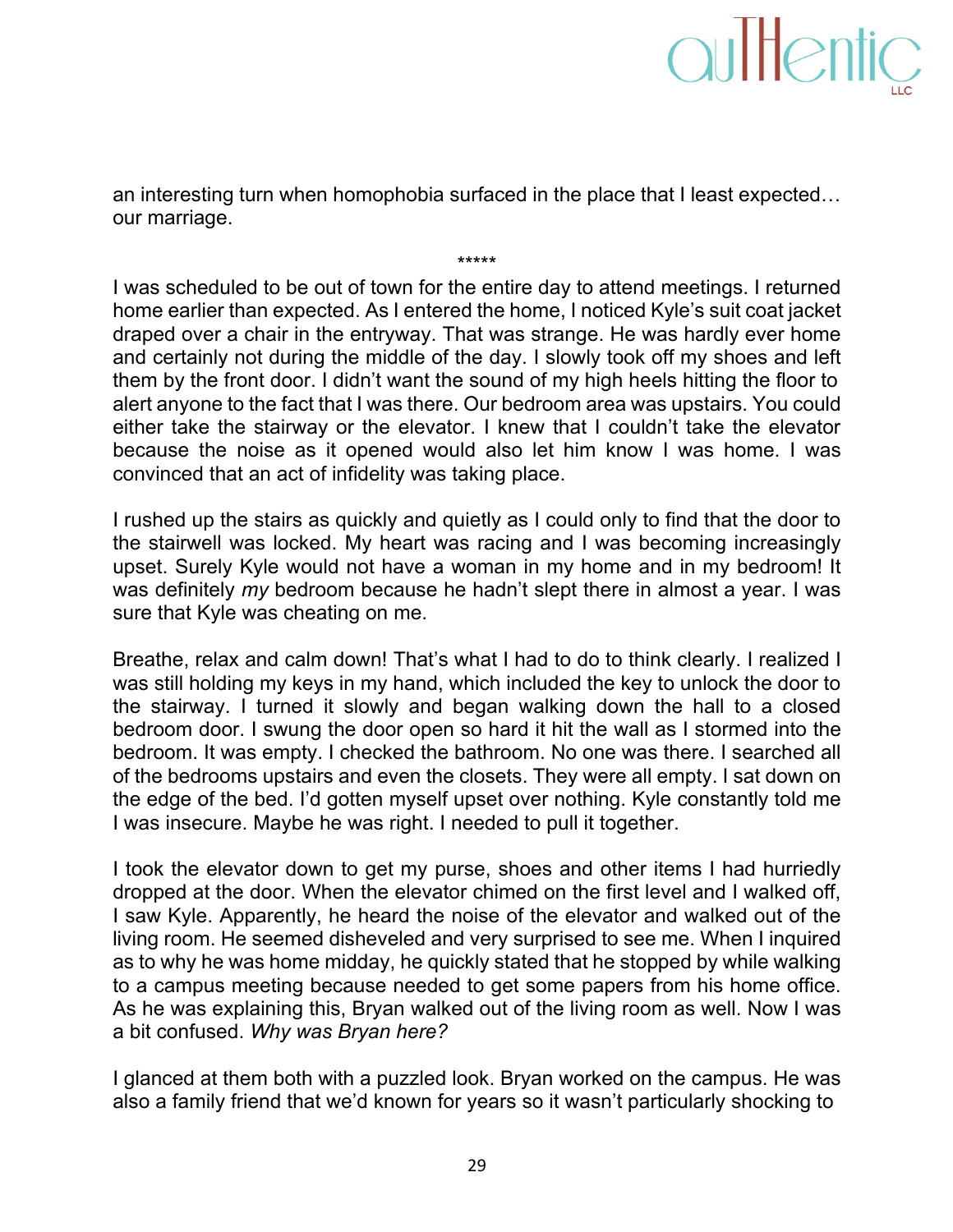

see him at our home. What was odd about the situation was the fact that I had walked past the office, by the living room, and through the entire downstairs area to rush upstairs just a few minutes earlier. I hadn't heard any conversation or noticed anything that would indicate they were working. There weren't any lights on downstairs. I didn't feel there was a reason to doubt what they said, yet their explanation didn't make sense to me.

I wished them well on the rest of their day and rushed back upstairs to change clothes. It would be almost a year later before I would reflect on this day again and understand exactly why something was not quite right about that brief encounter.

\*\*\*\*\*

Kyle was raised Catholic. I on the other hand had never stepped foot inside a Catholic church until I met him. One of our conversations while dating was that I didn't want to attend a Catholic church; I desired to continue going to Baptist churches. Kyle wasn't attending any church regularly and was amenable to joining me at a local Baptist church. He later stated that although he was raised Catholic, he didn't like the Catholic Church and felt they covered up a lot of issues. It was a moment of vulnerability. I sensed that he didn't want to discuss what caused him to denounce his Catholic upbringing as he never told me what the issue was. However, when he visited family, Kyle eagerly participated in all of the Catholic rituals. On one occasion, I inquired as to whether his disdain for the Catholic religion had anything to do with the allegations regarding sex abuse scandals. Kyle neither answered nor mentioned the Catholic Church again.

Another source of vulnerability for Kyle relating to his childhood was his family. Kyle's father had been an alcoholic, which caused tension within his parents' marriage. His parents often slept in different bedrooms and he rarely saw them show affection towards each other.

I often wondered if that perception of marriage is why Kyle failed at marriages. Initially, I truly believed that Kyle wanted our marriage to work. But when conflict arose, he resorted back to what he had been shown by his own parents: division can run deep behind closed doors, as long as there's never a sign of it publicly.

Early in our marriage, I foolishly thought I could change him. As years passed, I hoped the children would change him. In hindsight, I now realize that family was never his priority however being seen as 'family-oriented' was important. He pulled the family out for special occasions to add a special touch when needed. Our job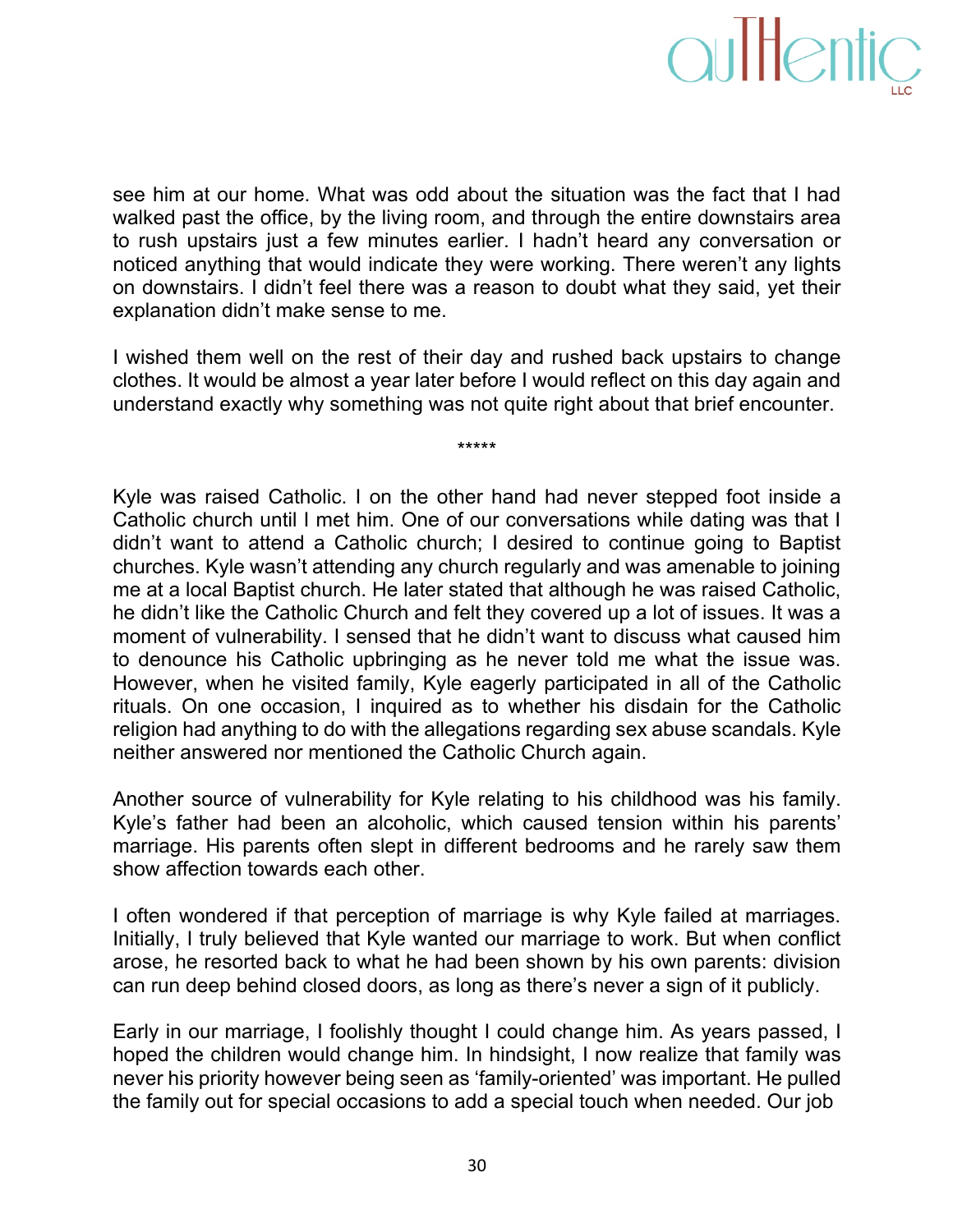had been solely to make Kyle shine. After that moment, we were put back on the shelf until needed again in some capacity.

Until you love who you are, you are incapable of loving someone else. It was a lesson we both had to learn. There was a struggle inside of him as to whether he wanted to be romantically involved with a woman. Internally, he was miserable because he was not being true to himself.

\*\*\*\*\*

"Do you know your husband likes men?" I couldn't believe I was being asked that question. I wasn't sure how much credence to give to the words. It was quite bold for someone to approach me with these outlandish allegations. I carefully responded, "Kyle absolutely does not like men. Bryan is a family friend and we've known him for a few years." I decided I would not tolerate or entertain any negative conversation regardless of how I felt about Kyle.

However, I soon noticed that the disturbing signs many were whispering about became more prevalent. Kyle increasingly spent more time with Bryan and awarded him a job promotion. When they weren't physically together they were talking on the phone or texting. This was a very low blow. I couldn't determine what was worse, being cheated on by your spouse with a woman or a man? The thought of either made me sick to my stomach.

A few months later, we traveled to Las Vegas for an alumni conference hosted by the university. I was eager to make the trip to visit friends and family who lived in the area. We hadn't discussed what the sleeping arrangements would be once we arrived. The university booked a single hotel room for us. I was fine with us staying in the room together but Kyle wasn't interested in my presence there. He assumed I would stay with family, however I did not. When I returned to the hotel room the first evening of our trip, Kyle immediately left. He didn't take the key to the rental car we were using. He also didn't take any personal belongings.

I showered and prepared for bed assuming he had possibly gone downstairs to the casino. When the alarm clock buzzed the following morning, I noticed Kyle was not in the room. It was unlikely he would still be at the casino. He'd slept somewhere else.

When Kyle returned to the hotel room later that morning, I approached him for the first time about whether he was seeing a man in general and particularly whether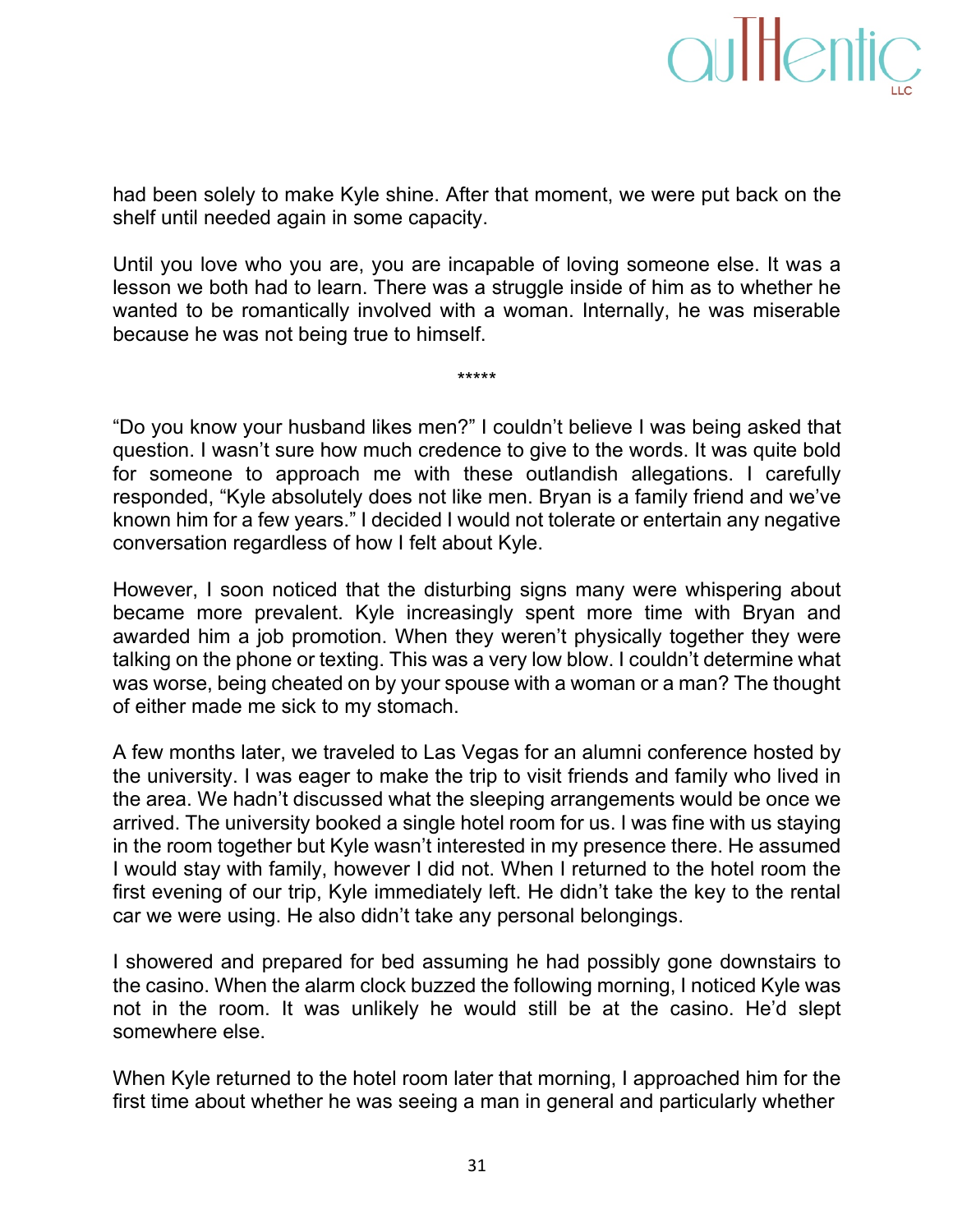

he stayed with Bryan who was also there attending the conference. Kyle laughed and questioned why it mattered to me. He was right. I wasn't asking because I truly cared about anything Kyle was involved in. I only wanted to make myself feel better. The reality was nothing Kyle said would have done that for me. He was guilty of living a secret life. I was guilty of checking out of the marriage long before this particular issue arose. The trust between us had been severely eroded. Kyle certainly wasn't going to share information about his personal lifestyle now. I couldn't necessarily blame him. It was pointless to seek answers from him. One thing was clear: neither of us was happy yet we constantly pretended that we were. It was a sad situation for us both.

#### **CHAPTER SIX Breaking Point**

You can put all of your effort in trying to make someone happy... But there comes a time when we become tired of trying to fill a bucket that is leaking from the inside. ~ Steve Maraboli

The alarm on my cell phone was buzzing furiously. I'd hit snooze at least three times already. I slowly opened my eyes hoping that the room would still be filled with darkness. It was not. The room was bright from the morning rays of sunshine. Great, I thought sarcastically. I knew being alive was a blessing, but I couldn't help thinking death would be an easier alternative. I was emotionally drained and operating from a very deep, dark place. Another morning meant another day to deal with the mess that was my life.

*"I)didn't)know)that)by)marrying)Kyle)I)would)be)relinquishing)part)of)who)I)was.)I) was* consumed with anger. I began to regret the day I met him. I longed for true *happiness, not merely a carefully orchestrated portrayal of a happy lifestyle. I* stayed with a man who loved his public image more than he could ever love me or *our) children. I) sacrificed) parts) of) my) life,) my) career,) my) friendships) and) my)* relationships with family members only to be humiliated, lied on and to, intimidated and abused. There were days I questioned whether I could continue to endure. It's easy to mask the pain, hurt, and abuse from others. It's nearly impossible to hide *it from yourself. I know that Kyle won't continue to enjoy his fraudulent public*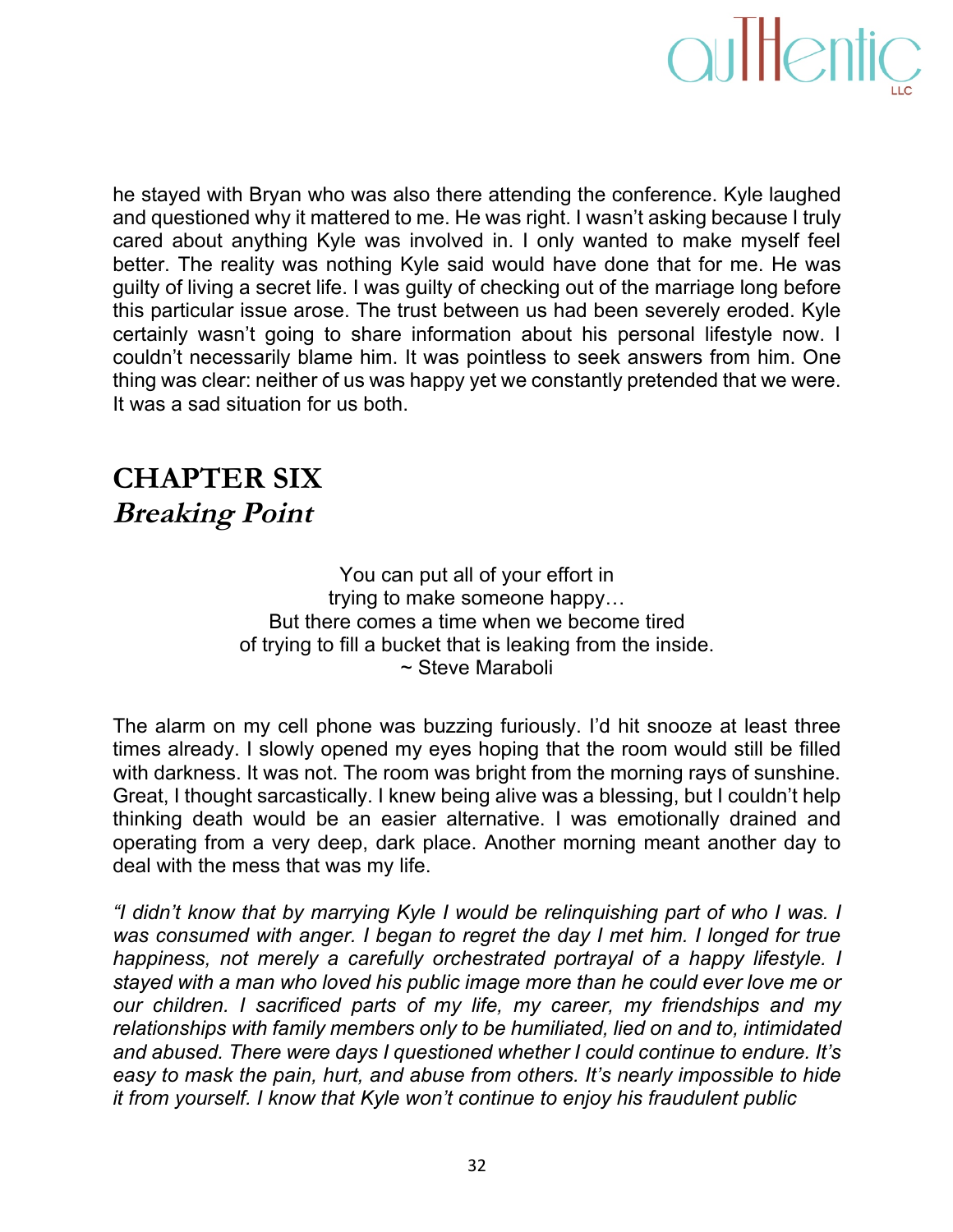*image, his empty soul. Eventually, the spotlight will shine bright on him. It is, after all, his favorite place to be - in the spotlight - at anyone else's expense."* 

Kyle and I were separated; I no longer lived on campus. Yet the control and manipulation continued post separation. It was quickly becoming a grueling and stressful ordeal.

\*\*\*\*\*

The university's governing board was made aware of the domestic abuse by Kyle and the fact that campus police officers were being used as Kyle's private security detail. Despite my complaint, no investigation occurred. The inaction by the governing board to any of the complaints allowed the harassment to continue. It was as if there was an implicit stamp of approval of Kyle's actions, which served to silence my complaints and fueled the destructive behavior.

Kyle initiated a process intended to take our children from me. He began with allegations that I was an unfit mother and stated he was concerned for the children's safety when they were in my care. During the court process, Kyle testified that he had been the primary caregiver for the children for all of their lives. I wondered what he was thinking. Surely he had to be consumed with guilt for the lies he told. Did he have a conscience? I knew Kyle loved our children but he was not the primary caregiver for them. His work schedule as president didn't even allow for him to have the flexibility he was claiming to have. It was disheartening to watch him use our children in his campaign to bolster his image. Little concern was given to how his actions affected the children. The center of the story was all about Kyle as it had always been.

His secretary, Linda, testified in court that Kyle blocked his schedule every day to pick up the children and that this was a practice he had adhered to for many years. A university daycare worker collaborated the fabrication with her testimony that I was rarely present at the daycare to pick up the children neither was I actively involved in their lives. Kyle's oldest children offered testimony that during his previous divorce, Kyle maintained a wonderful relationship with his ex-wife and was a devoted father. The lies were bold and apparent and having to endure the attacks to my character was painful. It was a continued use of manipulation, except this time my children were at the center of the debate.

It became increasingly difficult during the proceedings to listen to complete strangers with opinions about what they felt was in the best interest of the children.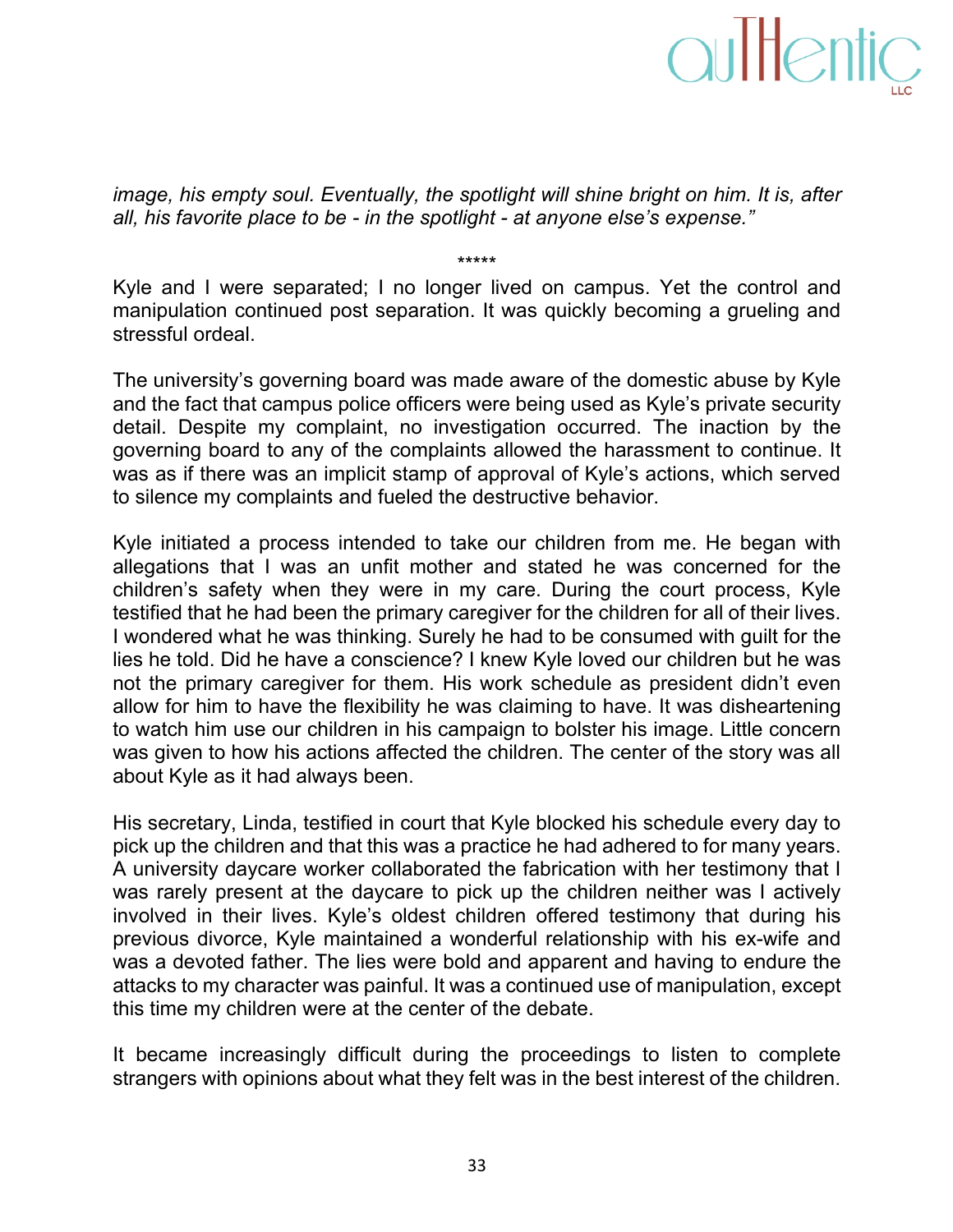Children they had never met; children they did not know; children they did not care about; children they did not carry in their womb.

I wasn't at liberty to voice my opinion on the welfare of my own children. My thoughts were met with opposition. My intelligence was viewed as a threat. Who was I to think that I knew what a legal standard was or to be bold enough to assert legal protections and rights? I was a young, African American woman who should be happy to have a working husband living a comfortable lifestyle. I was livid at the mindset they were displaying, especially when it coincided with everything Kyle had said through our entire marriage.

Meanwhile, Kyle was using politics to his advantage. He befriended a local judge to aid in his quest for custody of the children. He did not want me to be a part of the children's lives. At that point, I did not care if Kyle even had a life. I told my family, the day Kyle died would be the happiest day of my life. I didn't even think I could be that lucky.

To maintain my sense of sanity, I focused on the children. I felt horrible for them. I tried hard not to let my frustrations show in their presence. They didn't deserve to experience what was happening around them.

My oldest son was forced to change schools to attend a location that was more convenient and accommodating to Kyle's schedule. The night before my son was to start his new school, I walked into his room to find him holding a picture his previous teacher had given him. I put the picture in a frame and placed it on his dresser. We talked about the change of schools and I assured him that he would meet new friends. I thought I had put his mind at ease when I left his bedroom, but when I checked on him a few minutes later he was holding his teacher's picture, crying. I tried hard to fight back the tears. I tried harder not to reveal my anger. I was extremely worried about him. 'What is on his mind? Is he anxious, nervous, *afraid?'*

The children would go through many difficult changes from separation counseling to adjusting to various visitation schedules. I observed behavioral changes and feelings of sadness, guilt and resentment. I was constantly told that kids are resilient and they will be okay. None of that advice brought comfort as I watched the affect our problems were having on my children.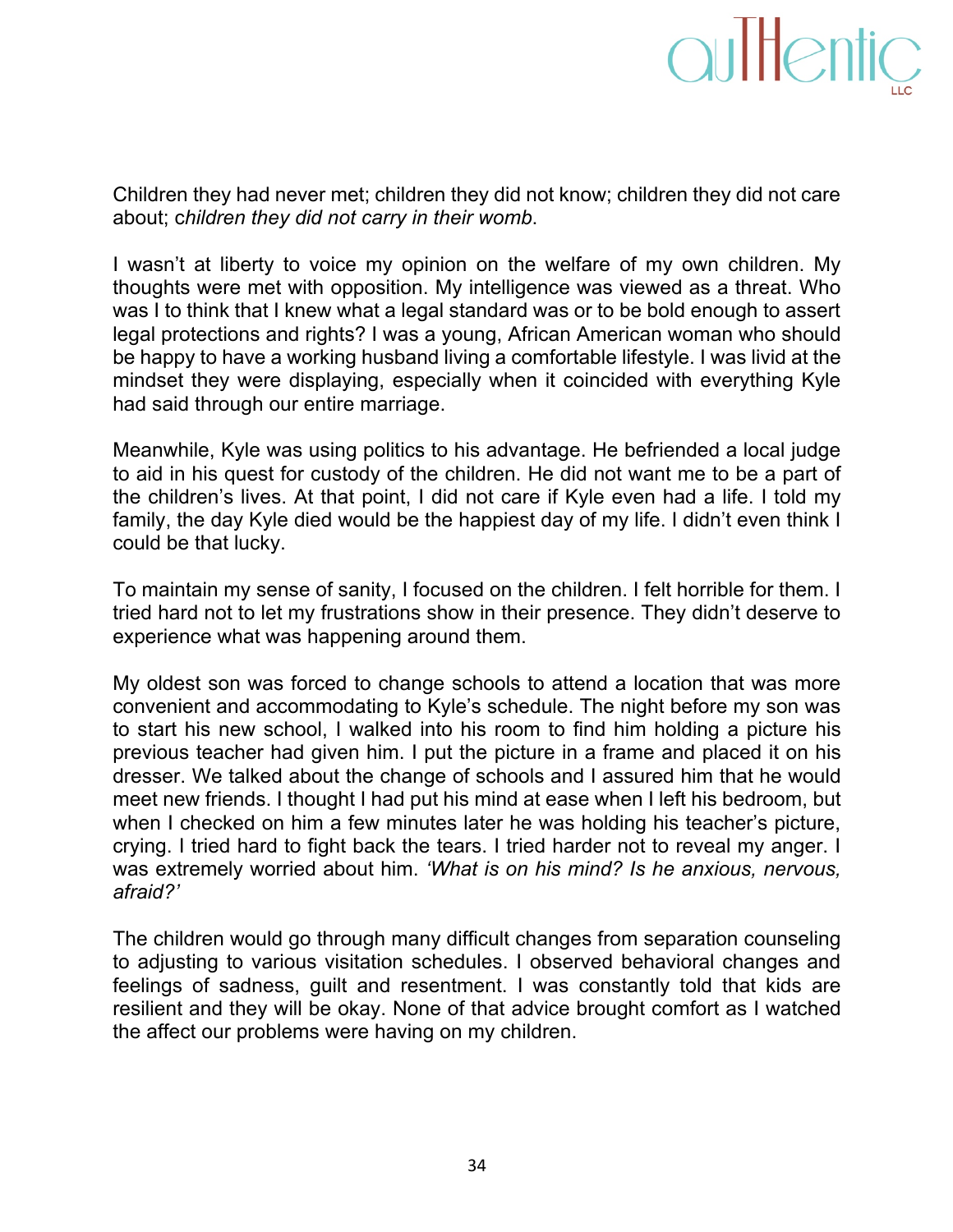

Time and time again, I went through varied emotions- from actively seeking forgiveness and peace to furiously wanting to hurt the person responsible for my pain and the pain of my children.

\*\*\*\*\*

Anger! I had protective gear over my eyes and my ears were covered to muffle the sounds. I slowly lifted the gun and aimed at the target. The first shot startled me. I'd never shot a gun before. I stopped to catch my breath. At this point, I realized my eyes were closed. The instructor at the shooting range calmly asked me if I was okay. I took another deep breath, nodded my head yes and aimed again. I was there to increase my comfort level with shooting a gun. To aid me, I imagined Kyle as the moving target.

*I*) was so mad I could kill him! I replayed that thought over and over in my mind. There were days that turned to weeks where I told myself killing Kyle would make me feel better and I even began the process of justifying it to myself.

One night, I had a nightmare that awoke me in a frenzy. I'd seen a vision of my children suffering. Up until this point, the only vision I had was me killing Kyle and the overwhelming feeling of satisfaction that followed. I envisioned it repeatedly. In most versions of the dream, Kyle begged me for mercy and I still pulled the trigger. But in this particular dream, I saw a different reality. I pulled the trigger and Kyle fell into a pool of blood. I didn't feel the sense of satisfaction and relief I'd imagined. As I turned around, I saw my children looking at me in disbelief. They began screaming, "Why did you hurt our dad?" Before I could sort through what happened, police were everywhere. Strangers grabbed my children and took them away from me. I had done all of this *for* my children. Now they were being taken from me. "Please don't take my children," I pleaded before I woke up.

The bathroom. That's where I was. I wasn't aware of how long I had been there. My heart was racing even though I was sitting still. I had extreme chest pains and shortness of breath. My head was pounding and I was dizzy. I could not stand. I didn't have my cell phone. I was home alone. I needed to talk to someone and let them know what was going on. Where is my cell phone? Am I dying? *Would it be* better to die?

\*\*\*\*\*

I felt horrible. It was a recurring sequence of being unable to catch my breath, feeling dizzy, experiencing chest pains, profusely sweating and being afraid of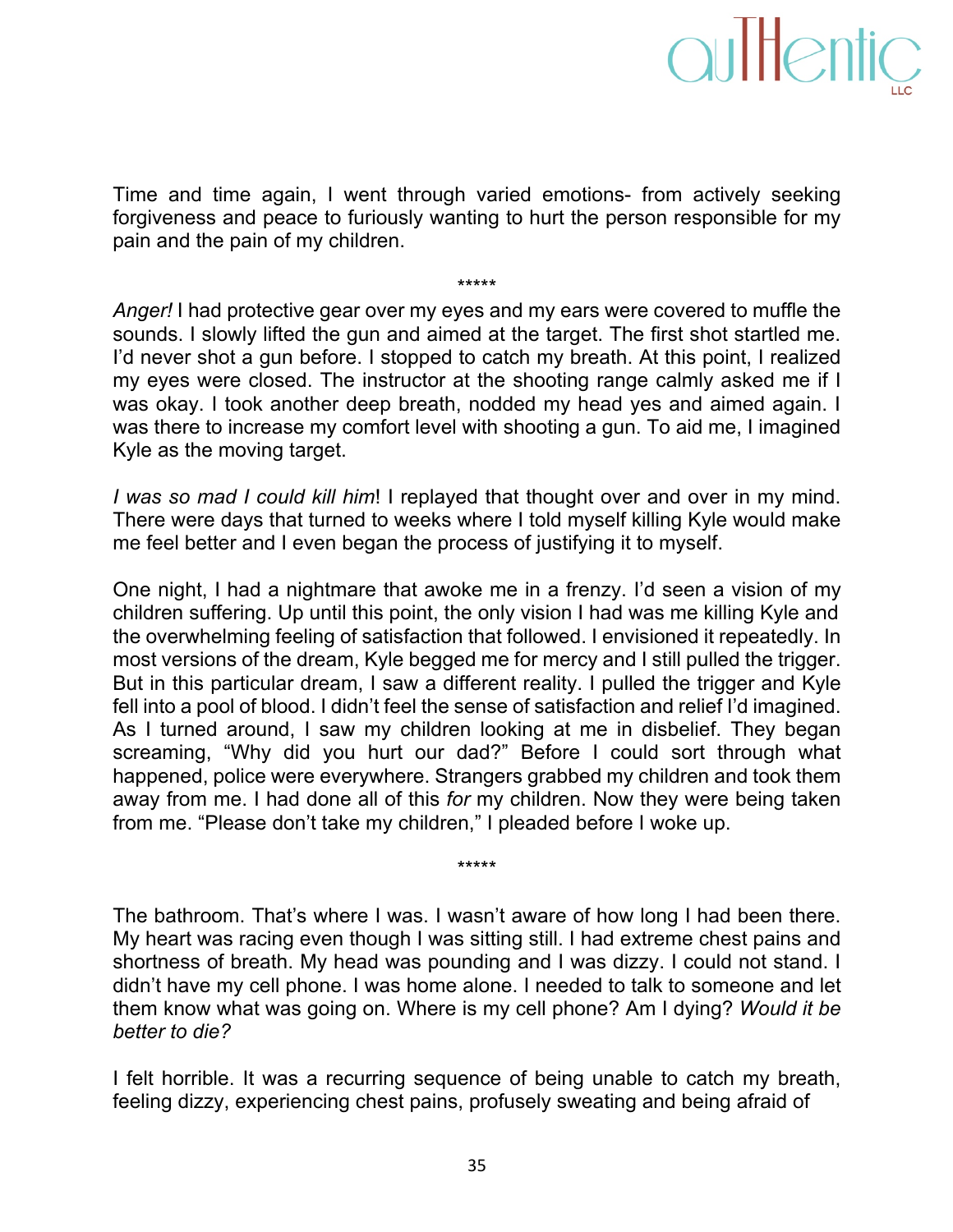

what was happening. I called one of my friends and explained the situation. Something isn't right. I don't feel right. What's going on here?

"You need to see a doctor," she said. I wasn't convinced that I needed to see a doctor. I felt fine most days and even that moment of panic lasted for only a few minutes. But it was still a scary feeling and I had no clue what triggered it. I reluctantly heeded her advice and scheduled an appointment. I learned I had experienced an anxiety attack.

My breaking point had come. Dealing with the emotions proved to be just as hard as enduring what happened. I could not simply move on and think that things would miraculously fall into place. I had to dig deep and examine the decisions I'd made as well as the consequences of those choices.

I wondered why I remained in the marriage for so many years. It was time that I could never regain. I had to deal with guilt and own my part in the failure of this relationship. When things went from good to bad, I hadn't demanded that we correct it. I ignored abusive behavior. I didn't do either of us a favor in my decision to remain silent about domestic abuse.

I decided to be completely honest with myself and examine whether I ever loved Kyle. Did I even know what love was? Most importantly, did I love myself? I had to look myself in the mirror and say that the answer was no. I neither loved myself nor was I ever in love with him. I didn't even know who Kyle really was. I rushed into marriage and ignored signs that could have saved me heartache later. I allowed things to happen to me that were disrespectful, yet I participated in covering up the problem. I didn't love Kyle. I loved our lifestyle. I loved my idea of a family for us. I'd lost myself.

I went into a deliberate retreat. I only spoke on the telephone to select friends that I trusted. It was a period where I realized who was really in my corner. This would be a tough road and I needed people around me who were true and genuine.

There were days where I couldn't do it alone, days when I didn't want to move forward. Fortunately, there remained a constant burning flame inside me that would never let me quit: my love for my children. I promised them I would never fail them. I would never give up on them. My love for them would be my strength.

\*\*\*\*\*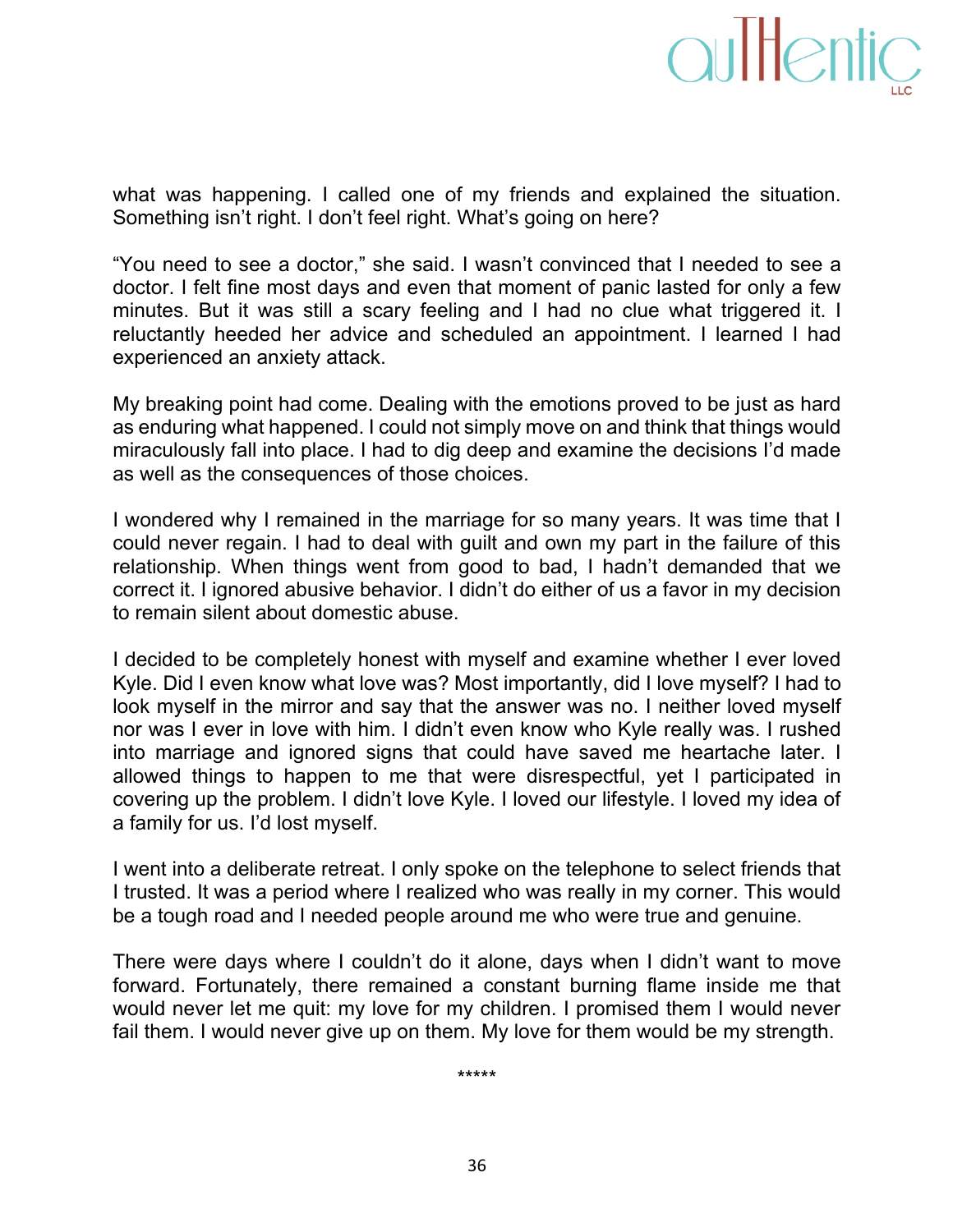

My cell phone was ringing. I didn't want to answer the phone but I knew I should. It was one of my closest friends. To not answer meant that he would be worried about me. So, I slowly gathered the strength to say hello.

"Get up. Fight! Your children love you. Your friends and your family love you. I love you. God loves you. You have all the support you need. You can't give up. I need a favor from you..."

A favor? I'm going through one of the most horrific life experiences ever and you *need a favor?* "Okay sure, tell me what you need," I responded, contrary to what I was actually thinking. "I need you to walk to your front door, open it and look outside. The sun is shining. The birds are chirping. You are able to experience it because you are alive and you are well. You are extremely blessed. Now, go look in the mirror. You are beautiful. You are a Queen. You possess everything you need to get through this, and you will."

### **CHAPTER SEVEN Full Circle**

#### The most common way women give up their power is by thinking they don't have any. ~ Alice Walker

This year would mark the first Christmas holiday the children would celebrate without both of their parents. I needed to make the holidays extremely special in hopes that the children wouldn't recognize that anything was different. It was a ridiculous thought for me to have because everything was indeed different.

I decided we would spend Christmas in Louisiana with my family. When we arrived, everyone was excited to see the children. The children were equally ecstatic about the opportunity to spend time with their grandparents. Their grandmother instantly went into overdrive making sure the holiday was memorable. They played games, baked holiday treats and enjoyed the time with their young cousins. Seeing my children running through my parent's home reminded me of my youth. The children were surrounded by love and they felt it, so they exuded love in return.

The icing on the cake was when the boys realized they each had their own Christmas tree for gifts. Three miniature trees almost proportionate to their height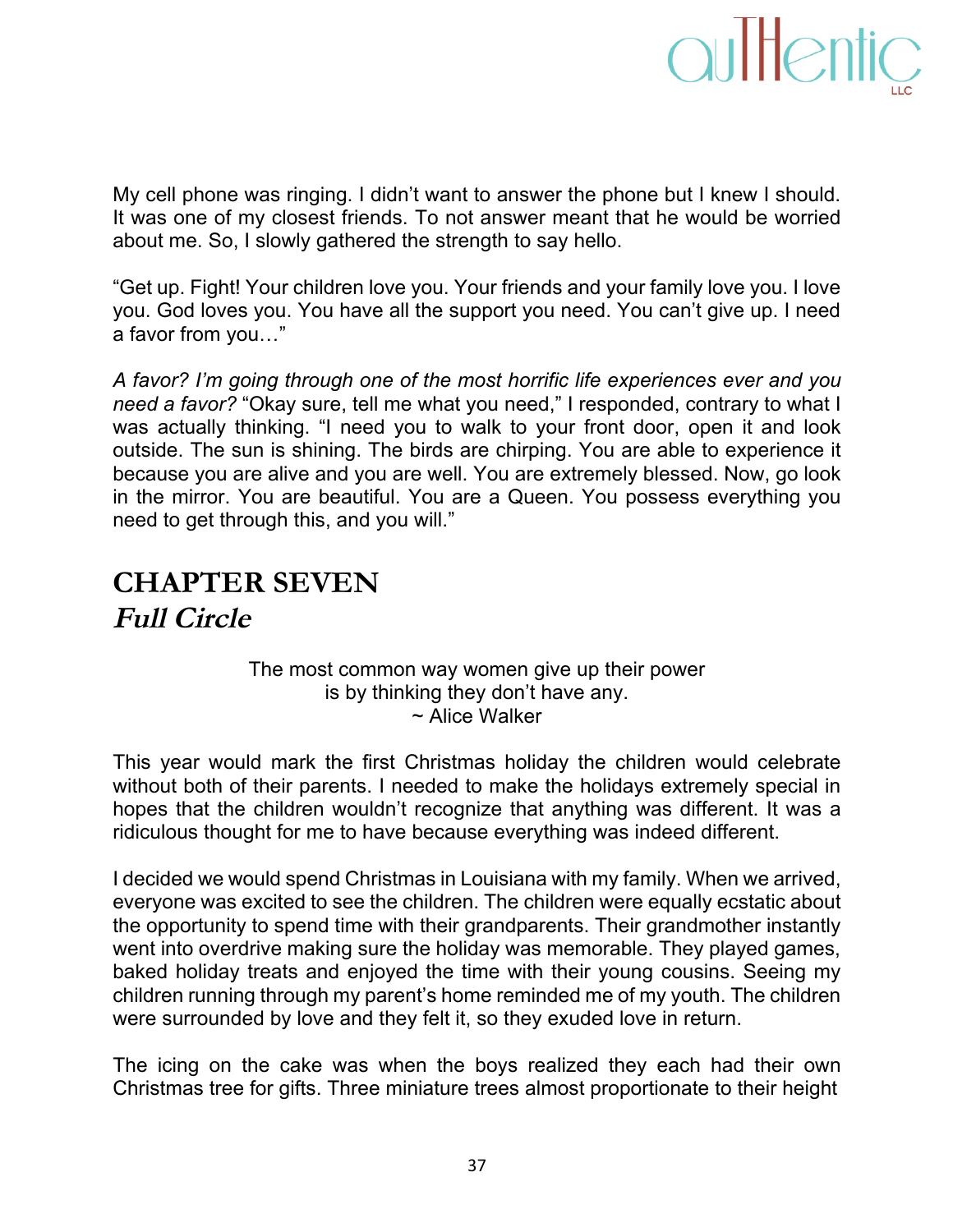

surrounded the large family Christmas tree. They thought this was the absolute best idea ever. It was beautiful to experience those moments.

We were in a small town in north Louisiana approximately an hour from the Louisiana-Arkansas border. We joked during our childhood that if you drove through too fast you might actually miss it! There are no red lights and very few stop signs. It's full of countryside roads with familiar twists and turns. I couldn't keep a signal on my cell phone which limited telephone communication and wireless internet was nonexistent. None of that mattered to the residents there. You became aware of the strong sense of community from the moment you arrived. It was a safe place; one where genuine concern for others was evident in every encounter. Residents would give their last to help someone in need. The entire community was family to me.

This trip home presented the opportunity to retreat from the craziness that was going on in my world and come back full circle to my childhood home... a return to my roots of sorts.

Our joy was cut short the weekend following the Christmas holiday when illness struck our family. The next few days would be spent at a hospital with my uncle as he fought for his life. He was diagnosed with cancer and his condition was critical. The doctors had no plan for treatment other than to keep him as comfortable as possible.

We were blessed to see a new year. Yet, as I sat in the hospital room, I found it hard to focus on anything positive. I was reminded of how quickly things change. It seemed totally unfair. Everyone was together laughing just a few days ago at our traditional family game night. Now the smiles had vanished; in their place were signs of worry and concern. We avoided eye contact with each other in an effort to hold back tears. We were all praying for a miracle.

It was very hard to watch my uncle's health rapidly decline. Miraculously, he remained in good spirits, continuing to offer wisdom even through his pain. During his most difficult moments, he didn't give up. He quoted bible verses and engaged in fervent prayer. I was amazed at his strength and his faith. I listened intently as he told us to enjoy life and never take anything for granted. He shared with us the importance of leaving a legacy for our children. "Live prayerfully," he whispered, "for you never know which day will be your last."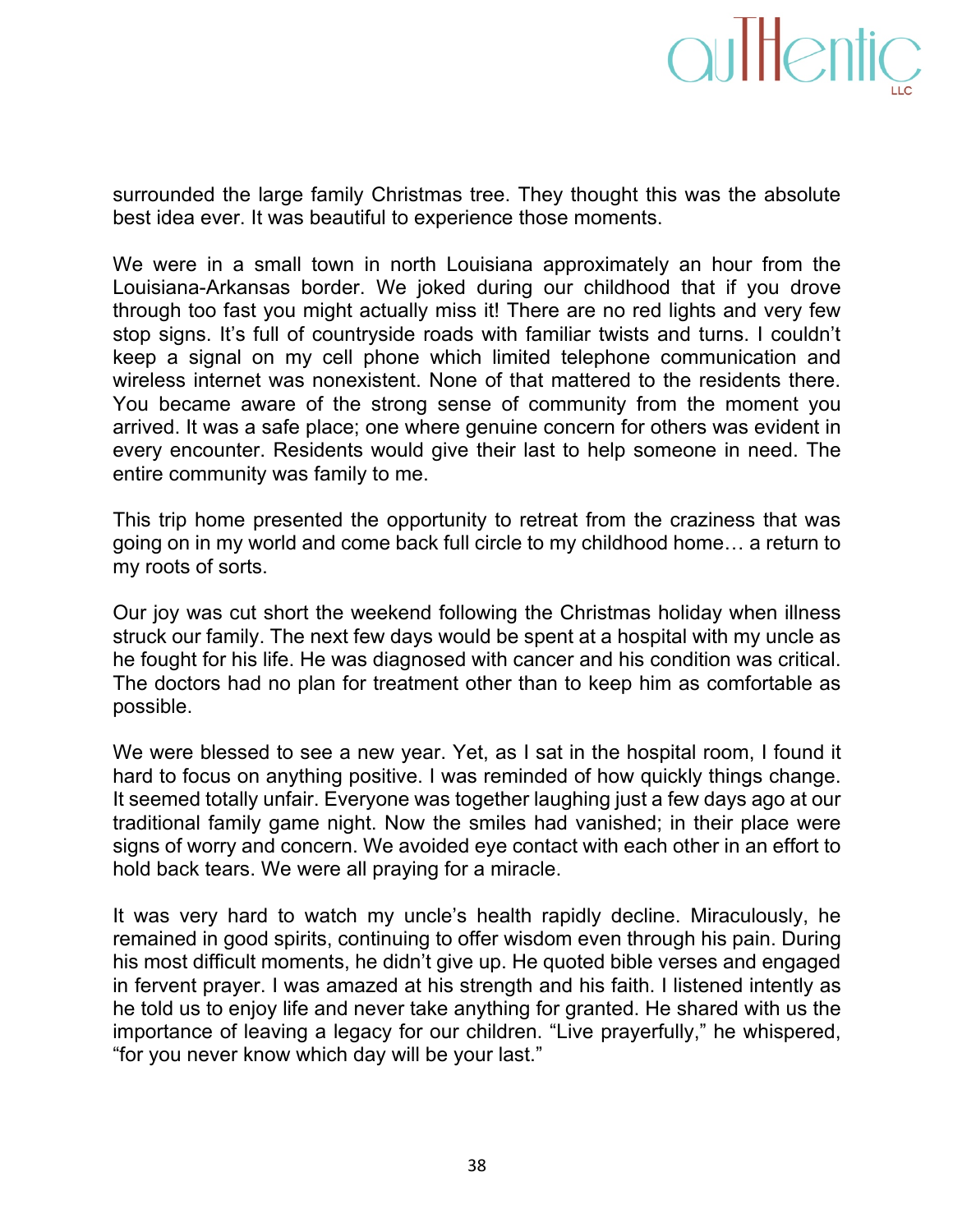

Each day we gathered around his hospital bed to pray. To break the dismal mood, one evening we began to reminisce about my paternal grandfather. He was the ultimate patriarch of our family. We all admired and respected him. He was loving, but also brutally honest. As a result, we knew he said what he meant and meant what he said. He absolutely loved his family. He was the best and only grandfather that I'd ever known in my life.

When my grandfather died, our family was devastated. Not only did we miss him, but we also missed the family traditions that had become a part of our lives through him. An opportunity to reflect and share stories of my grandfather would instantly put a smile on our faces. My grandfather could neither read nor write, but often joked that he could definitely count his money. He raised a large family and was known to always have some sort of business venture going. He was an entrepreneur in every sense of the word, without any formal education or training. He possessed an unrivaled work ethic and passed that trait along to his children. As a result, they exemplified the core values that were now the foundation of our family. They showed respect and empathy for others. They were supportive. Their love was genuine. They were authentic.

It had been four years since my grandfather passed away. I could sense his calming presence among all of us. There was a message during those moments that resounded clearly to me. I absolutely could not give up. I could neither let my circumstances define me nor force me to hold on to bitterness. Focusing on the negative experiences would only rob me of my purpose and hinder me from discovering the true happiness I deserved.

My uncle's untimely death served as another opportunity to place things into perspective. I instantly missed his smile, his jokes and having his support. He never failed to express the utmost joy and excitement for every accomplishment I made throughout my life. He was there for each of my milestones. He'd also officiated my wedding ceremony. When he later learned I was experiencing marital discord, he prayed with me and for me. I found comfort in his words to me during the difficult season in his life: "God equips you with everything you need. You must remain faithful and true to his word. He never promised it would be easy but he will never leave you nor forsake you. God takes care of his children."

An inner examination of the core of who you are can be critical. It was time to shift gears. I was going through a storm. It was the hardest thing I'd ever had to endure to date. How I navigated the storm would determine my happiness. All of my experiences, whether just or unfair, were a part of who I was.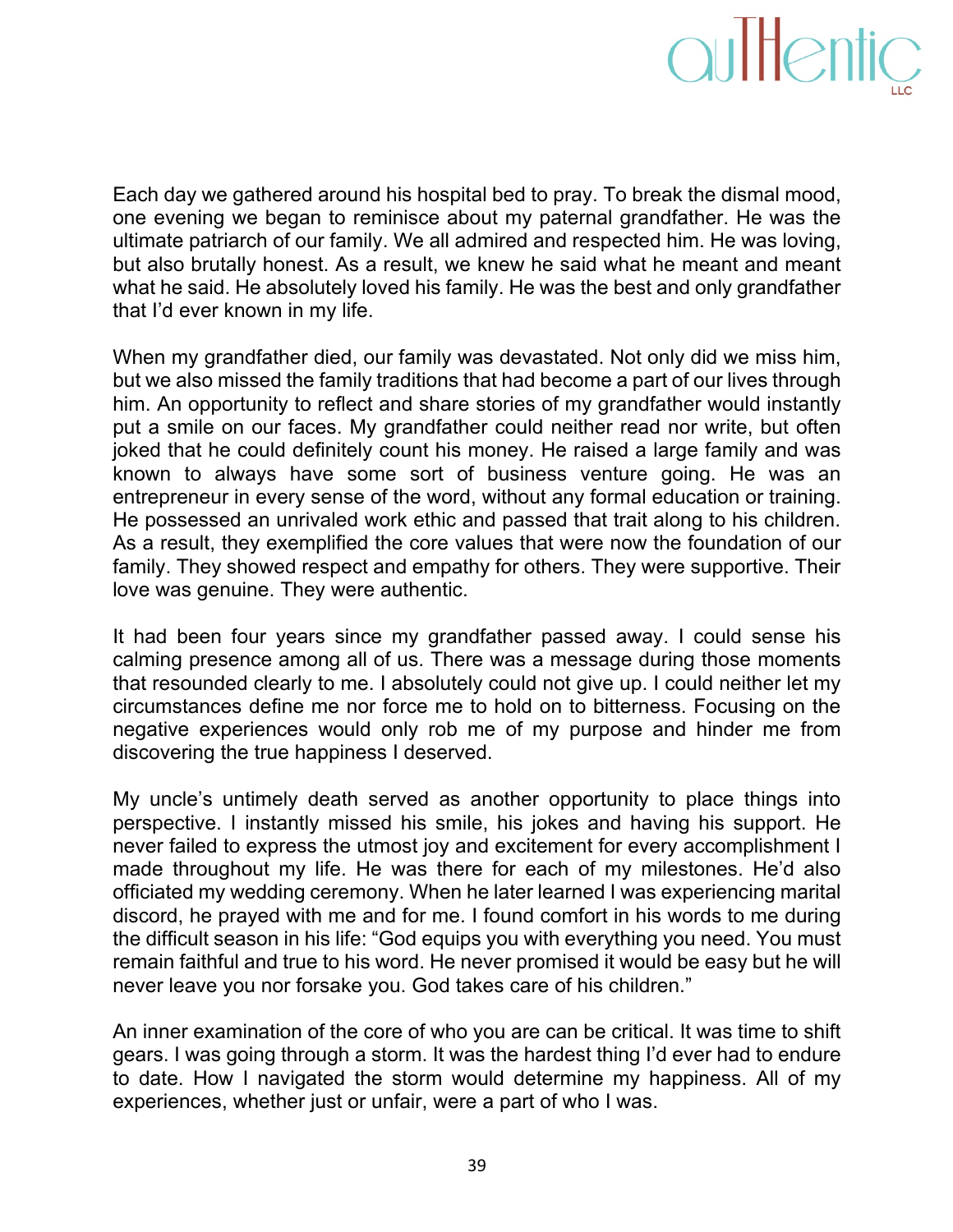

The return to my Louisiana roots was a necessary and timely experience. I owned the decision to be happy and operate in my unapologetic truth. Strength perseverance and faith were a byproduct of my bloodline. My family was not composed of quitters. They stood firm in their beliefs and stayed true to who they were. That was the legacy I desired to pass on to my children.

### **CHAPTER EIGHT Moving Forward, Authentically**

Authenticity is not something we have or don't have. It's a practice - a conscious choice of how we want to live. Authenticity is a collection of choices that we have to make every day. It's about the choice to show up and be real. The choice to be honest. The choice to let our true selves be seen. - Brene Brown

"You should download the Countdown app on your cell phone! Let's track how many days you have until this ugly divorce is final!" My friend was going through this ordeal with me. For months she'd been accepting telephone calls from me when I was angry, consoling me when I was sad and helping me to cope with the effects the separation was having on the children. "Ok, I'll download the app," I replied. That's how the countdown began. When I first installed the app, the court date was over two hundred days away, which seemed like an eternity. Now, there were only fourteen days remaining until the divorce would be final. I was anxious to have this behind me. \*\*\*\*\*

I was home alone when I received notice that custody of the children was awarded to Kyle. That was the determination of the court. The room went black. It was surreal. It was a major setback that I had not anticipated. It felt like another death; it was indeed a loss that no mother should have to endure. After days of weeping and being in a state of despair, the anger resurfaced. It was apparent that Kyle used lies to gain custody of the children and I would never get past that.

"If he has the power to make you angry, he controls you."

I didn't want to accept those words. Of course Kyle doesn't control me, I hate him! There was no way I would allow myself to believe that he controlled my emotions,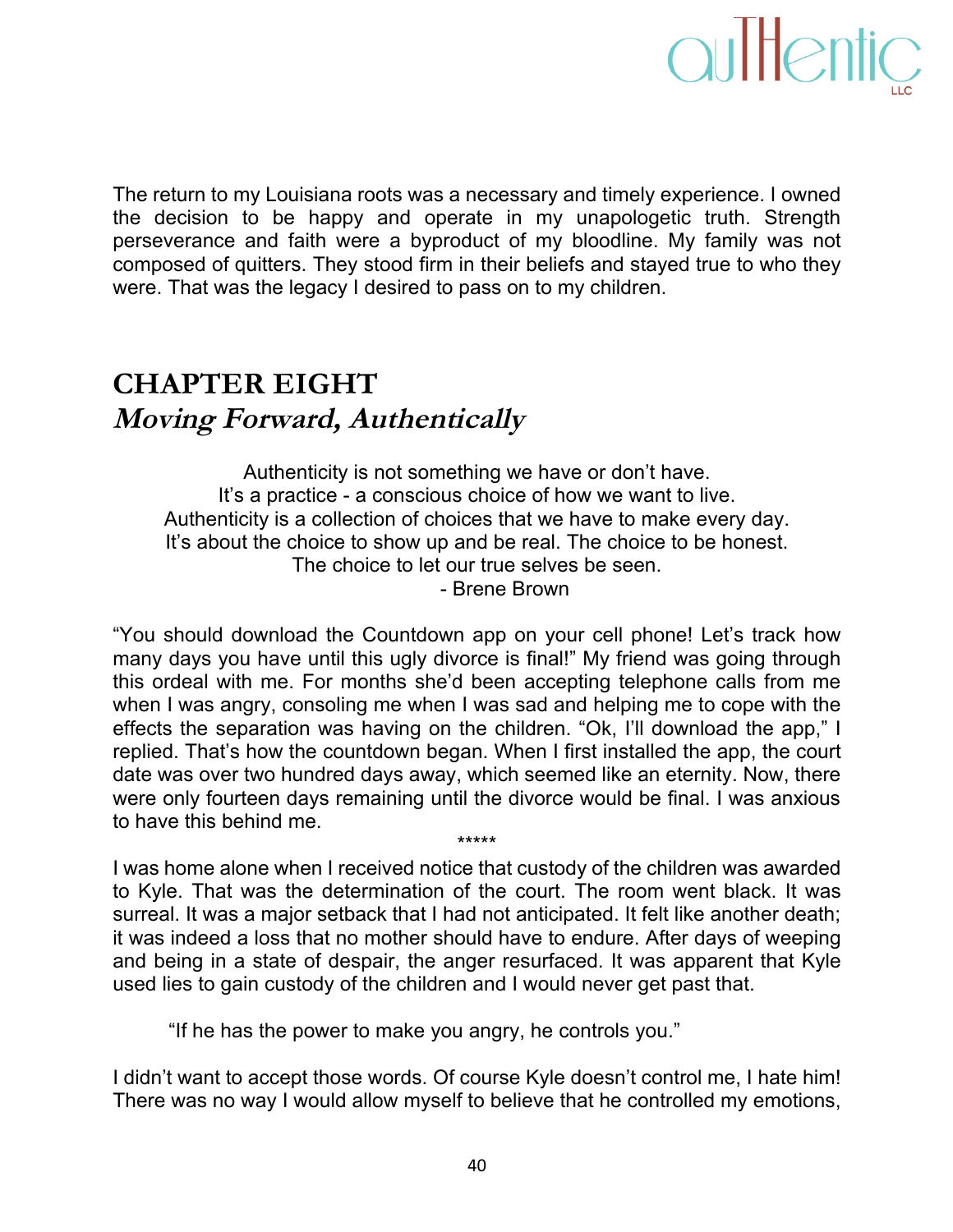

but it was true. I needed to change my course of action to avoid another vicious cycle of anger, frustration and sadness. I couldn't risk going down that path again.

I am a great mother. I never imagined I could lose custody of my children. I had reached another roadblock on my journey to happiness. The court's decision would serve as the ultimate test of my faith.

Calmness finally came from knowing my truth and not wavering in it. I'd been the person responsible for the children. It was my truth. My children knew that and so did everyone else around us. I had to find the strength to walk in my own truth undeterred by Kyle's attempts to discredit me.

I shifted the focus from how bad of a person I felt Kyle was and concentrated on the type of person I desired to be. I would never succeed focusing my attention on people and things that were beyond my control. My energy was much better served by being dedicated to myself and my children. How would I find the courage to continue the custody battle through to the end?

I immediately replaced worry with faith and began to regroup to determine what the next steps would be. The legal process would continue to play itself out. More documents would be filed and appeals would take place. It would be a long process. However, I could not afford to wait until the process was over to find peace.

Paramount was the desire to be authentically happy. It became a daily mantra. *You) will) be) happy) regardless) of) how) people)feel) about) you.)You) will) be) happy)* regardless of what anyone does to try to hurt you. You will be happy regardless of what the courts decide. It all starts with you.

Moving forward is difficult within itself. Moving forward authentically is even harder. How do you begin to pick up the pieces and not be ashamed of your story? What does it mean to live authentically? Everyone has a story but not everyone will feel compelled to share their story with the world. We should neither be held hostage by our story nor let anyone silence our voice. I'd allowed both to happen and I was determined to reverse it.

I set aside time for self-care, reflection and meditation just as I had done during my visit to Louisiana. For years, I operated in dysfunction and thought it was completely normal. It wasn't until I got out of the toxic situation that I realized how damaging it had been.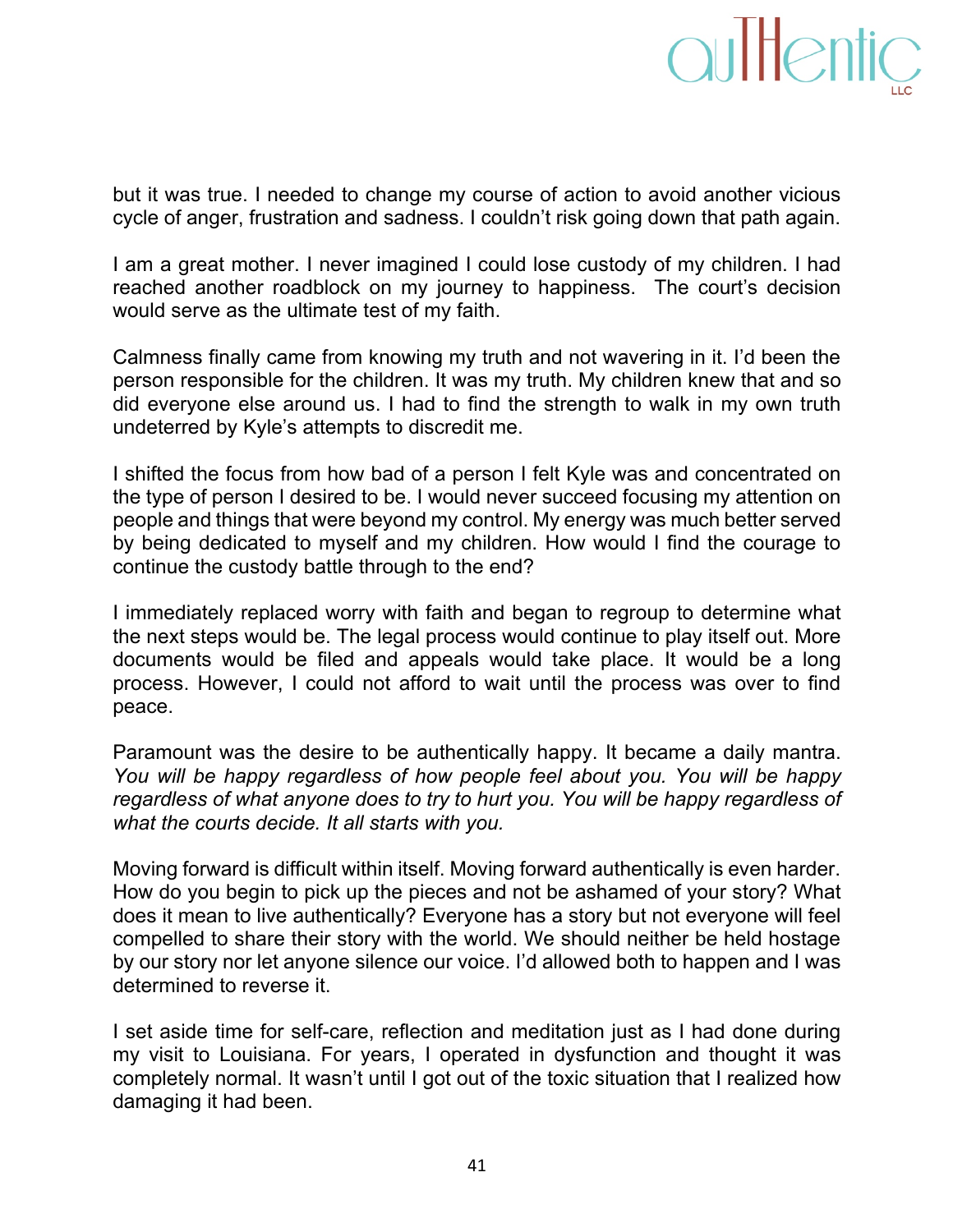

I processed the additional agony that was a source of my bitterness. I had discounted the impact of infidelity, homosexuality and other disrespectful acts. The constant lies and deceit all played a part in me doubting my worth and thinking I wasn't good enough. I had to let go of embarrassment and understand that Kyle's actions were not a reflection on me.

I had not attended to the emotional trauma I felt during my pregnancy and the condescending rants I endured; the sacrifices I made that went unnoticed throughout the marriage; the admission that I felt betrayed beyond the divorce itself by friends and family members who took for granted the magnitude of their actions on the entire experience.

Every experience- whether good or bad- was relevant and deserved my attention. As the saying goes, "I had to face it to fix it." So, I sorted through all of the pieces of my life in an attempt to learn the lesson from each.

I started an intentional process of rebuilding my self-esteem and developed an attitude of gratitude. As a result of focusing on the positive things in my life, I began to realize that what I once thought were dire circumstances weren't that paramount at all. I had been oblivious to many blessings because I was focused on one subset of my life. Changing my mindset ultimately saved my life and helped me to move forward, authentically.

\*\*\*\*\*

#### *The)Forgiveness)Journey…*

There was anger lingering in my spirit that I failed to acknowledge. To cultivate meaningful relationships and, most importantly, to love myself, I had to forgive. Forgiveness of others was also necessary to engage in intentional, purposeful healing. It would be a difficult process and there were days where I wasn't sure I was up to the task. However, I had to seek forgiveness or risk being destroyed by the anger in my heart. I began by taking the first step, for I realized that the forgiveness journey was where I would elevate into the beauty of who I was designed to be.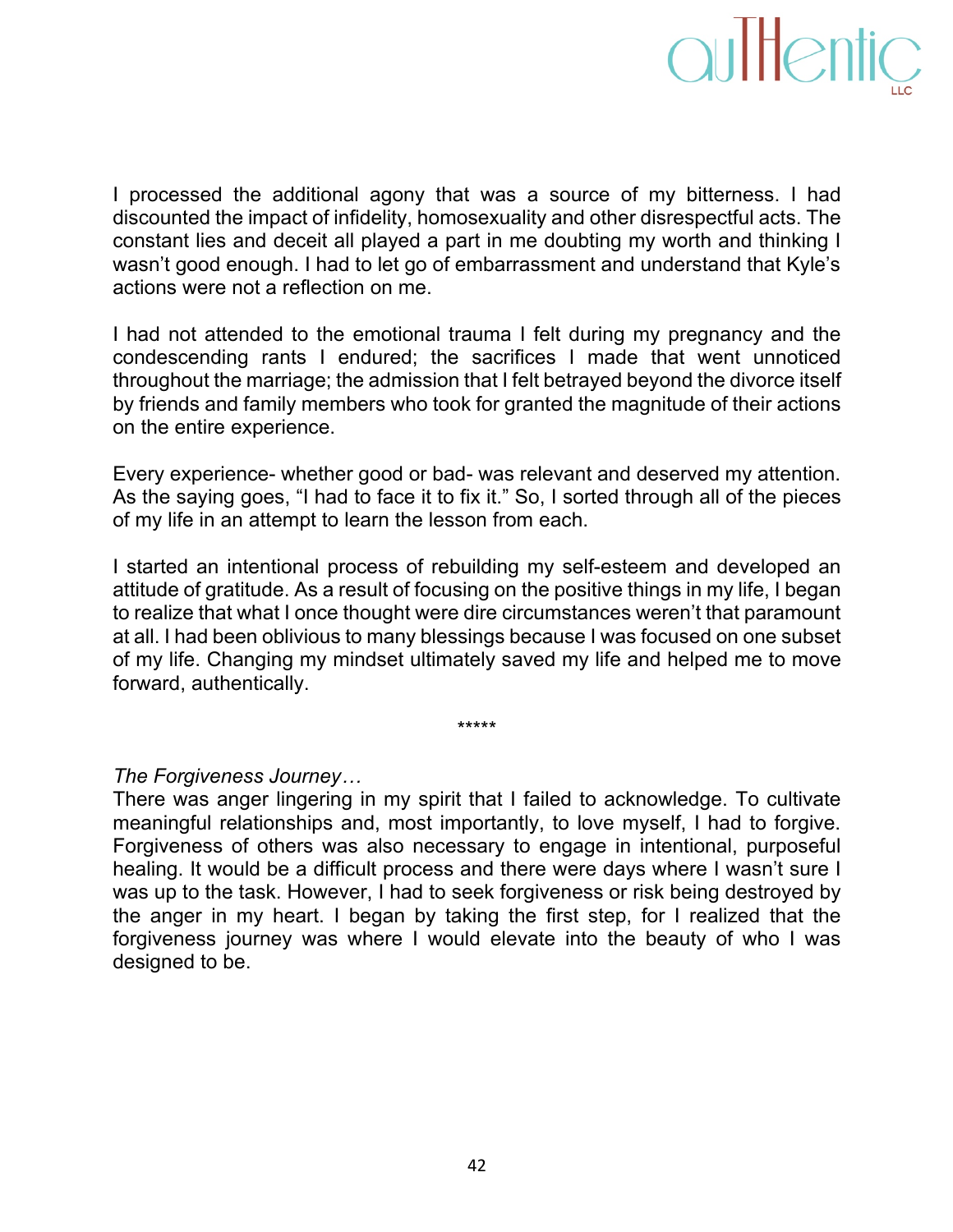

### **EPILOGUE So You've Been Abused…**

"You gain strength, courage and confidence by every experience in which you really stop to look fear in the face. You are able to say to yourself, 'I have lived through this horror. I can take the next thing that comes along.' You must do the thing you think you cannot do."  $\sim$  Eleanor Roosevelt

There is a reluctance to shed light on the issue of domestic violence against women by men in positions of power and influence. Those affected by this growing epidemic of domestic violence are desperately trying to comprehend how men are able to insulate themselves from any semblance of accountability. Women who date or marry men in positions of power who are physically, mentally and/or financially abusive often experience further humiliation during separation or divorce. More often than not, they end up voiceless, powerless and hopeless.

CEOs, doctors, lawyers, law enforcement officers and higher education administrators are just a few of the male-rich occupations that seem to be protected from any consequences for their abusive actions against their wives, fiancés, and girlfriends. These women find themselves as losing players in very public separations and divorces. They are often subjected to harassment and other forms of intimidation. Their voices are silenced with threats of retaliation, minimal spousal support is paid, and in some cases, custodial custody of their children is taken. Efforts to reach out to the proper authorities fail, and they are stonewalled and left to fend for themselves.

The lack of an investigation into substantiated abuse ends with an implicit stamp of approval from those who should be objective and fair, but who are more concerned with protecting the organization for which the abuser is employed or the image of the abuser. Because of his title, position and associations, the abuser is free to continue his destructive pattern of behavior without fear of requital from his employer, law enforcement or the justice system.

As an attorney with over a decade of experience, I am committed to the legal system being fair and just. It must be the voice for the woman who is voiceless against a man deemed to have privilege and power. Unfortunately, the law does not always provide remedies and protection. When a legal system ceases to hear both sides of the domestic abuse story and fails to make fair and objective decisions irrespective of a man's power, position and associations, it ceases to be a legal system. Instead, it becomes a fraternity of powerful individuals  $-$  and in most cases, men – that upholds the wrongdoings of one of its revered members.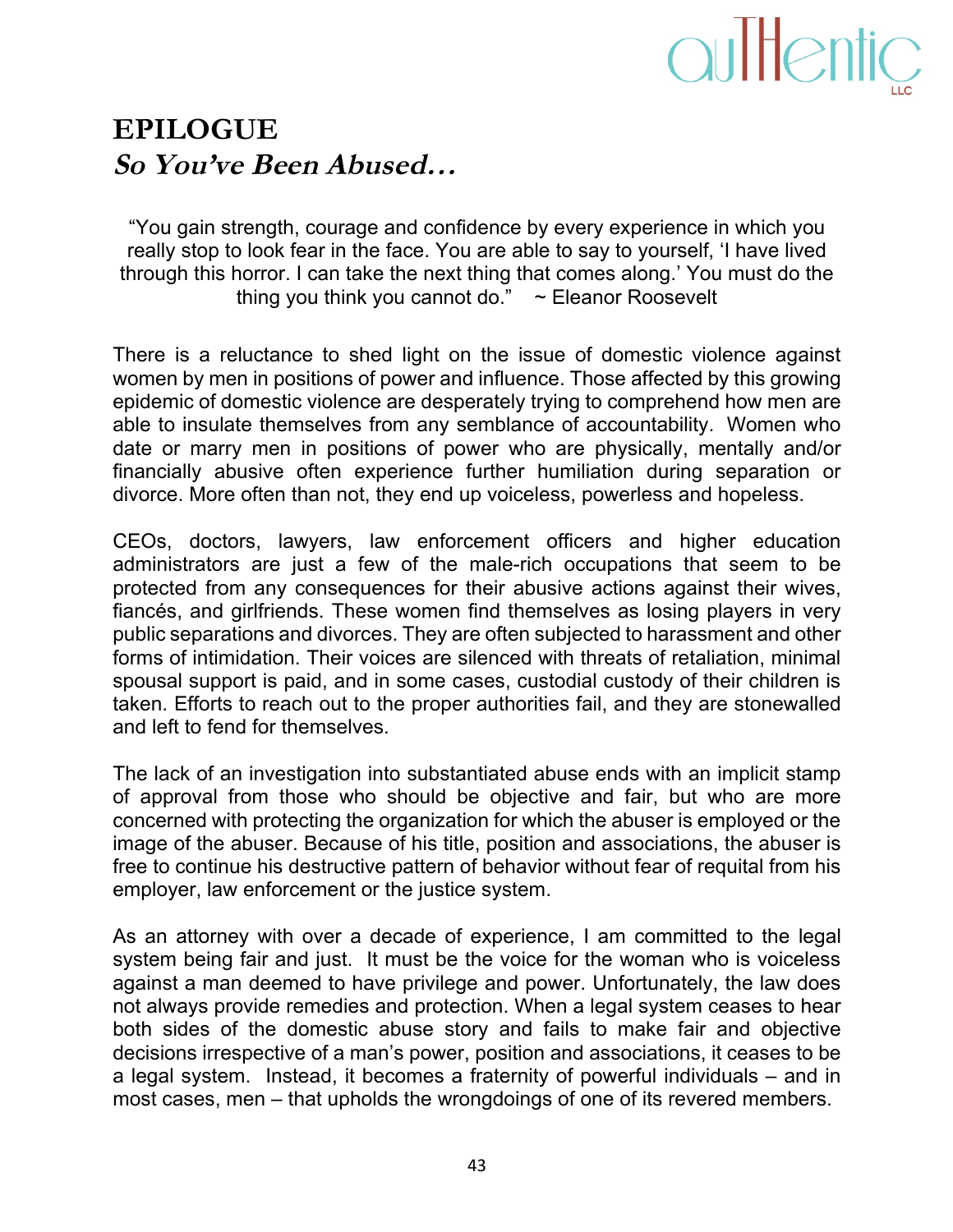

I'm passionate about this topic because I have witnessed firsthand the victimization associated with domestic abuse and the struggles women face. When I refused to leave a harmful situation, I became quilty of accommodating abuse. I erroneously believed that I was stronger by staying in an abusive relationship: *I was not a quitter; I was a 'strong black woman' dealing with a bad situation and persevering.* Admitting that I had been hit, verbally abused, and manipulated would require an admission that I had been less than transparent. It would mean facing my truth and examining why I failed to honor my worth.

As a result of my experiences, I truly understand that purpose can be manifested through pain. I realize how blessed I am to have gone through these emotionally trying situations without losing my sanity. I am thankful for life, healing and growth. I am no longer ashamed of an untold story. Similarly, you should never be deterred by the fact that your truth might make someone else uncomfortable.

Do not endure incidents of domestic abuse in silence. These situations could easily turn fatal. Seek the counsel of experienced professionals. Contact appropriate law enforcement agencies. Ensure your safety and exit immediately.

Finally, do not let what you have gone through define you. *Grow* through your experiences and always remain true to your authentic self.

> "The empowered woman is powerful beyond measure and beautiful beyond description." ~Steve Maraboli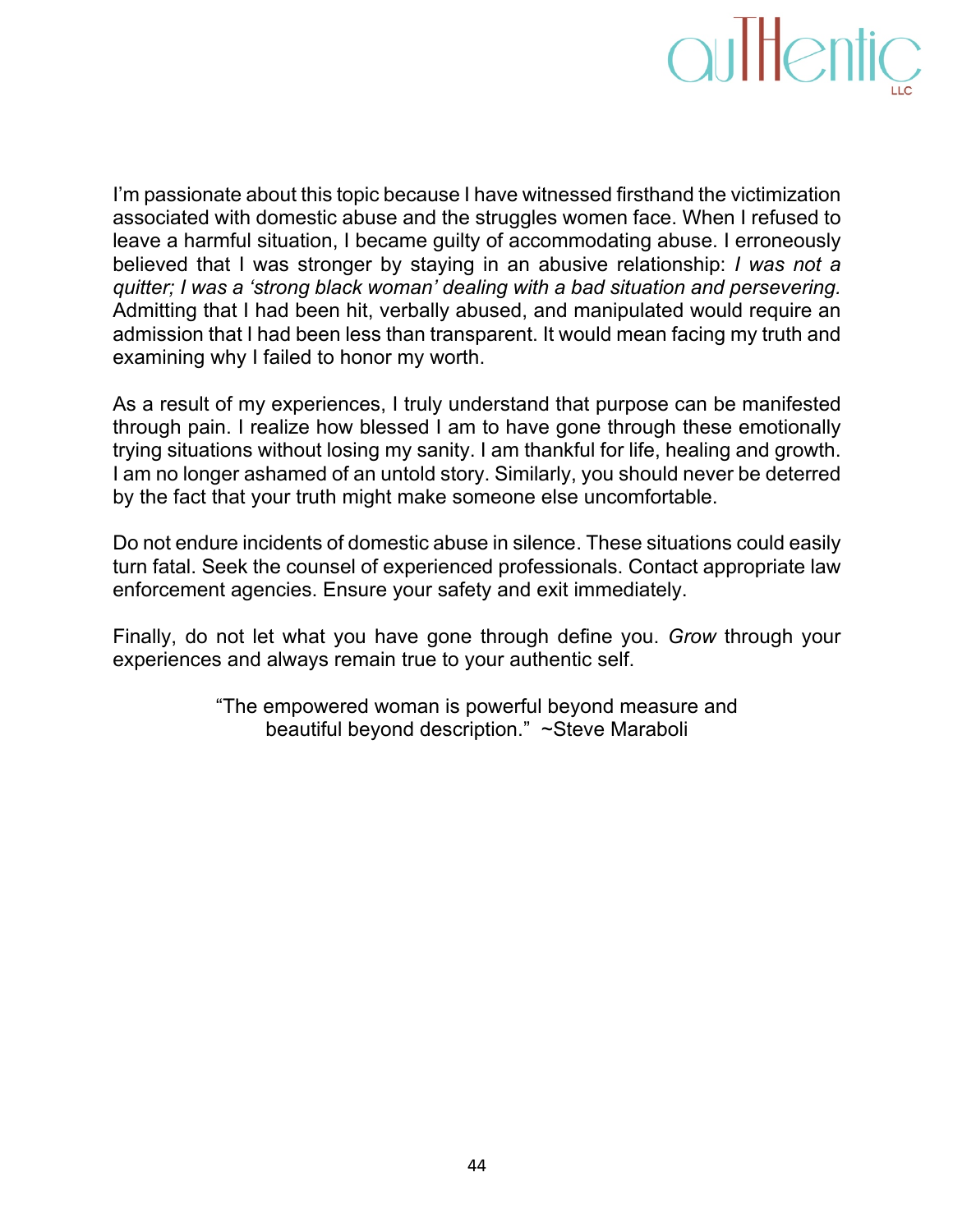

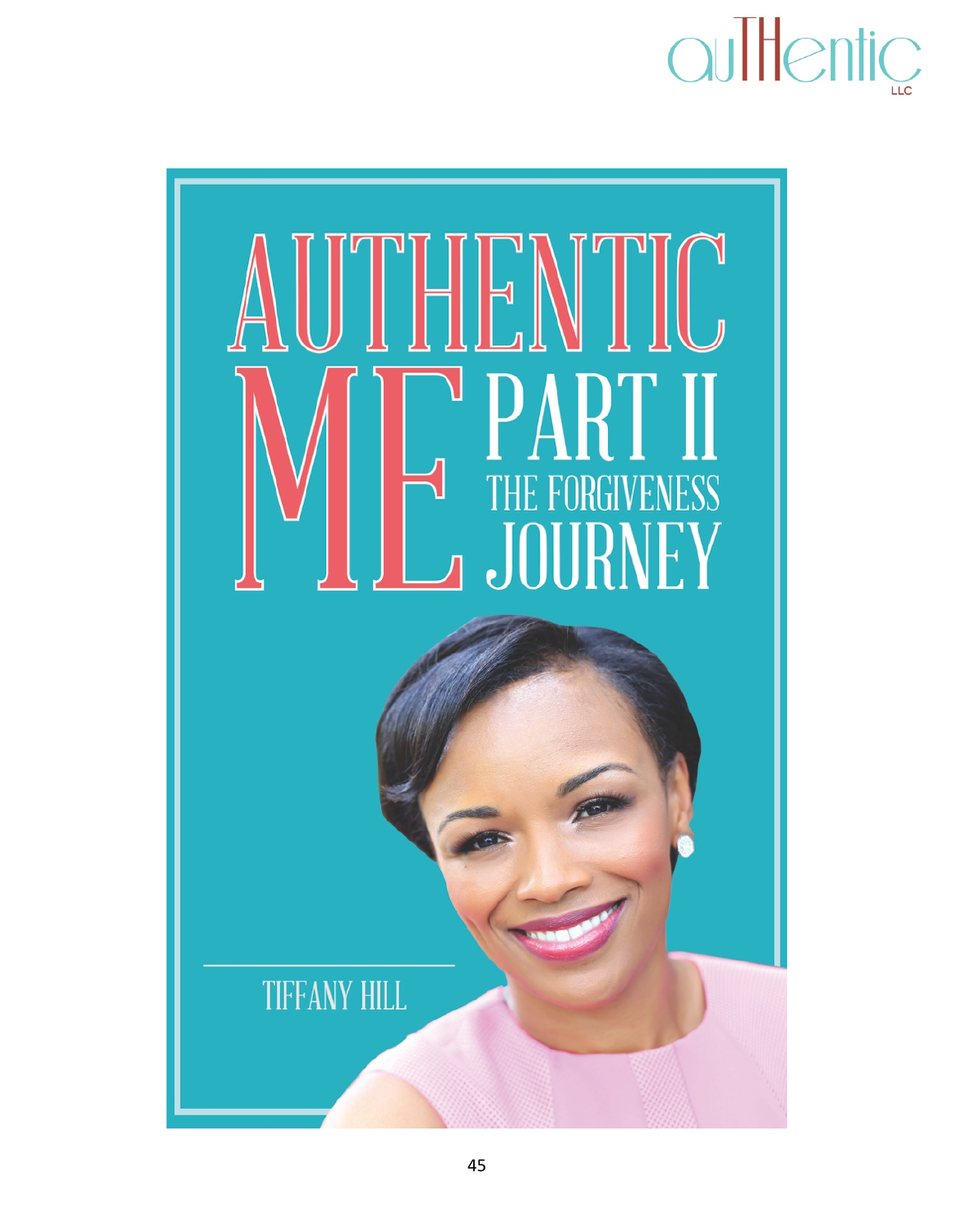

### **AUTHENTIC ME: The Forgiveness Journey**

#### **INTRODUCTION**

There are many of us who have experienced the unimaginable. The unthinkable. The thing that we dare not discuss openly for fear of what others might say or feel. This reality undoubtedly leads to harboring unpleasant feelings that we should have released long ago. For me, it was the pain of domestic abuse. A subsequent divorce. Fighting a custody battle for my children. All coupled with not quite knowing how to pick up all of the pieces and move forward.

What remained a common question for me was after you've gone through one of life's storms and even come through on the other side, how do you handle the residual emotions? They don't just miraculously go away. Therefore, you must be intentional about processing what happened and why it happened.

Journaling has always proven to be an effective method for me to process my experiences. *The Forgiveness Journey* workbook demonstrates journaling as an opportunity to document your feelings along your unique journey, while keeping in mind that there is no perfect path. You should allow time for reflective thought as you complete each journal entry. Going through the process itself is where the growth occurs. The goal of this workbook is to gain a deeper understanding of who you are in an effort to move beyond the pain of your experiences into your authentic purpose.

> "*The forgiveness journey was where I would elevate into the beauty of who I was designed to be.*"

\*\*\*\*\*

I expected change to happen overnight notwithstanding the fact that the pain from which I was healing had occurred over several years. When I thought I'd reached the point of forgiveness, something would happen to propel me back onto the path of anger, guilt and frustration. How would I ever become emotionally free? What exactly does the forgiveness journey look like? Somewhere in the midst of all of those unanswered questions I was reminded to breathe and truly own the space I was in. It was my journey. I could no longer be overwhelmed by it. I gave myself *permission to live it.*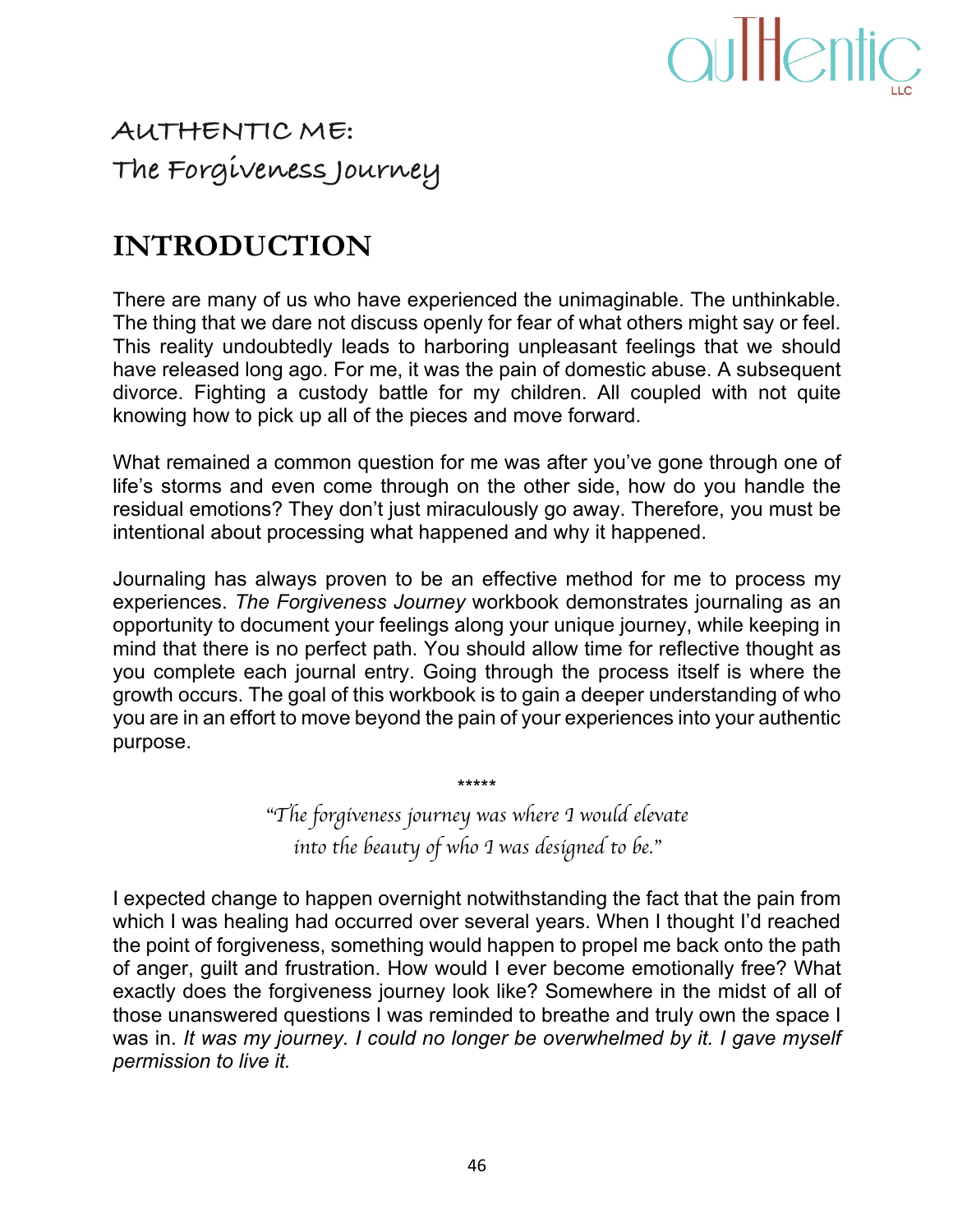#### **PART ONE I Do Solemnly Swear**

*I* do solemnly swear to tell the truth, the whole truth, and nothing but the truth so help me God.

I'd started the process of rebuilding my life after divorce. Yet it seemed that every time I took one step forward there was yet another court filing by Kyle that would attempt to take me two steps backward. My friends often joked that in a time of heightened racial tensions, police brutality and senseless killings seemingly aimed at African Americans, Kyle was the only Black male willingly signing himself up for court. For me, there was little humor to be found in the acceptance that this was indeed my current reality.

The constant back and forth process left me with several unanswered questions: I do solemnly swear what? To maintain my sanity and not show my frustration? I do solemnly swear to maintain hope that the court system will eventually recognize and understand the controlling behavior of my abusive ex-spouse in particular and domestic abuse in general? What exactly did justice entail?

I certainly wasn't confident in the family law legal structure as the proceedings showed little resemblance of fairness or justice. I left each court hearing feeling completely drained and upset that once again my time had been wasted and the resources of countless others. The aura of the courtroom even seemed to linger on the clothes that I wore long after the court hearings were over. The small, damp, dark courtroom represented an effort to dim my light as it was fighting to shine bright.

There were several proceedings going on at once. Kyle filed a defamation action in an attempt to thwart my efforts to become a published author. He employed a law firm from New York city to send communications to various groups, ranging from civic organizations I was part of to professional connections, urging them not to support any launches of my book, Authentic Me, or related products.

I'd been involved with Kyle long enough to know he felt he was larger than life yet it wasn't until I received the defamation lawsuit that I realized he incorrectly assumed he was also beyond the reach of freedom of speech. I likened his protest against my book project to a toddler screaming, "She's talking about me and I don't like it! Make her stop!" Fortunately, freedom of speech doesn't work that way.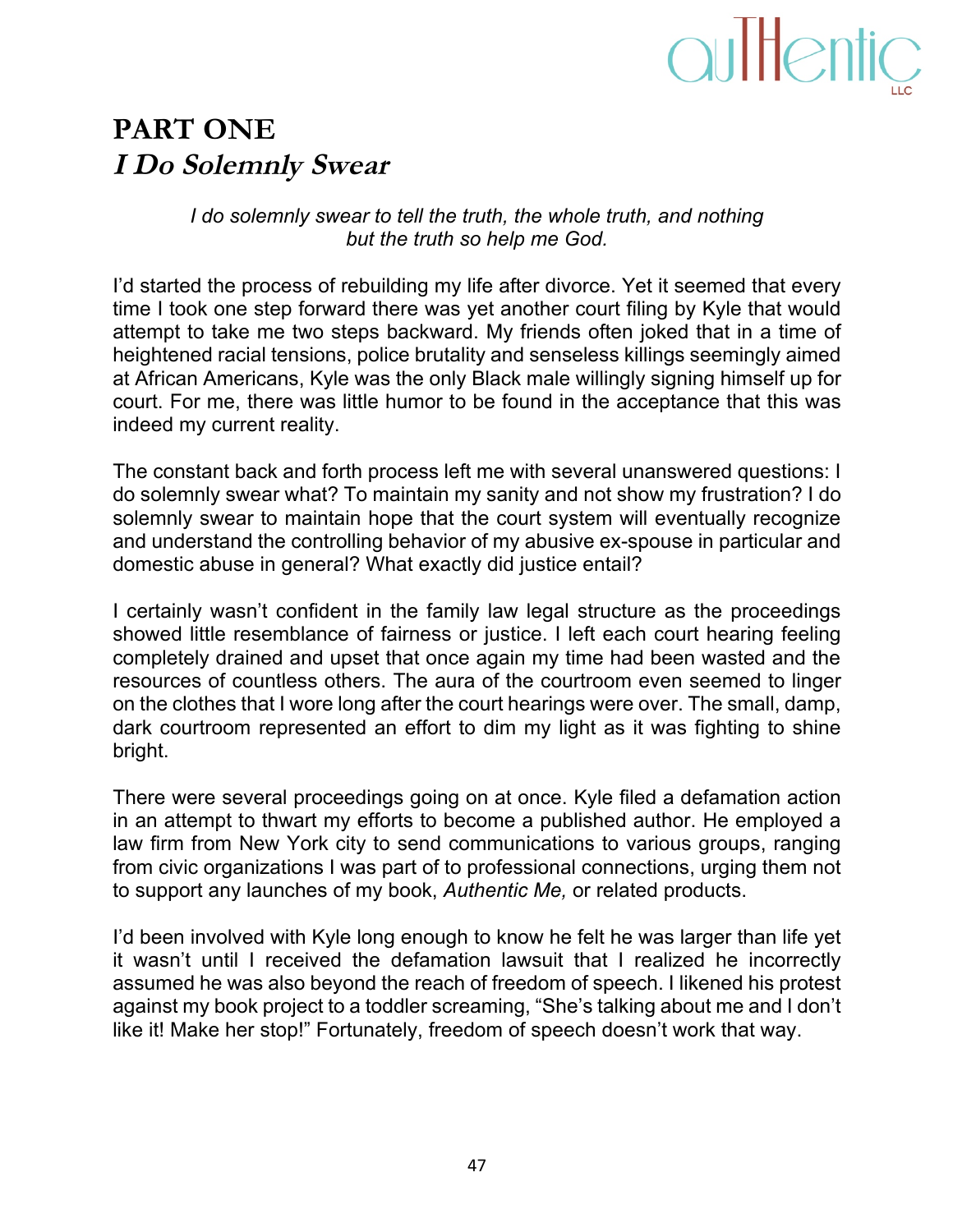

The irony of it all was interesting and reminded me of my late grandfather's teaching on the issue of guilt: "When someone is wrong, they'll know it. And you don't have to do anything to reveal it; they'll do that all by themselves." Armed with this knowledge, I filed Kyle's related whining over my book project as an admission of guilt and declined to give it any further thought.

My failure to acknowledge Kyle and his bullying antics led him to seek other avenues to get my attention. As I was sitting at my laptop one evening working on a speech, I began to receive text message alerts inquiring as to whether I knew a person by the name of Jordan Phillips. I did not know the name and did not understand the relevance of the inquiry. Then I was informed that Jordan Phillips was actually a fake Facebook profile account created by Kyle to massively share information online related to his defamation lawsuit and proclaim his innocence. It was obvious that this was another form of Kyle's retaliation for my book project and my courage to speak out against domestic abuse. When asked if I wanted to continue publishing my book my response was simple: The truth does not have to hide behind a fake name or social media account. Authentic Me was a collection of my truthful experiences with domestic abuse. There was no reason for me not to stand firm in my decision to publish my truth.

I proceeded with the book project and Kyle became relentless. He persisted in his efforts to silence me by filing a motion for a protective order in which he alleged he was afraid for his life and had resorted to wearing a bullet proof vest in order to protect himself from me based upon the content published in my book, *Authentic* Me. At this point, I questioned Kyle's mental state and well-being. I now had someone who had been abusive to me claiming that they feared for their safety based upon words written in a book. It was smokescreen after smokescreen all in the attempt to misplace blame and avoid accountability. Narcissism at its best.

That moment triggered something within me and made me realize that there's a lesson in everything you experience. For years, I'd listened to Kyle tell me that I would be nothing without him. However, now that we were separated Kyle was still threatened by the truth of who I was. He tried to micromanage how I parented all while proclaiming he felt I wasn't a good mother to our children. He was bothered by who associated with me and tried to prevent any of our collective friends from having any contact with me. I'd been so frustrated by it all that I'd lost the message in it. Even Kyle saw greatness within me at a time when I wasn't aware of my fullest potential. Kyle was fearful that the truth of who I was would threaten his very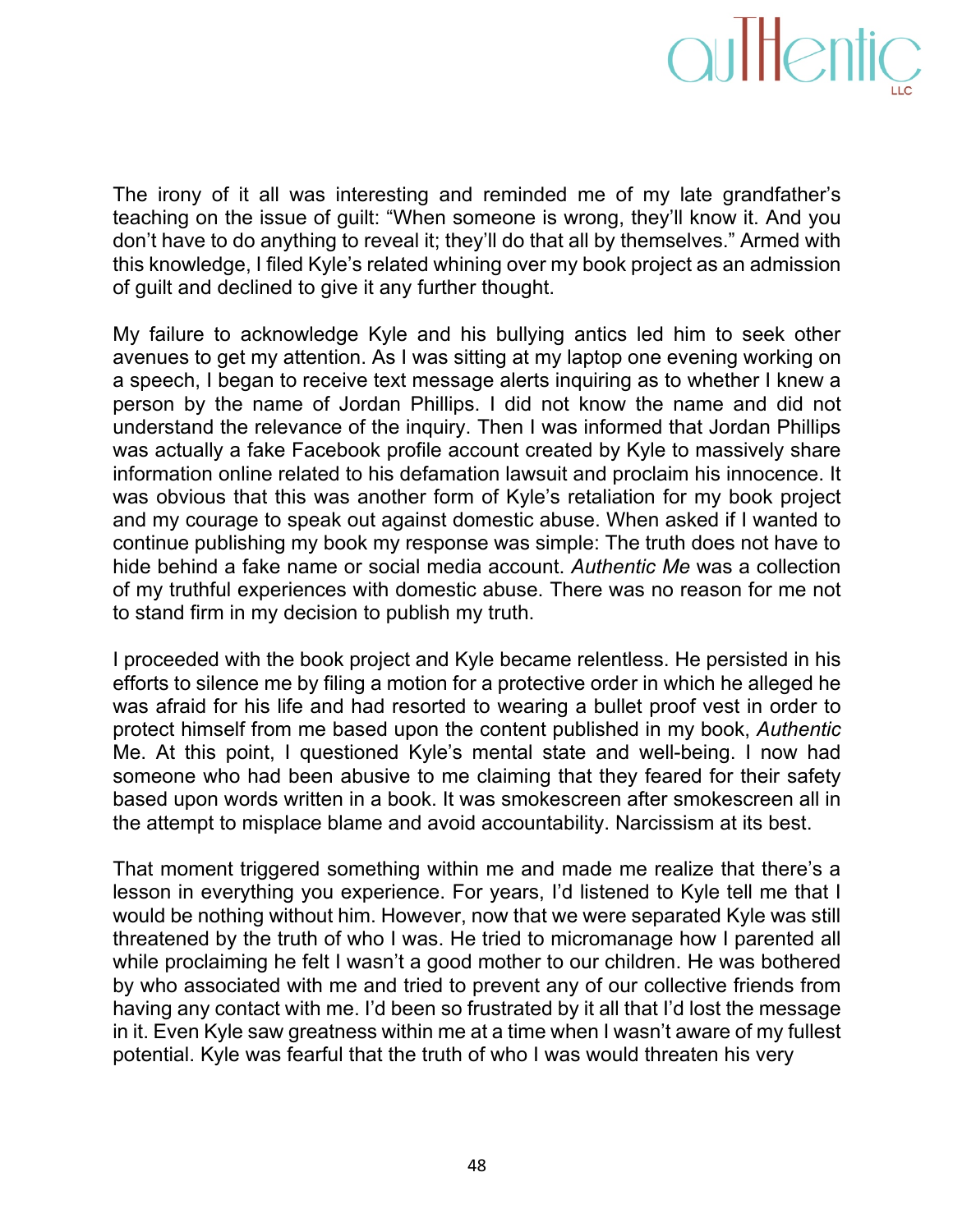### aultentic

existence. Though the pain seemed unbearable, the process changed me for the better. What was meant for my demise did not break me. I was strengthened. I realized I am enough. More importantly, I'd always been enough.

Kyle, like many people, believed that it was easier to not share the dark secrets that happen behind closed doors. Rather than recognize domestic abuse as a problem, it was easier to shift the blame to the person who had been abused. Something must be wrong with the person who wants to share their story; the person whose silence can't be bought with a price. That mindset reaffirmed for me the importance of domestic violence advocacy.

Even in the midst of a bad experience, I recognized my purpose. There needed to be more education surrounding domestic abuse, particularly within the legal profession. During one of my recent court hearings, I was subjected to a Judge making comments from the bench during open court that presumed domestic violence advocacy has a negative impact on minor children. I was astonished by the implications of these statements not only for me personally but for society as a whole. Judges and other legal professionals are persons that we've entrusted to make informed, unbiased decisions yet I was faced with statements so prejudicial that I wasn't comfortable proceeding with a hearing. Although it was a difficult decision to make, I opted to have a jury hear the case as opposed to presenting arguments before the Judge.

That decision was huge for me, but I moved forward in it confidently because I knew my decision was connected to my purpose. Our court hearings were being held in a very rural part of the state of Oklahoma and the likelihood of a jury being reflective of me was slim to none. However, I trusted that in proceedings where signs of justice had not been readily apparent, the jurors would understand the effort to silence my voice and justice would ultimately prevail.

It would be this story that I would later have the opportunity to share with lawmakers, legal professionals, etc. as a platform to effectuate change and instil a commitment to having knowledgeable officials handling matters of domestic abuse. I wanted my advocacy to serve to present anyone from coming after me and having a similar experience. I became passionate about domestic abuse survivors not encountering attorneys similar to the ones I referenced as the Cathy's or the Jennifer's of the profession who, in my opinion, did not understand domestic abuse and in fact made a mockery of it. This experience would resonate with many as an opportunity for additional training opportunities and support for survivors of domestic abuse.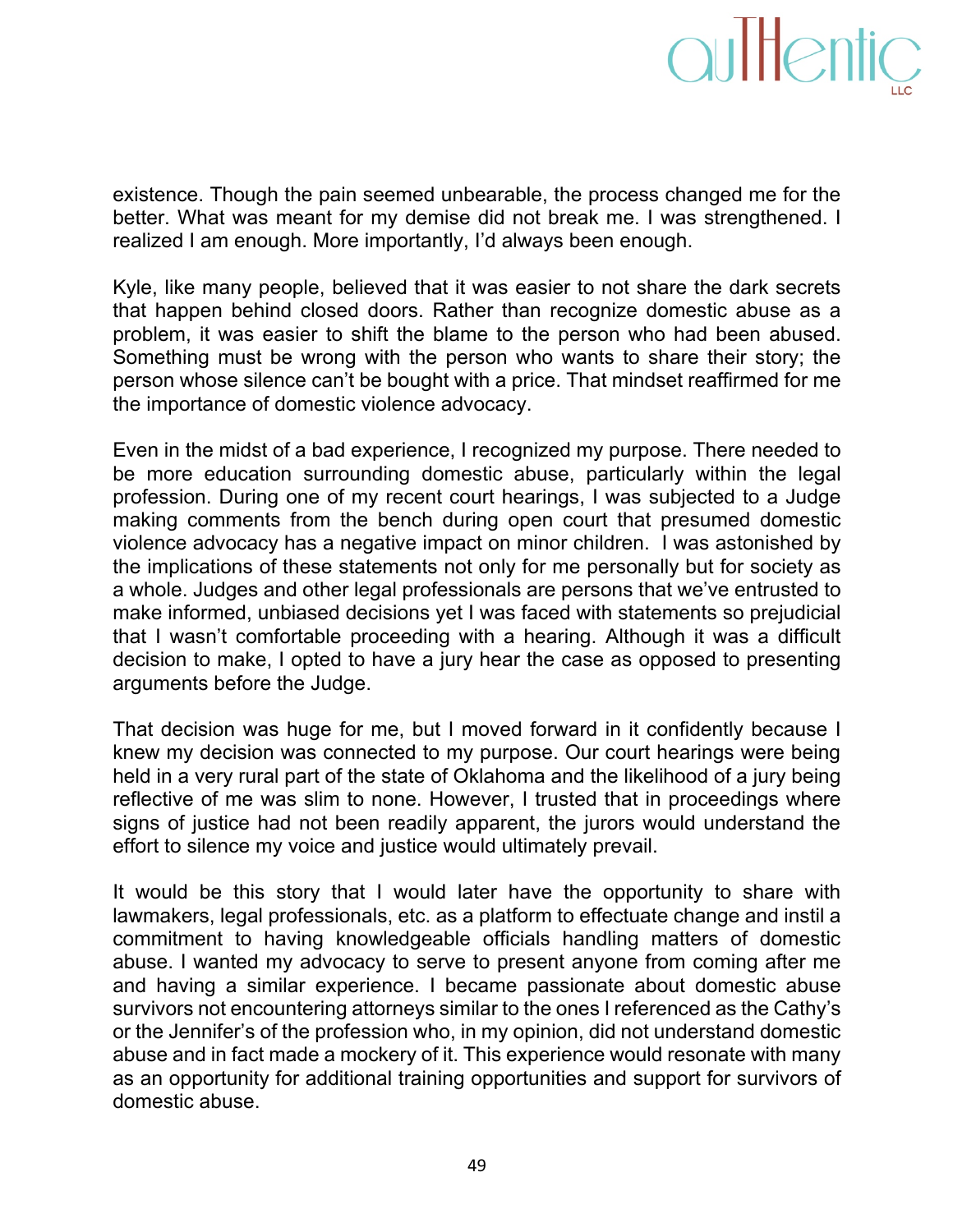"You need to pray for him," stated a close friend. That was the most ridiculous thing I'd heard. At this point I made it a point not to utter anything about Kyle because it probably wouldn't be a nice sentiment. Kyle had tried everything in his power to destroy me. There was no prayer that I was interested in praying for him.

\*\*\*\*\*

Plus, the request had come at such a random time. I was discussing my idea to start a project to help women who had survived domestic abuse navigate through the legal system. As I was sharing this plan, my friend interrupted me and stated her thoughts on Kyle. I was immediately taken aback. Why were we even talking about Kyle? He should be a non-issue in my future plans for my life, I thought.

"I'm telling you this now even though I know you are not ready to receive it. You will move forward and you will do incredible things. However, you will be limited until you release the weight of what Kyle has done to you."

So many things were happening all during a time when I was really focused on moving forward with my life but yet constantly found myself stuck in the past. I didn't think about Kyle. And, I honestly believed I had forgiven him because I ignored him. I didn't talk bad about him. I simply acted as though he was nonexistent. For me, avoidance was the new forgiveness. Thus, the advice that was shared with me did not resonate with me at the time. However, admittedly forgiveness was not playing out consistently. I'd think I was over the past, the abuse, the lies, the infidelity only to become angry again.

I had not forgiven Kyle at all. The important lesson was this: I needed to allow myself the opportunity to be completely okay with that fact. I didn't need to beat myself up over lack of forgiveness or fault myself because it wasn't happening fast enough. Nor should I look to anyone else for guidance on how long my unique forgiveness journey would take.

I decided to focus less on the fact that forgiveness hadn't happened and more on the decision to approach forgiveness with a plan that would work for me. Most importantly, I had to acknowledge the things that happened as bad things that I would not sweep under the rug. I wouldn't hide my truth; I wouldn't be embarrassed by the past--- those actions would only serve to diminish my power. Rather, I would face these negative issues head on, and use them as an opportunity to grow. I would start with the step that many of us skip far too often: I would first focus on the negative.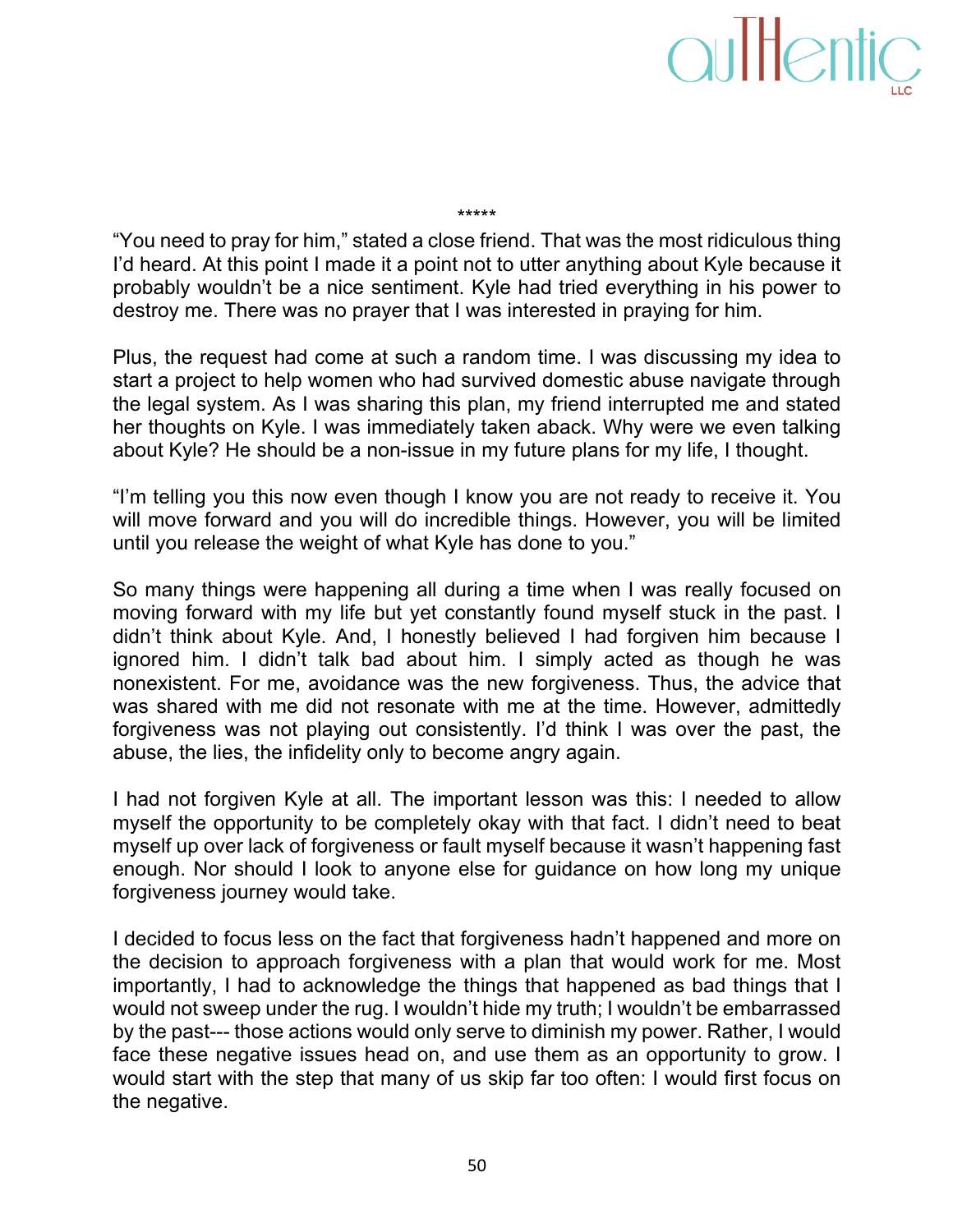## aultentic

#### *Authenticity Journal Entry #1*

*Focus on the Negative.* 

- Make a list of all of the weights that you need to release. Include any experience that you have not healed from, any person who you have not forgiven, etc. It is important that you are very thoughtful during this process as it is a necessary part of your healing. Often we are encouraged to move beyond past hurts before we truly understand and appreciate why those things hurt us to begin with. We must process that pain so that we don't repeat those same mistakes moving forward.
- Allow yourself the freedom to be angry, upset or whatever accompanying emotion you feel. Who hurt you? How did they hurt you? Be very comprehensive in detailing when this occurred and how you felt as a result. Next, begin to think about ways that you can release that hurt so that it is no longer a hindrance to you fulfilling your purpose.
- Taking time to focus on the negative allows you to use your pain as a reference point. In *Authentic Me: A Story of Strength, Perseverance and Faith*, I shared my experiences through a troubled marriage and the pain of losing custody of my three children. That was a breaking point for me. As I healed from those experiences, it was important to me to not forget those emotions. This is the process of turning your negative experiences into positive affirmations. That pain is a reference point for me. It propels me to do better. It reminds me that I've withstood the unthinkable, and is a testament of my strength. It's okay to focus on the negative in order to be intentional about changing your situation. Deal with the bad stuff!

#### *Dear Authentic Me,*

*Today I am making the choice to be transparent about the people and experiences that have hurt me. It might force me to focus on the negative, and that*'*s okay. It is an important part of my growth.*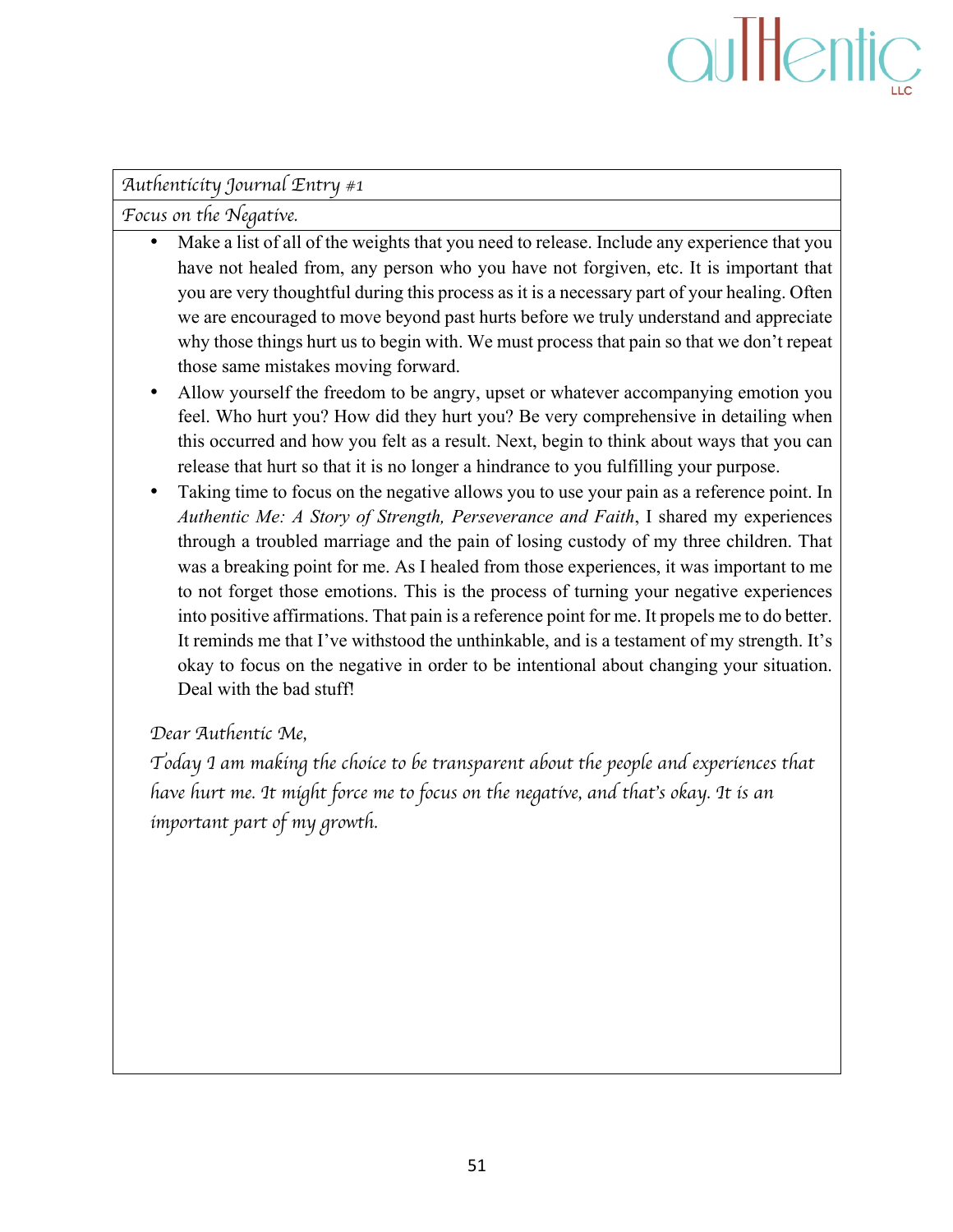## aultentic

| Personal Notes: |  |
|-----------------|--|
|                 |  |
|                 |  |
|                 |  |
|                 |  |
|                 |  |
|                 |  |
|                 |  |
|                 |  |
|                 |  |
|                 |  |
|                 |  |
|                 |  |

### **PART TWO Embrace the Process**

I had somehow gotten another riding pass and was once again onboard for an emotional roller coaster ride! There I was, standing in my bedroom screaming, "I hate him! Who is this person? He has to be the lowest human being on earth!" I was angry. I was sad. I regretted ever having children with Kyle. And, I was expressing all of that and more to my friend on the receiving end of the telephone.

I'd just been notified that Kyle was dragging us back into court. This time his desire was for the children to spend less time with me. Our current arrangement was that the children spent equal time at both homes. Kyle's latest filing of a motion to modify visitation would allow for the children to only spend every other weekend visiting with me, while affording the majority of the visitation time to Kyle.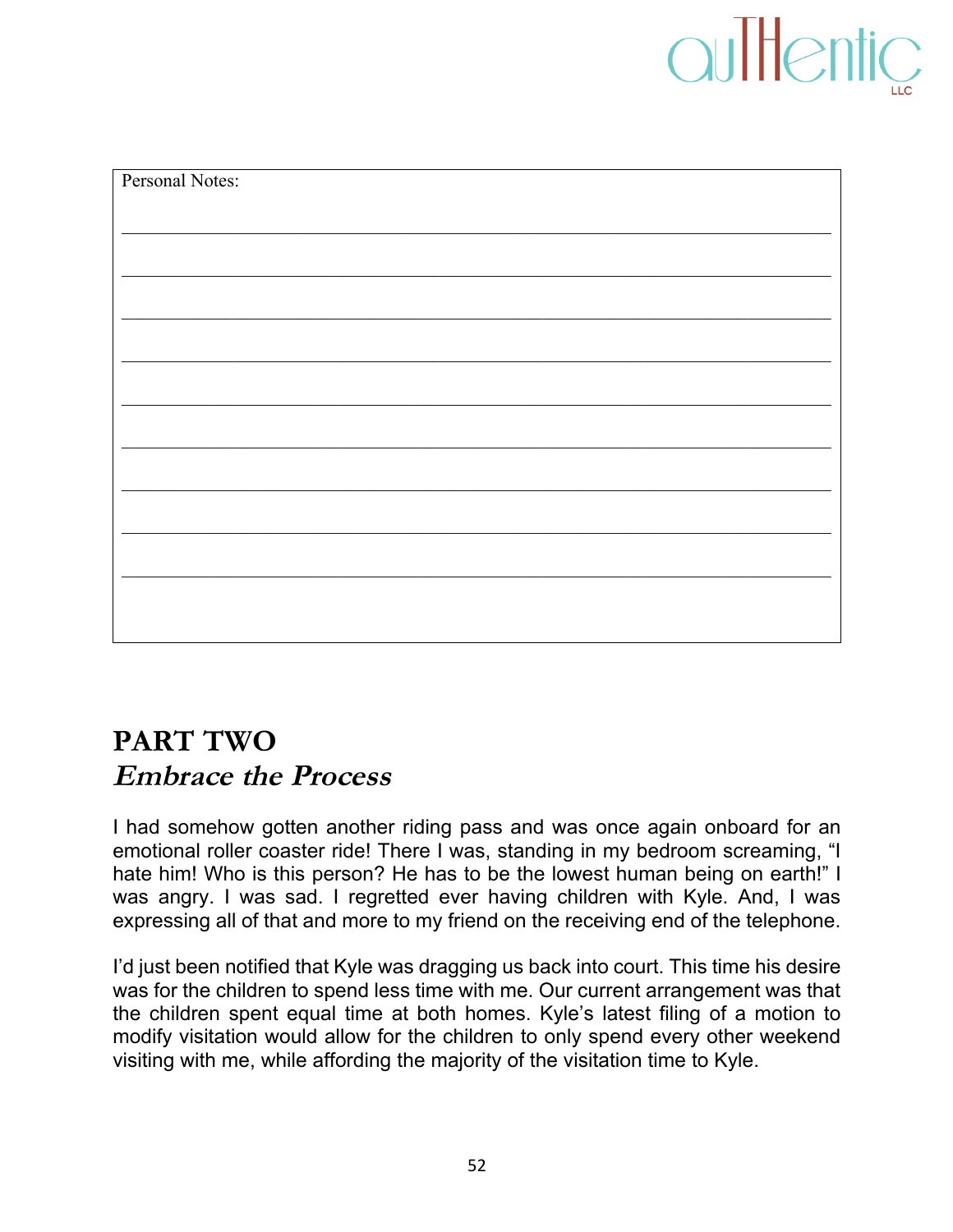

Four days out of the month- that was essentially the time that he wanted the children to spend with me. I didn't imagine there was a human on earth that could be as spiteful as Kyle. As much as Kyle proclaimed to love his own mother, he was determined to pull our children out of my life. His only method of controlling me was to use the children. And, it had worked. This was the last straw!

The court filing had come at a time when everything else was going exceptionally well. I was frustrated that I allowed it to serve as a distraction. But I also did not understand how to not be disturbed by this. These were my children. And, I'd seen this game played so many times before.

I thought of every degrading name I could throw at Kyle. After anger passed, I sought understanding. Kyle's mother had recently died. Was this some twisted form of grieving? Next, I began to blame myself. How stupid must I have been to not recognize Kyle's character flaws. Why hadn't I realized that Kyle would eventually resort to this.

I reflected on the many warning signs I'd noticed along the way. The controlling, manipulative behavior had been present and even apparent within Kyle's dealings with his own family. Kyle treated everyone in his inner circle as if they could be controlled through financial manipulation. I recalled an incident with Kyle's daughter from a previous marriage wherein she requested that Kyle assist her with a down payment for a new car. Most dads would proudly assist if they could and Kyle was certainly in a position to help. Instead, Kyle treated it as an opportunity to flaunt his deemed superiority and boasted about the fact that his daughter needed to ask him for financial assistance because her mother couldn't adequately provide for her on a school teacher salary.

These rants always stood out to me in particular. My own father would gladly help me with anything I needed. Yet Kyle immediately seized upon his daughter asking for assistance as an opportunity to degrade her and his ex-wife. He shared story after story about how he overpaid his ex-wife for years with child support and she still had nothing to show for it. He was upset when his daughter didn't acknowledge his perceived gift fast enough and vowed to "cut her off" if he didn't receive a thank you prior to her cashing the check he'd mailed to her. I remember thinking how awful it must be to go through a divorce proceeding like that and have such a spiteful relationship as parents. Kyle's thought process seemed irrational yet he always justified it by saying their relationship was complicated. Why hadn't I recognized this behavior as a cycle that would be repeated?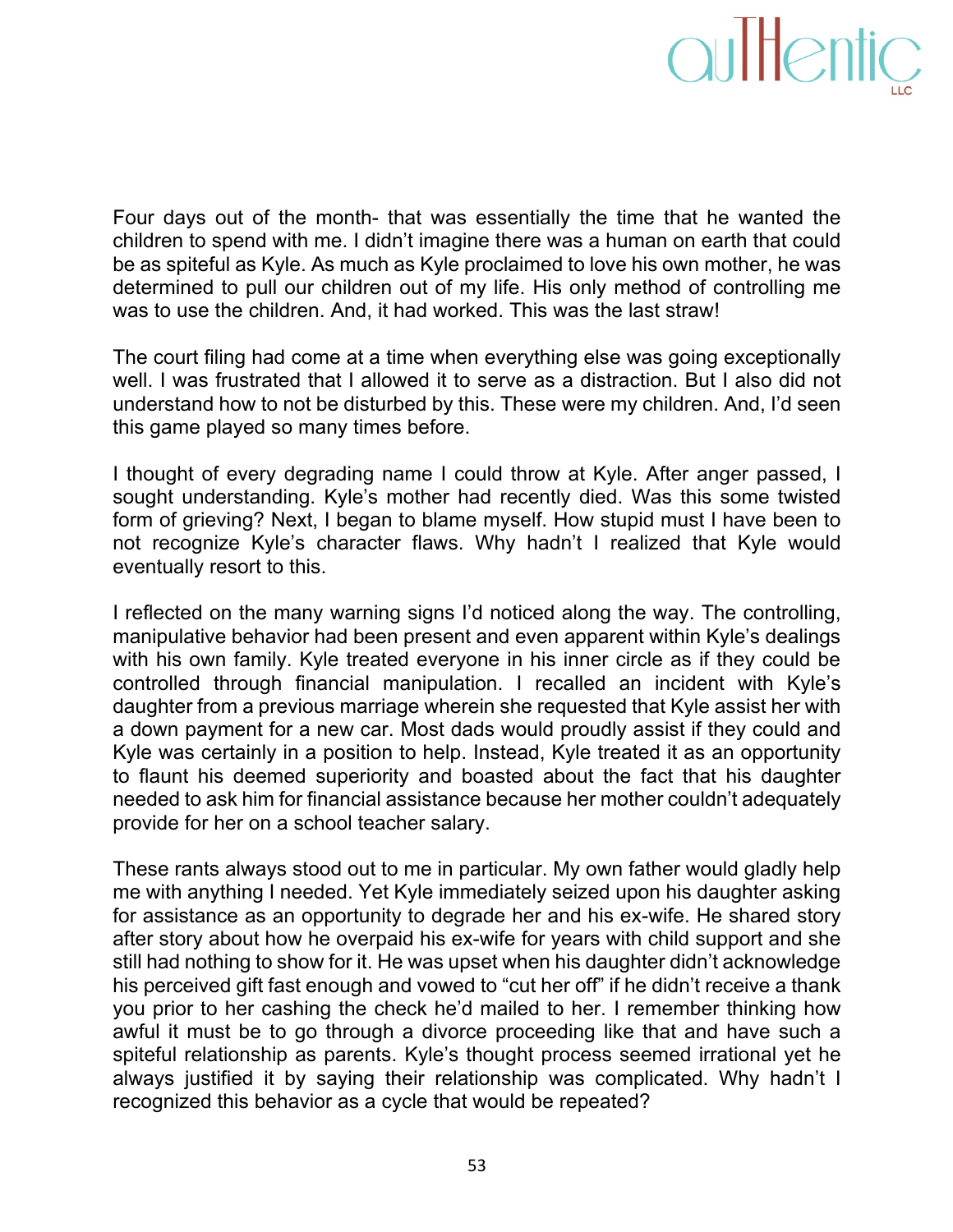

There were numerous other incidents that presented red flag after red flag. And then I realized, all of these hindsight revelations were very helpful for me to assess the warning signs that I failed to recognize. However, no matter how much I focused on them I could not change the past. Therefore, there was no time for the blame game at this point in my life. I gained an incredible awareness by going through each of those experiences. It presented another opportunity to learn and grow.

It was time to shift. Get Quiet. Be Still. Seek Peace. There was only one person I could change, and that was the person in the mirror. I looked at my reflection and repeatedly said "I love you. Even when you make mistakes, I love you. I love you more days than I am disappointed in you. I love you through and despite it all." As I uttered the words I was nervously trembling. I'd taken a bold step forward. I'd owned where I was, how I was feeling and resolved to move forward in spite of that. I'd forgiven myself first.

#### *Authenticity Journal Entry #2*

*Forgive yourself!*

- Focus first on the process of forgiving yourself before moving into the forgiveness of others. Jot down some things you need to release yourself from. What self-limiting thoughts have you been harboring that are holding you back?
- What are some of the mistakes you have made? How did you correct them? What did you learn from them?
- Mirror Exercise: Look at yourself in the mirror and write down the first things that come to mind about how you feel about yourself. Who are you? Not the person who others view you as. You are not your degrees, your title, your position. At the core of who you are, when no one is watching, *who are you*? What do you value? What are your best qualities? What things need improvement? These issues should be personal to you. The focus is on YOU. Make sure what you see and how you label yourself aligns with who you really are and your purpose in life!

#### *Dear Authentic Me,*

*Today I will commit to loving the reflection in the mirror. I will tell myself that even though there are times when I*'*ve been disappointed with myself, I am proud of who I am. I will be honest about my mistakes and forgive myself so that I can be free to forgive others.*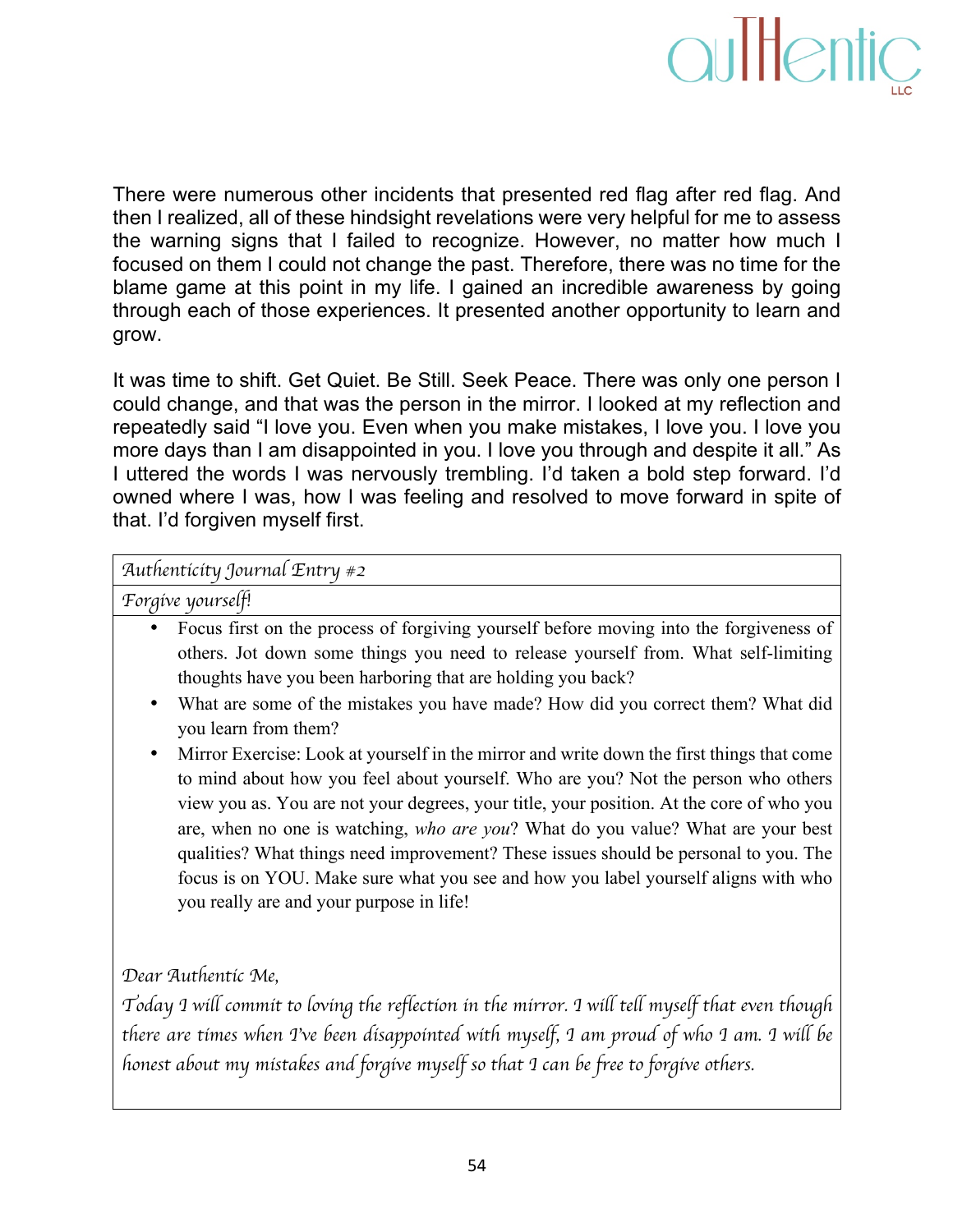# OuTHentic

| Personal Notes: |
|-----------------|
|                 |
|                 |
|                 |
|                 |
|                 |
|                 |
|                 |
|                 |
|                 |
|                 |
|                 |
|                 |
|                 |
|                 |
|                 |
|                 |
|                 |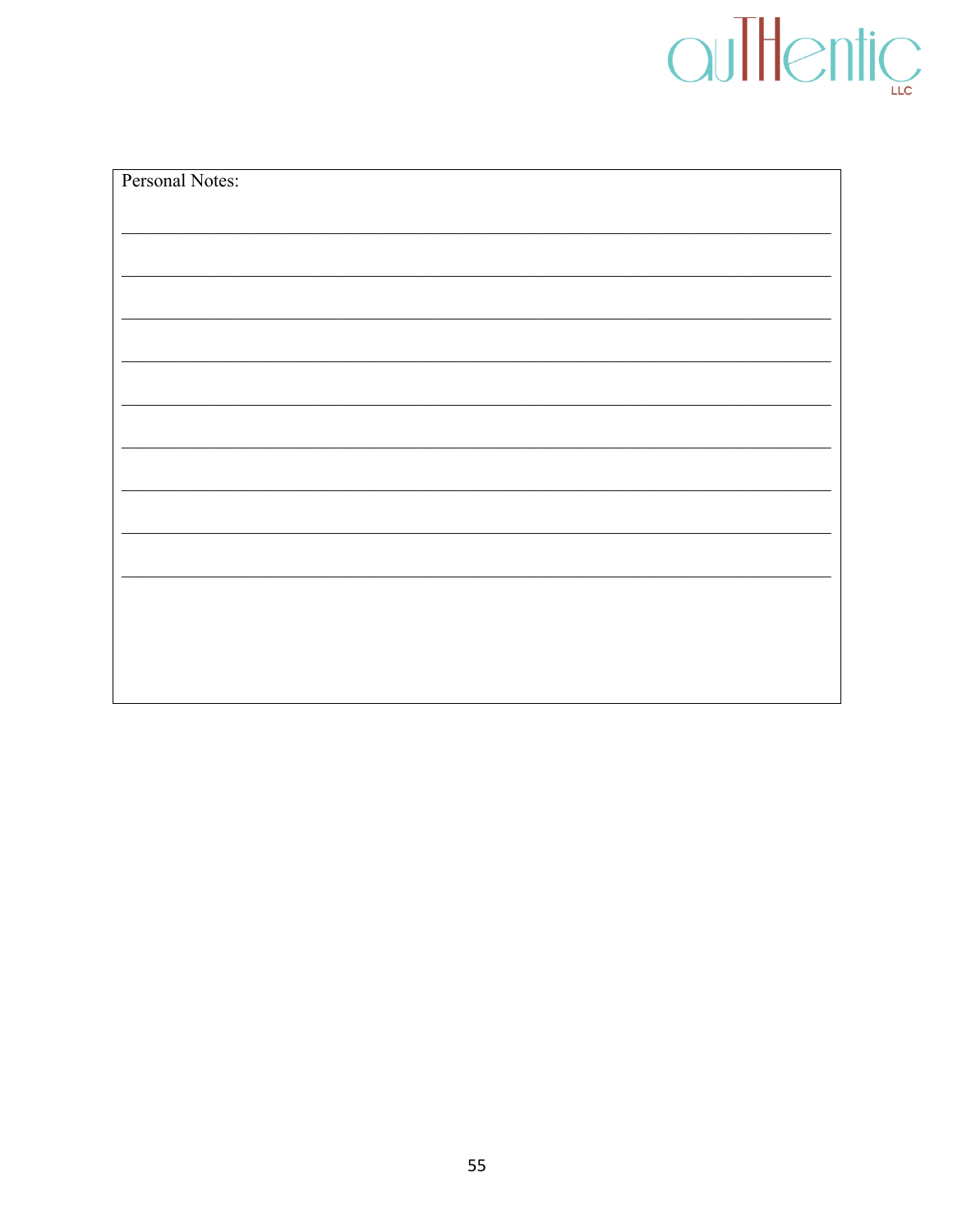## aultentic

#### *Authenticity Journal Entry #3*

*The Forgiveness Journey* 

- Consider the fact that the only thing holding you back from reaching your greatest potential is yourself. Your unwillingness to forgive is an additional weight that keeps you from fulfilling your purpose. This leads you to the the simplest way to look at forgiveness: it is necessary for you! The person who hurt you might still be exhibiting the behaviors for which you are trying to offer forgiveness for. The key thing to keep in mind is that is no longer your burden. Once you embrace forgiveness you release yourself from the ability to be held hostage by their actions.
- Recognize that forgiveness is a process! Don't dwell on whether it is happening fast enough or you're not doing it the right way. I realized that my thoughts that I'd failed at forgiveness of others was primarily due to the fact that I was judging my process by the standard of others. It is easy for someone else to tell you how to deal with a situation they haven't experienced. You always have a right to move forward in a way that's best for you.
- Outline what your forgiveness journey will look like. What does it mean for you to forgive others? Does it consist of rebuilding relationships or allowing yourself the freedom to let go of toxic relationships? How will your forgiveness of others bring a renewed sense of peace to your life?

*Dear Authentic Me,*

*Forgiveness of others is hard! I admit that I haven*'*t gotten this right. Today I will define my forgiveness journey and focus on the best way to move forward from my pain. A dynamic destiny awaits me. By forgiving myself and others for past mistakes, I am allowing myself the opportunity to live!*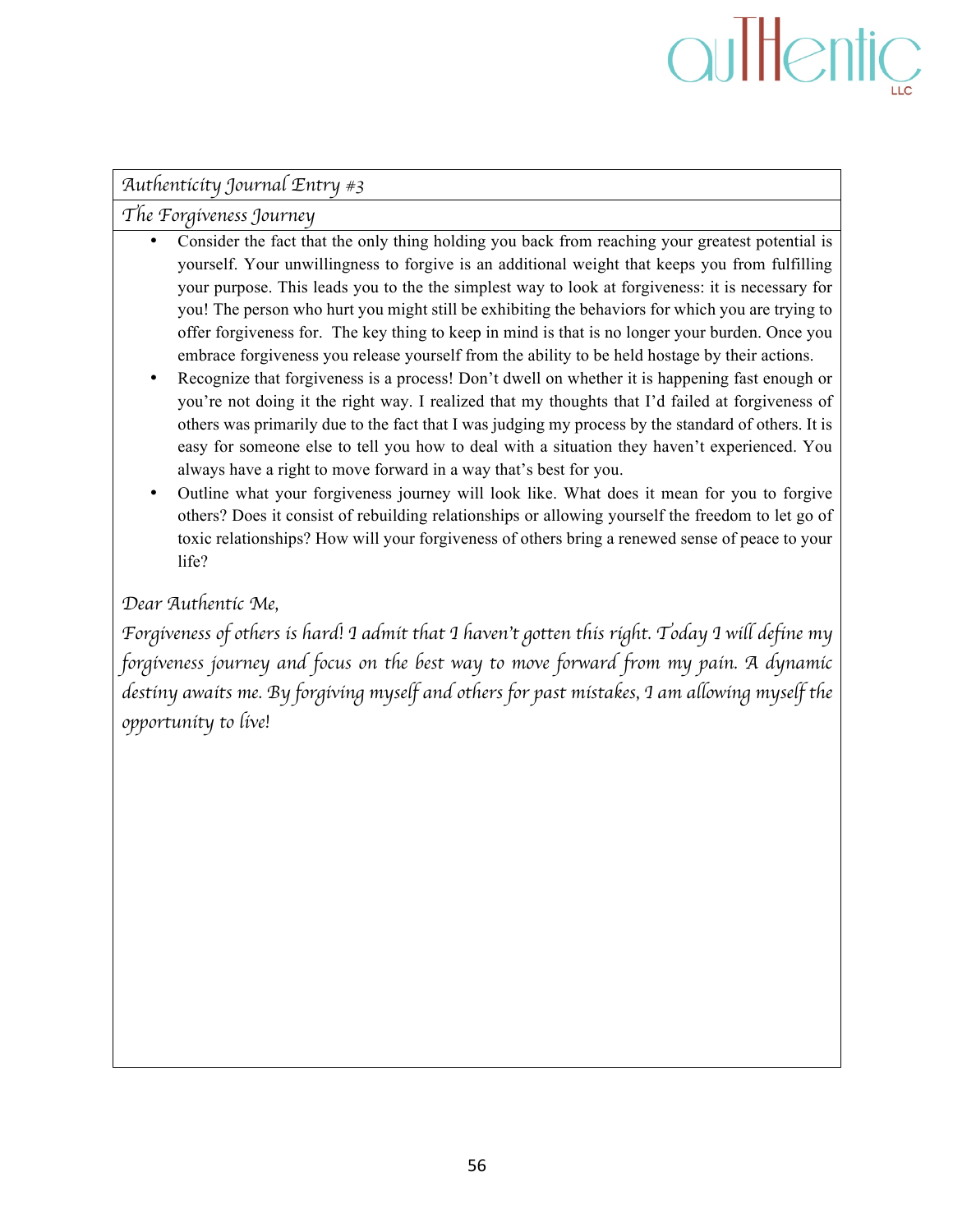## auThentic

| Personal Notes: |  |
|-----------------|--|
|                 |  |
|                 |  |
|                 |  |
|                 |  |
|                 |  |
|                 |  |
|                 |  |
|                 |  |
|                 |  |
|                 |  |
|                 |  |
|                 |  |
|                 |  |
|                 |  |
|                 |  |

### **PART THREE Live the Journey!**

At this point in your journaling, you've focused on the negative. You will use those lessons to propel you forward. Additionally, you've started the process of forgiving yourself for the mistakes that you've made along the way. Congratulations on removing those dead weights! In this section, we will develop realistic and achievable plans for our lives. Now, it's time to LIVE!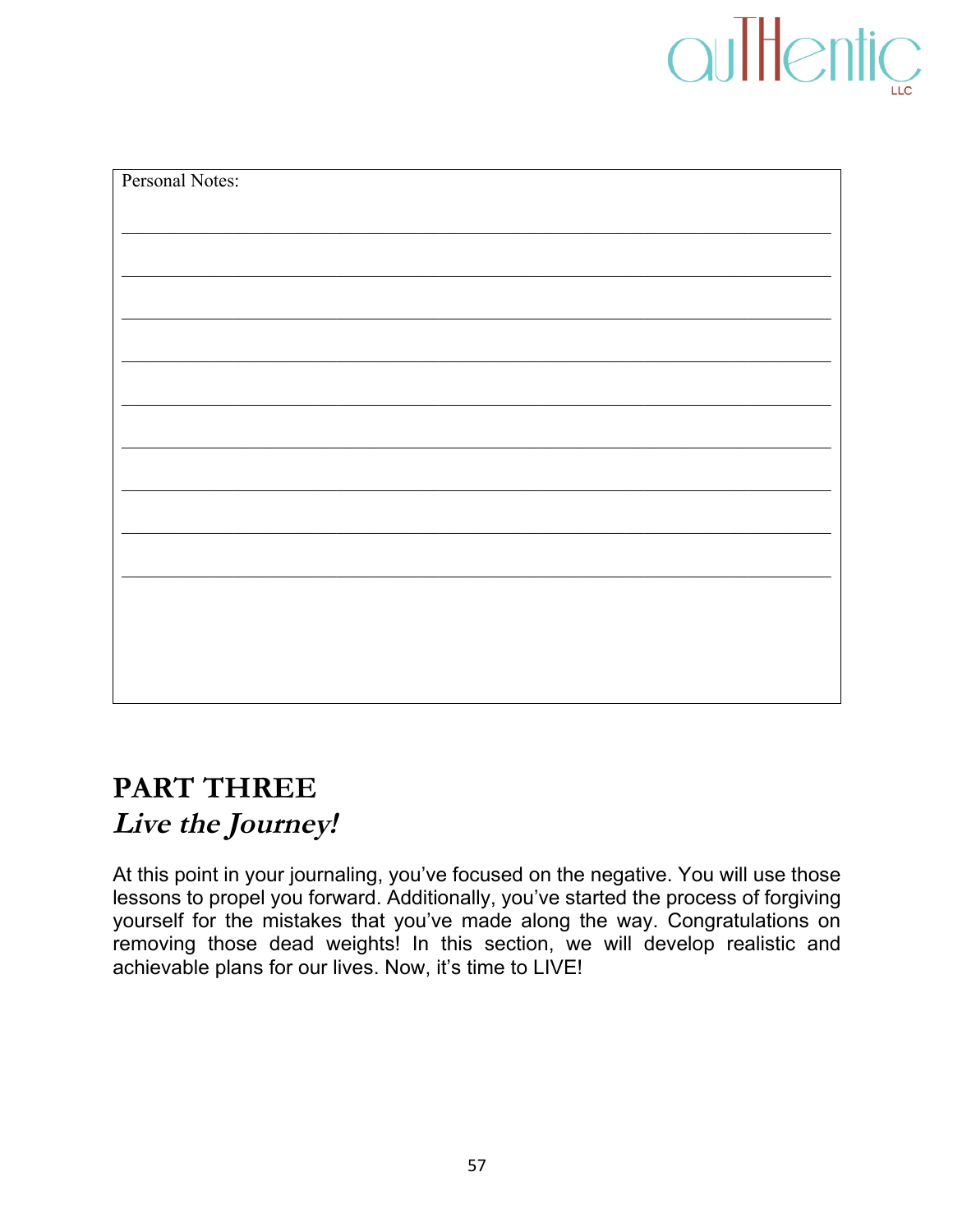## aultentic

#### *Authenticity Journal Entry #4*

*Positive Self-Affirmations* 

- Pull out your sticky notes! Jot down your favorite quotes, sayings, song lyrics, verses for meditation, etc. Next, post them everywhere! Remind yourself just how amazing you are by affirming your self-worth.
- Accept that anything that anyone does to try to hurt you is about them, not you. You can't change it. You can't control it. You can only control how you will respond and whether or not you will react. Negativity should no longer have a place in your life. However, it is important to note that this doesn't mean that negative things won't continue to happen in your midst. How you respond will be key!
- Gratitude List. Reflect on the many things you are grateful for. Write the list in your personal notes section. Reflecting on this list allows for you to cultivate a grateful heart.
- Evaluate your inner circle. You will need to be surrounded by people who are motivating and encouraging you. Those who elevate you. Protect your spirit! People may try to tear you down with their judgments, labels, opinions, or misunderstandings of you. You can't let that deter you from the path you are on. No matter what you have endured to date, you are destined for greatness. Take time away from everyone and remind yourself of this fact.

*Dear Authentic Me,*

*Self worth means loving who you are- all of who you are- all the time. I am a unique creation. It is important that I affirm my self worth daily. I do not merely want to exist. I will focus on living and enjoying my life!*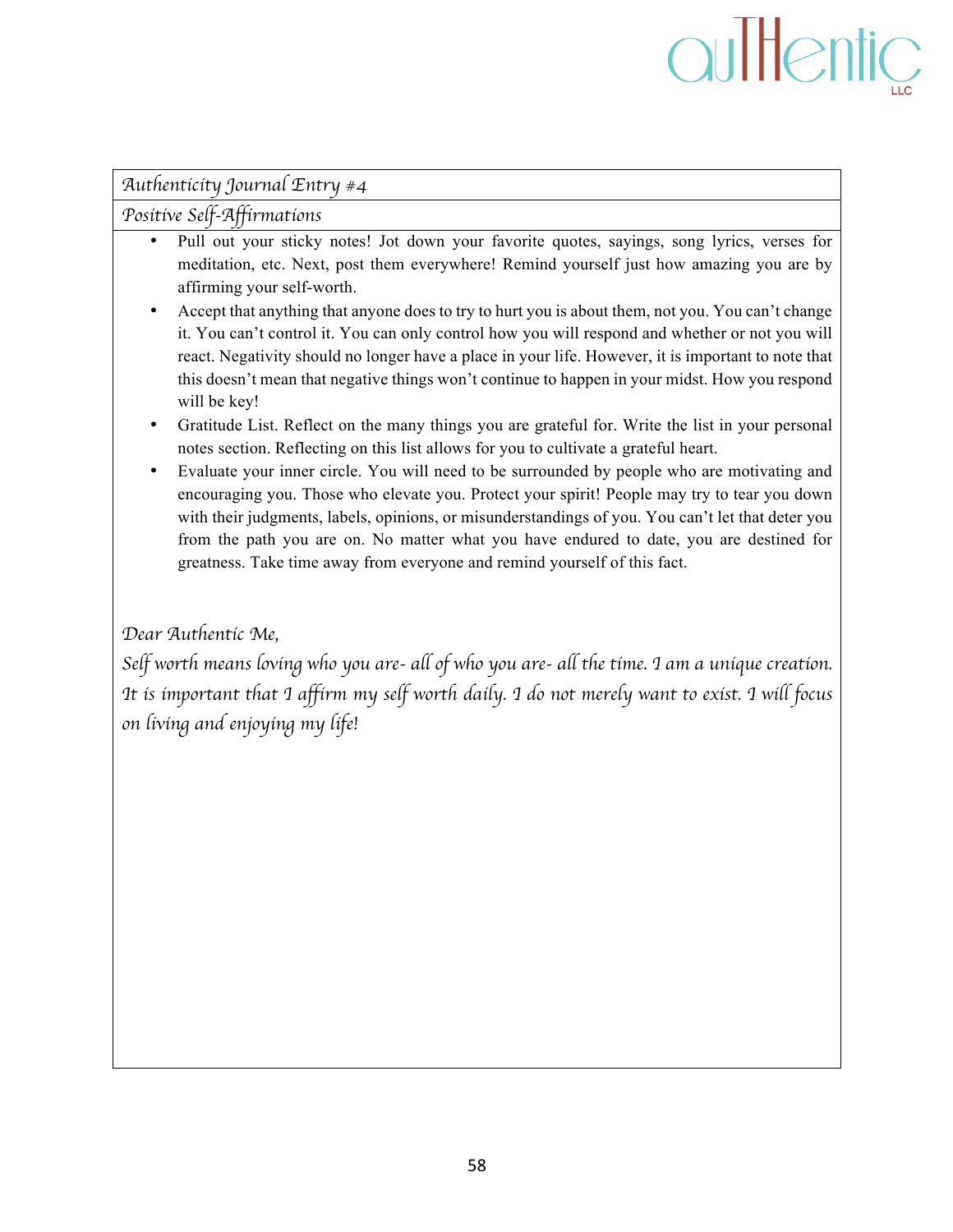| Personal Notes: |
|-----------------|
|                 |
|                 |
|                 |
|                 |
|                 |
|                 |
|                 |
|                 |
|                 |
|                 |
|                 |
|                 |
|                 |
|                 |
|                 |
|                 |
|                 |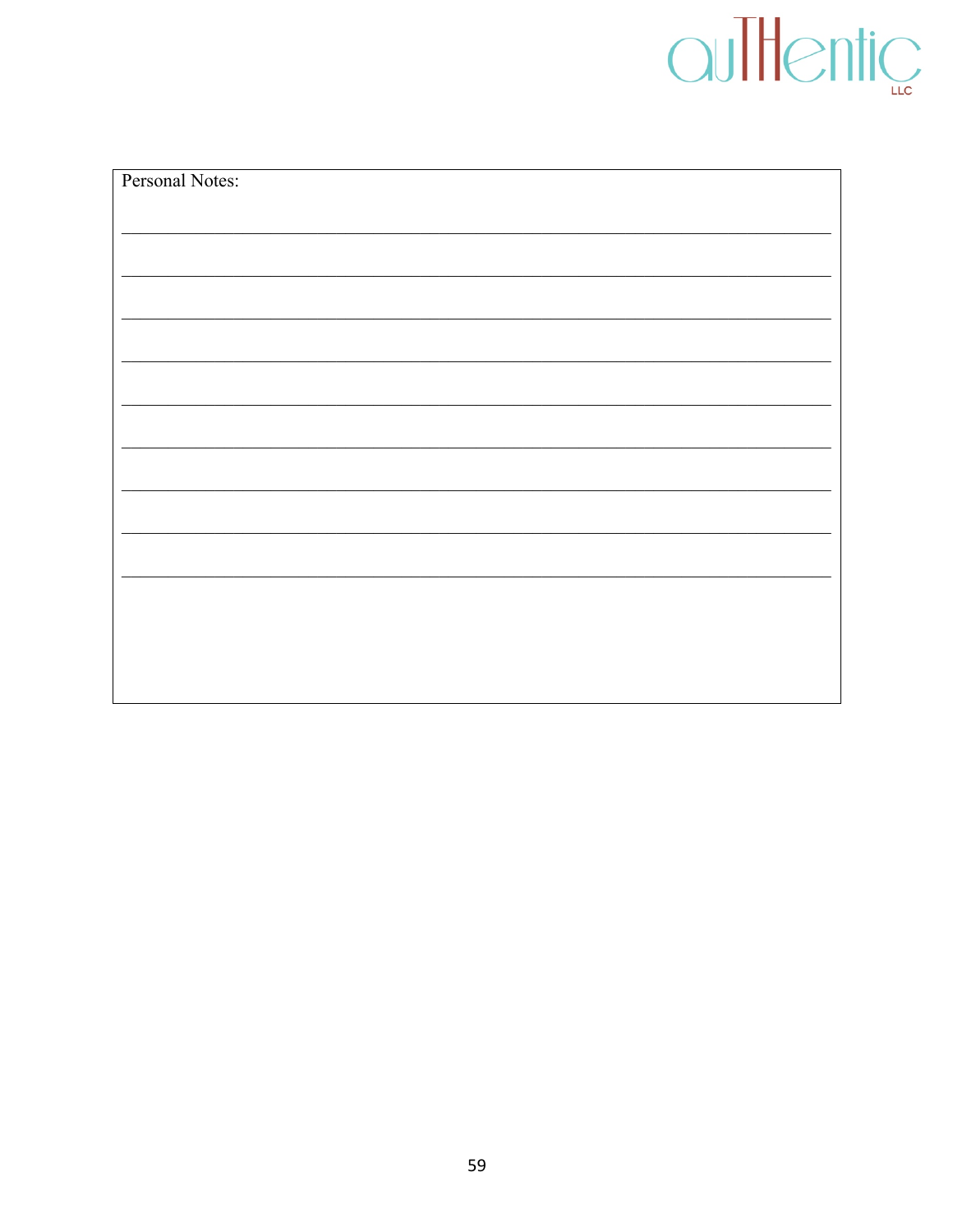

Being an overcomer requires intentional self-reflection regarding where you are currently and where you desire to be. Personal development planning by definition is the process of creating an action plan based on awareness, values, reflection, goal-setting and planning for personal development within the context of a career, education, relationship or for self-improvement. The definition itself recognizes that it is a PROCESS. It's time for you to begin the process of developing an action plan for sustainable growth!

*Authenticity Journal Entry #5*

*Develop a Personal Assessment Plan!*

- Start with where you are NOW! Remember, what others think of you is none of your business. This is the time to focus on you and your goals. Be transparent and honest.
- Begin by stating what is your purpose.
- Identify your strengths and your weaknesses.
- Become committed to goal-setting. List three goals you want to achieve today? What are your weekly and monthly goals? These are your short-term goals. Next, focus on longterm goals. What goals do plan to achieve this year? Within the next 3-5 years?
- Think about how you spend your time: are you busy or productive? Create a prioritized list of tasks each day. Set realistic deadlines that allow for flexibility. Value how you spend your time. Set a time limit on meetings and carve out adequate time for preparation to keep you on track daily. Be organized, purposeful and learn to say no to board memberships, organizations, etc. that you are not a part of your current plan. Decrease distractions and don't procrastinate.
- Establish a support network and explore what resources are available to you.
- Enlist an accountability partner and provide them with a copy of your personal assessment plan. Your accountability partner will help you to stay on track and aligned with your commitments.
- Review your Personal Assessment Plan periodically and adjust your goals and stated timelines as needed.
- Celebrate amazing you! Reward yourself for your accomplishments. And, don't forget to schedule time for yourself: your overall health, including rest and relaxation, should be an integral part of your plan.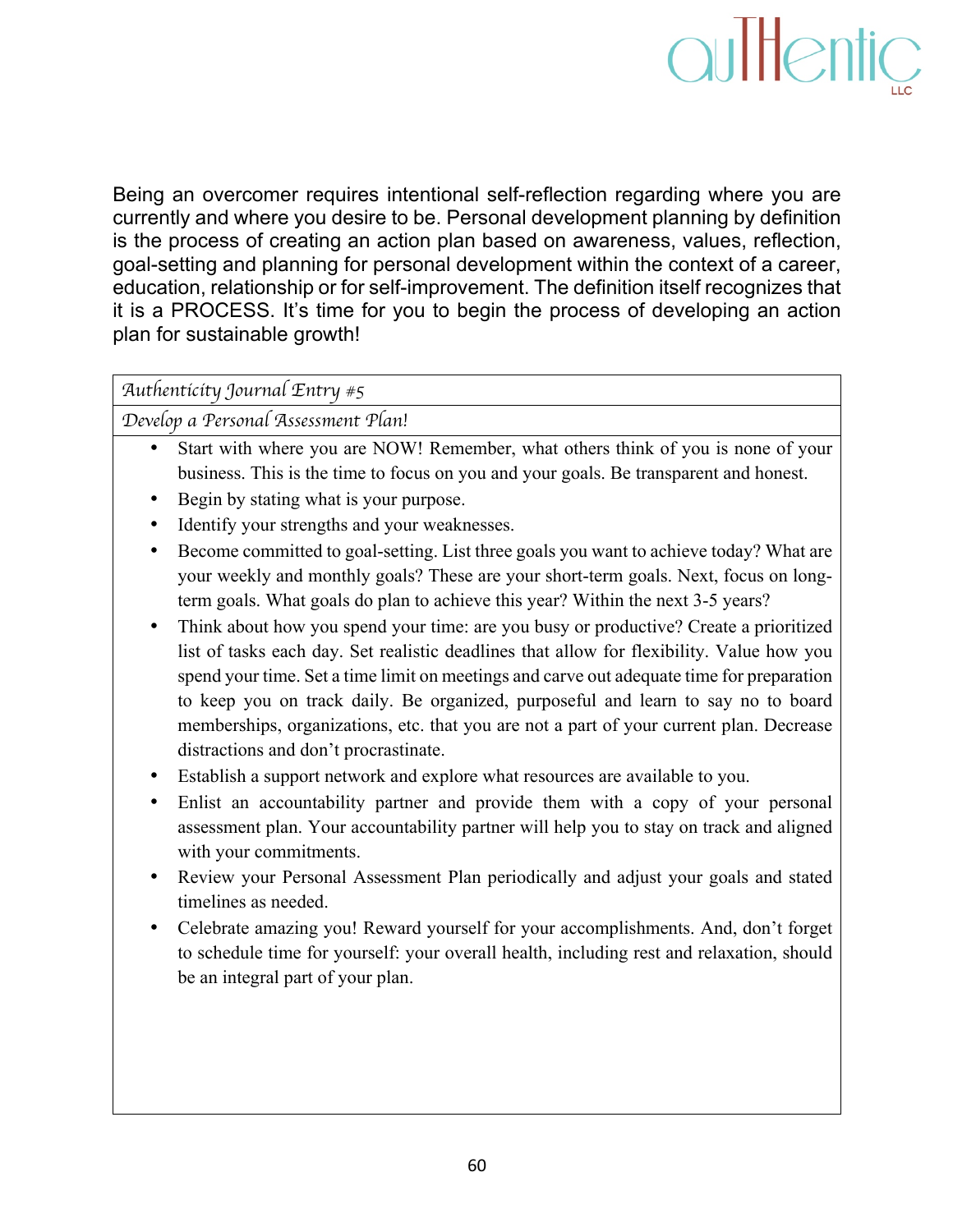

Dear Authentic Me,

I will be committed to my personal and professional development and growth. I am intentionally focused on goals that are tied to my purpose. I will no longer stand in my own way.

Personal Notes: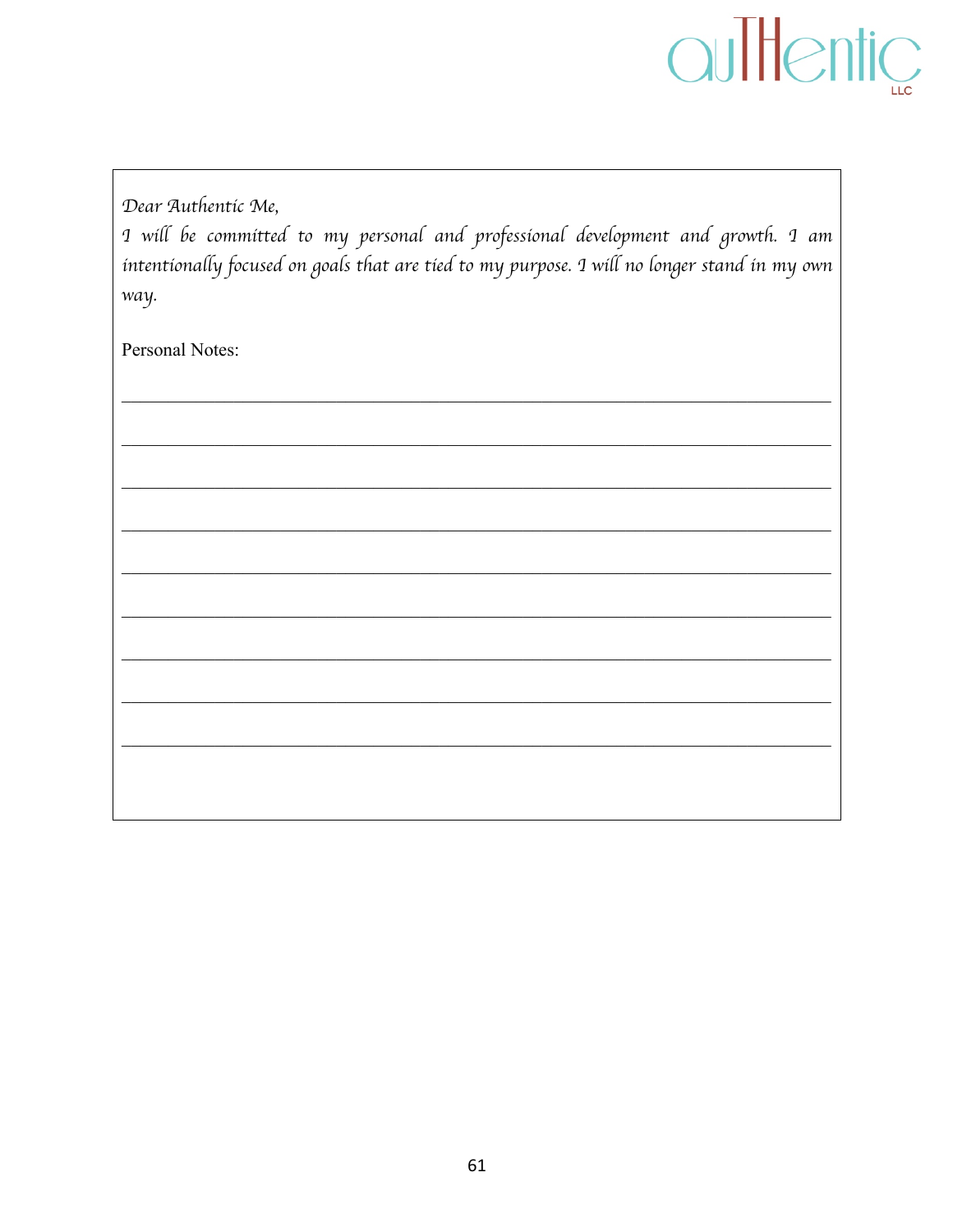

### **PART FOUR Authentic Freedom**

Author Tiffany Hill on being authentic: "It was the realization that my sense of self-worth was dangerously intertwined with deception, and the decision to move forward from that understanding of who I was portraying in the the full beauty of who I am."

There are times when you will be tested and even more so when your enemy feels that they know what makes you tick. Kyle had attempted to create a sense of fear within me. For years, we'd lived under the illusion of a perfect married lifestyle. After the truth of the failed relationship had been revealed, I'd been at the lowest point of my life and experienced what I thought would have destroyed me. Indeed the loss of custody of my children had been devastating. But in that loss I found strength. As I woke up every day and continued to put one foot in front of the other and as I continued on through tears and on days when I didn't know if I would make it through the full twenty-four hours; I would simultaneously develop into a much stronger and better version of myself.

There were many days where I felt giving up was the easier option. It is on those days that you should appreciate your struggle to remain grounded. The days where you give it your all when you feel you have nothing left to give are the days where you too develop your strength!

Now when I am faced with challenges, I reflect back to those moments of intense pain. I revert my thoughts back to the negative and use it as motivation. My pep talk to myself is filled with confidence and bears no resemblance of doubt of my self worth: *You can move mountains! Your will was tested and you survived. So* who or what will you allow to stop you now? Get out of your own way and make *things)happen!*

No matter what anyone does to you, they can never change who you are. You have the option of allowing the "thing" you have encountered to make you bitter or allow it to make you better. Your strength, your faith and your forward progress will be tied to your ability to turn any negative situation into a positive experience.

Your journey is yours to embrace, to live and to enjoy. After being in an abusive marriage for eight years, I recognized that I couldn't process that pain overnight. That doesn't mean you remain stagnant as you heal. You continue to move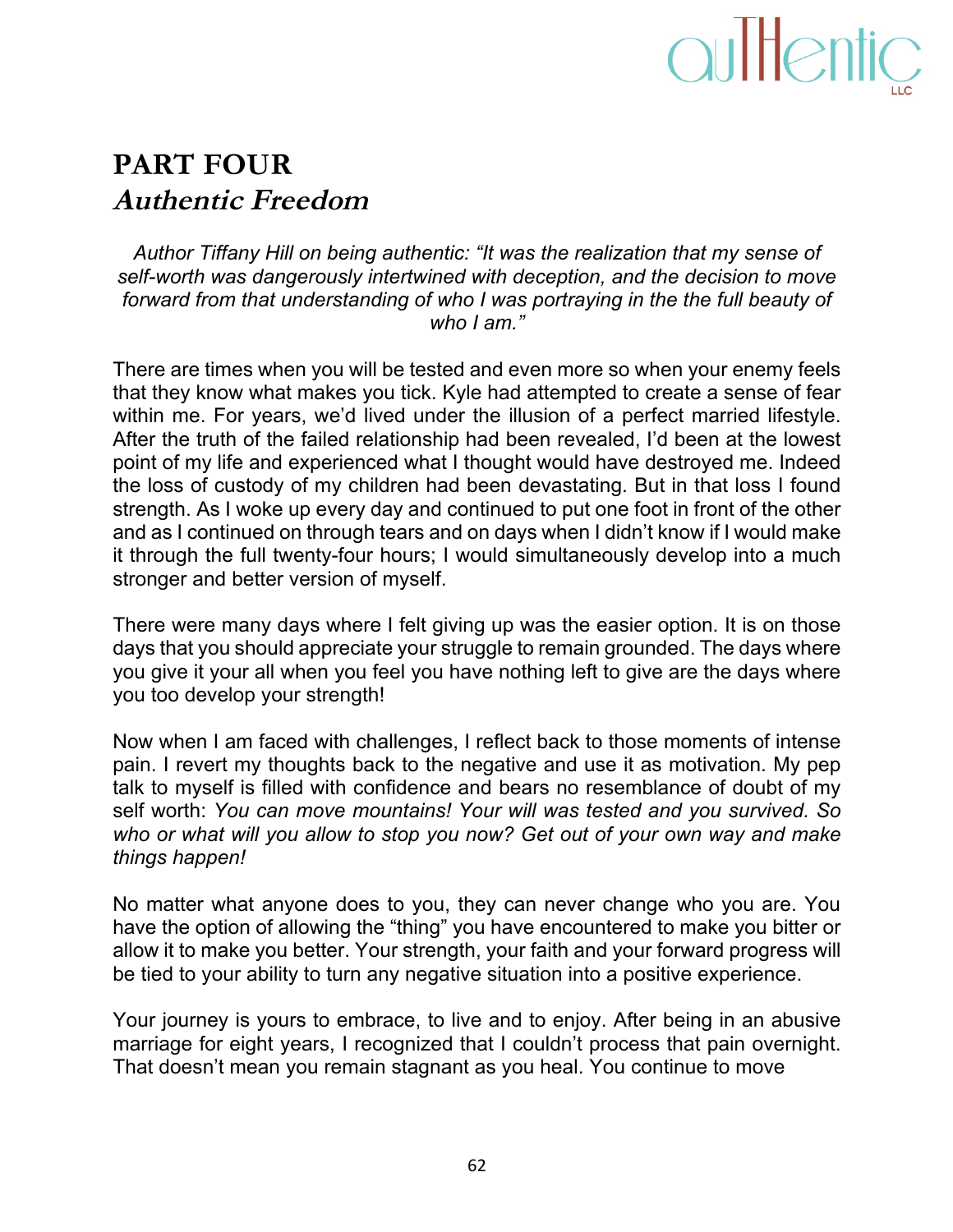forward. Continue to walk boldly along your path to forgiveness and allow yourself the flexibility to make mistakes along the way.

Above all, remember that someone's victory is tied to your testimony. I completed a book project about my process with hopes that my transparency would provide inspiration to others. Owning your story takes courage. No one should be ashamed of their story, their experiences, their past.

For domestic abuse survivors, no one can make you feel bad or embarrassed about being a victim of domestic abuse when you've already proclaimed yourself to be a survivor. Never be afraid to operate within your truth. You are the author of your story! Process your experiences and turn your test into a movement!

\*\*\*\*\*

I was recording a public service announcement for a film project I was producing. My message included the following affirmations for domestic abuse survivors: "I want it to be the last time that you feel unsupported. The last time you doubt who you are or lose yourself because of what you have experienced. You are not what you have gone through. You do not have to suffer in silence. This is the last time."

Filming The Last Time movie had been a wonderful opportunity for me. I was surrounded by an incredible production team. The talented actors gave their all and the project received overwhelming support. We were now in post-production and I was able to view the producer's cut of the film. It was chilling to watch. The lead character represented a woman that I was all too familiar with. A woman I wasn't that far removed from. I remembered the days of crying in the mirror and thinking I have to pull it all together. I can't let the world in on my secret that I'm not *perfect.* The film was a testament that your authenticity always shows up- who you really are will always be revealed. You can't wear the mask forever.

The film featured survivors of domestic abuse. Most of the women I'd never met until the day we filmed their particular scenes. The moment was surreal. There I was standing in the middle of a room full of women with various experiences and one thing in common- we'd all survived domestic abuse. No doubt many of them had been at a place before where they didn't know how they would go on, but at that moment we were all assembled in unity reenacting a scene that had become a reality in our lives- the ability to push forward in spite of the circumstances. I'd wanted the film project to motivate, encourage and uplift others. In turn, it blessed me.!*That's)pain)turned)into)purpose.*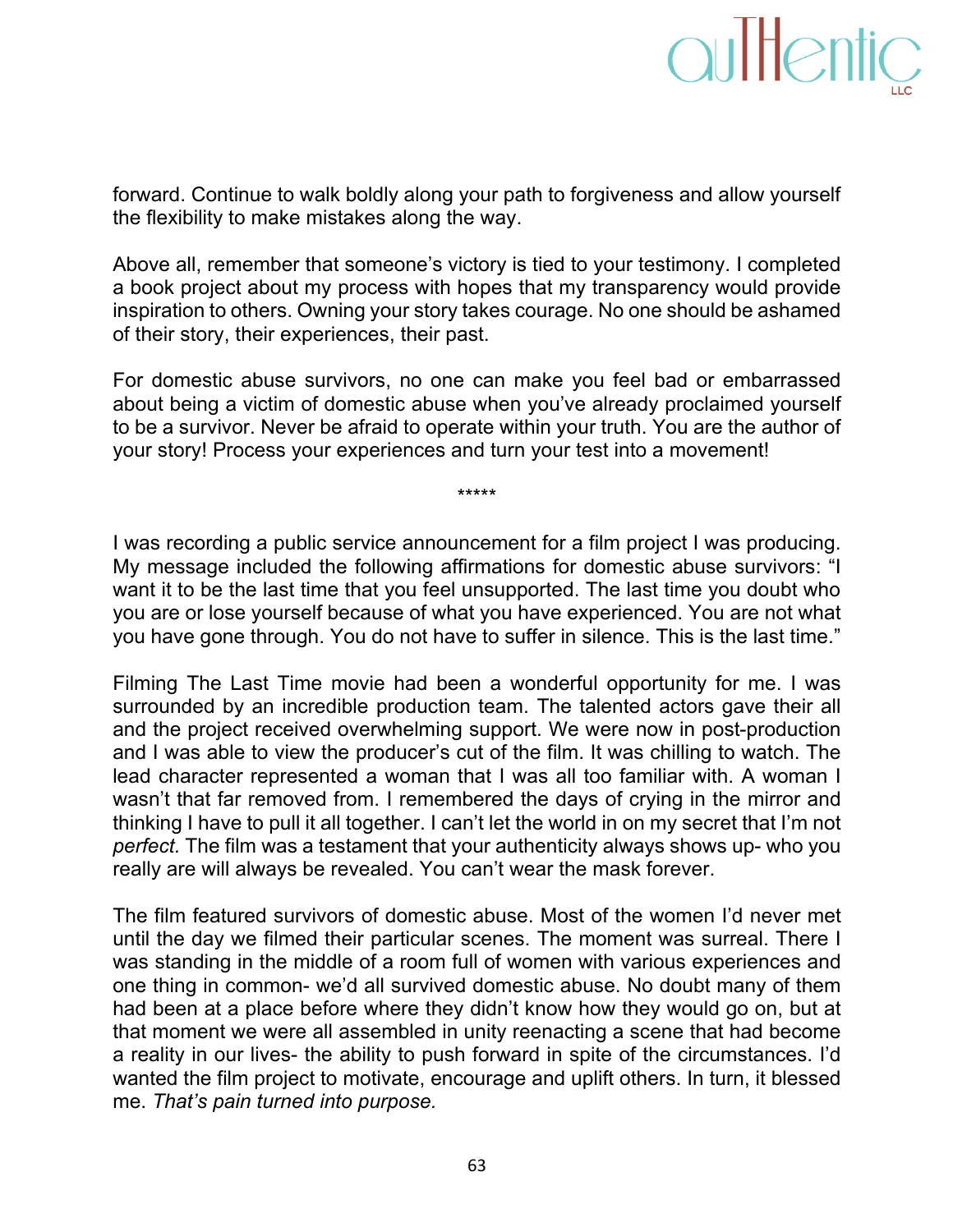#### *Authenticity Journal Entry #6*

*Turn your test into a movement!*

- Someone's victory is tied to your testimony!
- My authenticity has allowed for me to connect with and help others turn the pain of domestic abuse into purpose, through my service as an attorney, author, speaker and filmmaker. How will you use your experiences coupled with your unique talents to impact the world? We need your voice!

*Dear Authentic Me,*

*There is freedom in my ability to be my authentic self. My authenticity will allow for me to impact the lives of others. I am committed to using my voice to effectuate change.*

 $\mathcal{L}_\mathcal{L} = \{ \mathcal{L}_\mathcal{L} = \{ \mathcal{L}_\mathcal{L} = \{ \mathcal{L}_\mathcal{L} = \{ \mathcal{L}_\mathcal{L} = \{ \mathcal{L}_\mathcal{L} = \{ \mathcal{L}_\mathcal{L} = \{ \mathcal{L}_\mathcal{L} = \{ \mathcal{L}_\mathcal{L} = \{ \mathcal{L}_\mathcal{L} = \{ \mathcal{L}_\mathcal{L} = \{ \mathcal{L}_\mathcal{L} = \{ \mathcal{L}_\mathcal{L} = \{ \mathcal{L}_\mathcal{L} = \{ \mathcal{L}_\mathcal{$ 

 $\mathcal{L}_\mathcal{L} = \{ \mathcal{L}_\mathcal{L} = \{ \mathcal{L}_\mathcal{L} = \{ \mathcal{L}_\mathcal{L} = \{ \mathcal{L}_\mathcal{L} = \{ \mathcal{L}_\mathcal{L} = \{ \mathcal{L}_\mathcal{L} = \{ \mathcal{L}_\mathcal{L} = \{ \mathcal{L}_\mathcal{L} = \{ \mathcal{L}_\mathcal{L} = \{ \mathcal{L}_\mathcal{L} = \{ \mathcal{L}_\mathcal{L} = \{ \mathcal{L}_\mathcal{L} = \{ \mathcal{L}_\mathcal{L} = \{ \mathcal{L}_\mathcal{$ 

 $\mathcal{L}_\mathcal{L} = \{ \mathcal{L}_\mathcal{L} = \{ \mathcal{L}_\mathcal{L} = \{ \mathcal{L}_\mathcal{L} = \{ \mathcal{L}_\mathcal{L} = \{ \mathcal{L}_\mathcal{L} = \{ \mathcal{L}_\mathcal{L} = \{ \mathcal{L}_\mathcal{L} = \{ \mathcal{L}_\mathcal{L} = \{ \mathcal{L}_\mathcal{L} = \{ \mathcal{L}_\mathcal{L} = \{ \mathcal{L}_\mathcal{L} = \{ \mathcal{L}_\mathcal{L} = \{ \mathcal{L}_\mathcal{L} = \{ \mathcal{L}_\mathcal{$ 

 $\mathcal{L}_\mathcal{L} = \{ \mathcal{L}_\mathcal{L} = \{ \mathcal{L}_\mathcal{L} = \{ \mathcal{L}_\mathcal{L} = \{ \mathcal{L}_\mathcal{L} = \{ \mathcal{L}_\mathcal{L} = \{ \mathcal{L}_\mathcal{L} = \{ \mathcal{L}_\mathcal{L} = \{ \mathcal{L}_\mathcal{L} = \{ \mathcal{L}_\mathcal{L} = \{ \mathcal{L}_\mathcal{L} = \{ \mathcal{L}_\mathcal{L} = \{ \mathcal{L}_\mathcal{L} = \{ \mathcal{L}_\mathcal{L} = \{ \mathcal{L}_\mathcal{$ 

 $\mathcal{L}_\mathcal{L} = \{ \mathcal{L}_\mathcal{L} = \{ \mathcal{L}_\mathcal{L} = \{ \mathcal{L}_\mathcal{L} = \{ \mathcal{L}_\mathcal{L} = \{ \mathcal{L}_\mathcal{L} = \{ \mathcal{L}_\mathcal{L} = \{ \mathcal{L}_\mathcal{L} = \{ \mathcal{L}_\mathcal{L} = \{ \mathcal{L}_\mathcal{L} = \{ \mathcal{L}_\mathcal{L} = \{ \mathcal{L}_\mathcal{L} = \{ \mathcal{L}_\mathcal{L} = \{ \mathcal{L}_\mathcal{L} = \{ \mathcal{L}_\mathcal{$ 

 $\mathcal{L}_\mathcal{L} = \{ \mathcal{L}_\mathcal{L} = \{ \mathcal{L}_\mathcal{L} = \{ \mathcal{L}_\mathcal{L} = \{ \mathcal{L}_\mathcal{L} = \{ \mathcal{L}_\mathcal{L} = \{ \mathcal{L}_\mathcal{L} = \{ \mathcal{L}_\mathcal{L} = \{ \mathcal{L}_\mathcal{L} = \{ \mathcal{L}_\mathcal{L} = \{ \mathcal{L}_\mathcal{L} = \{ \mathcal{L}_\mathcal{L} = \{ \mathcal{L}_\mathcal{L} = \{ \mathcal{L}_\mathcal{L} = \{ \mathcal{L}_\mathcal{$ 

 $\mathcal{L}_\mathcal{L} = \{ \mathcal{L}_\mathcal{L} = \{ \mathcal{L}_\mathcal{L} = \{ \mathcal{L}_\mathcal{L} = \{ \mathcal{L}_\mathcal{L} = \{ \mathcal{L}_\mathcal{L} = \{ \mathcal{L}_\mathcal{L} = \{ \mathcal{L}_\mathcal{L} = \{ \mathcal{L}_\mathcal{L} = \{ \mathcal{L}_\mathcal{L} = \{ \mathcal{L}_\mathcal{L} = \{ \mathcal{L}_\mathcal{L} = \{ \mathcal{L}_\mathcal{L} = \{ \mathcal{L}_\mathcal{L} = \{ \mathcal{L}_\mathcal{$ 

 $\mathcal{L}_\mathcal{L} = \{ \mathcal{L}_\mathcal{L} = \{ \mathcal{L}_\mathcal{L} = \{ \mathcal{L}_\mathcal{L} = \{ \mathcal{L}_\mathcal{L} = \{ \mathcal{L}_\mathcal{L} = \{ \mathcal{L}_\mathcal{L} = \{ \mathcal{L}_\mathcal{L} = \{ \mathcal{L}_\mathcal{L} = \{ \mathcal{L}_\mathcal{L} = \{ \mathcal{L}_\mathcal{L} = \{ \mathcal{L}_\mathcal{L} = \{ \mathcal{L}_\mathcal{L} = \{ \mathcal{L}_\mathcal{L} = \{ \mathcal{L}_\mathcal{$ 

 $\mathcal{L}_\mathcal{L} = \{ \mathcal{L}_\mathcal{L} = \{ \mathcal{L}_\mathcal{L} = \{ \mathcal{L}_\mathcal{L} = \{ \mathcal{L}_\mathcal{L} = \{ \mathcal{L}_\mathcal{L} = \{ \mathcal{L}_\mathcal{L} = \{ \mathcal{L}_\mathcal{L} = \{ \mathcal{L}_\mathcal{L} = \{ \mathcal{L}_\mathcal{L} = \{ \mathcal{L}_\mathcal{L} = \{ \mathcal{L}_\mathcal{L} = \{ \mathcal{L}_\mathcal{L} = \{ \mathcal{L}_\mathcal{L} = \{ \mathcal{L}_\mathcal{$ 

Personal Notes: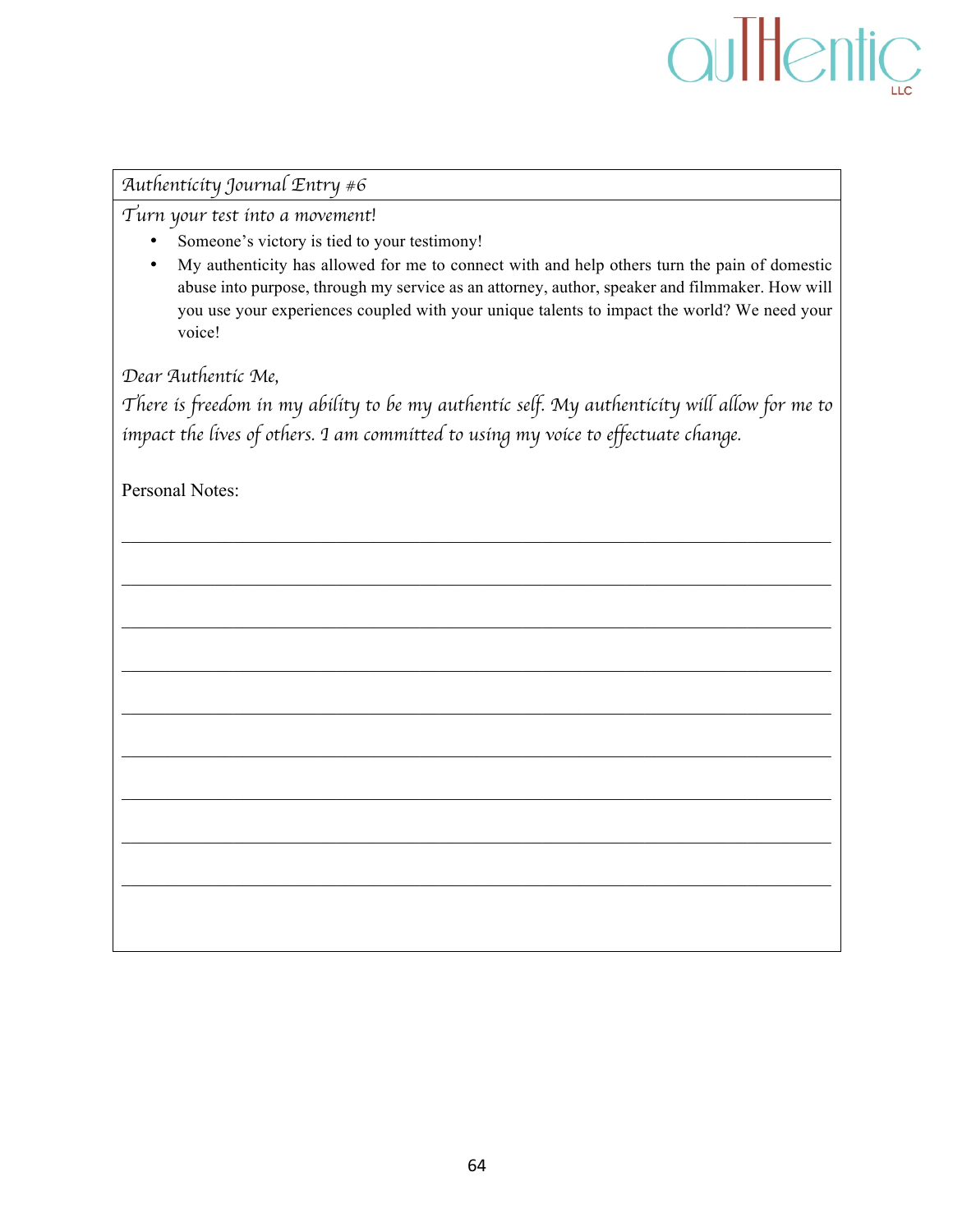## aultentic



Tiffany Hill is an experienced employment/labor law attorney. Her legal background includes employment as Deputy District Attorney in Nevada, Assistant General Counsel at Ohio University, in-house legal practice with Hammons Law Firm in Oklahoma as well as corporate legal experience as HR Legal Advisor for Paycom in Oklahoma. Tiffany holds a Patient and Protection Affordable Care Act certification and specializes in compliance issues, human resources training and policy development. As a legal consultant, she maintains knowledge of industry trends and employment legislation and uses those skills to minimize legal liability within organizations.

Tiffany also utilizes her legal expertise as an advocate for increased awareness surrounding the issue of domestic violence. Tiffany is author of *Authentic Me: A Story of Strength, Perseverance and Faith*, wherein she shares her personal story as a survivor of an emotionally and physically abusive relationship. Her second book *Authentic Me Part II: The Forgiveness Journey* is a workbook designed to use journaling as a tool to process life experiences and move towards healing. Tiffany is Executive Producer of "The Last Time," a film project aimed at educating and empowering domestic abuse survivors. She hosts a motivational podcast, "Authentic Conversations," which delivers content on such topics as leadership, professional development and self-esteem. Tiffany also collaborates with national organizations to cultivate emerging young leaders through mentorship programs.

Tiffany earned her Juris Doctorate and Bachelor of Civil Law degrees from the Louisiana State University Paul M. Hebert Law Center and is licensed to practice law in Louisiana, Ohio and Oklahoma. Tiffany obtained her Bachelor of Arts degree in Political Science from Southern University in Baton Rouge, Louisiana. Her professional and civic memberships include the Louisiana, Ohio and Oklahoma bar associations, the Society for Human Resource Management, the National Association of Professional Women, Women in Film and Television, Alpha Kappa Alpha Sorority, Incorporated and The Links, Incorporated. Her board affiliations include the Council for Accreditation of Counseling & Related Educational Programs, the American Psychological Association, Board of Educational Affairs and the YWCA Human Resources Committee.

Of all of her accomplishments, she counts her role as mother to be the greatest. Her happiest times are spent with her three sons- Tyler, Trent and Tanner. Among the mantras by which she lives is: "To live authentically is the ultimate form of happiness."

For additional information about Tiffany and her projects, visit www.thauthentic.com or email thauthentic@gmail.com. Also, join her online community @th\_authentic.